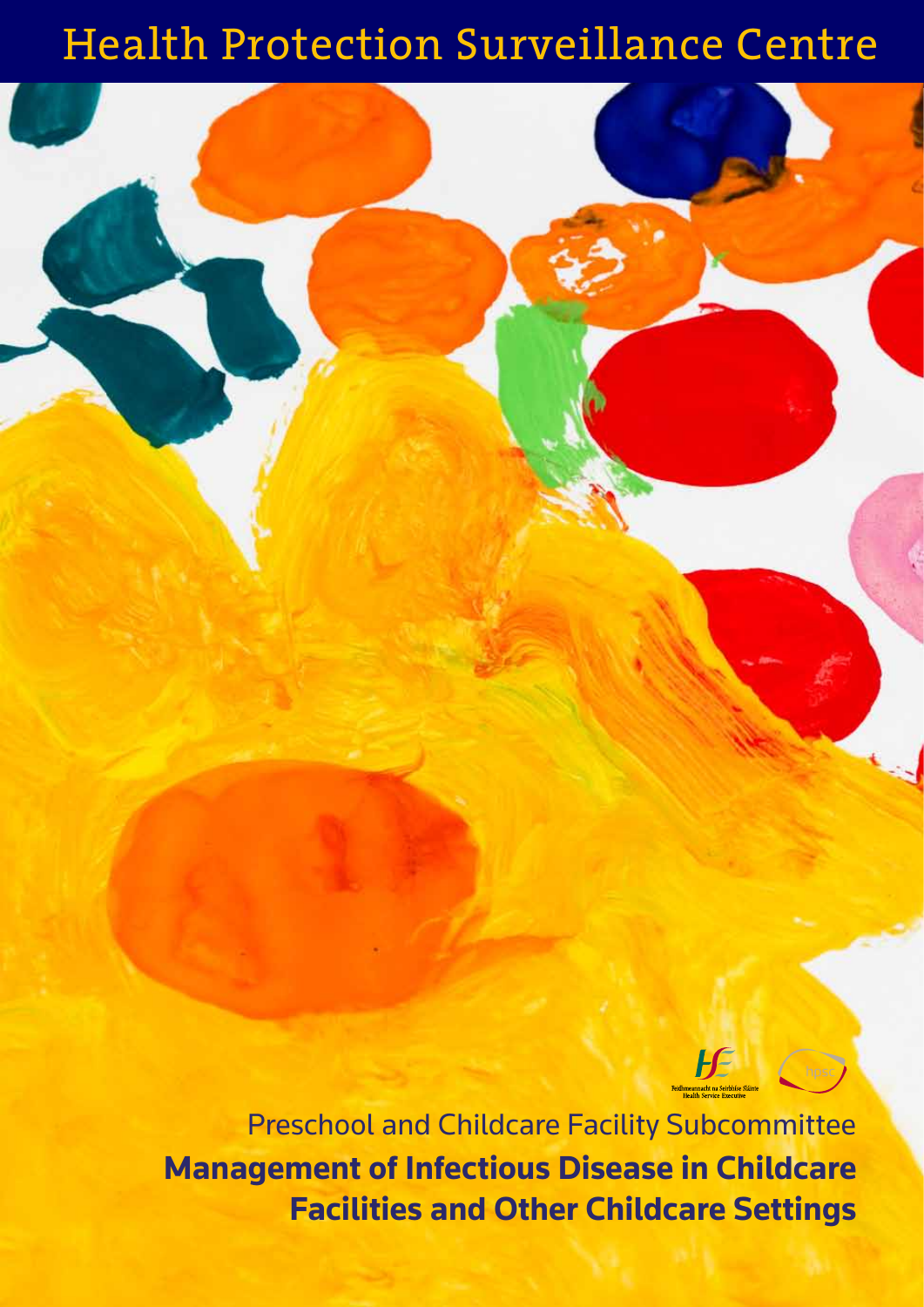# Table of Contents

| <b>FOREWORD</b><br><b>CHAPTER 1. INTRODUCTION</b>               | з<br>9   |
|-----------------------------------------------------------------|----------|
| <b>CHAPTER 2: INFECTION</b>                                     | 5        |
| What is an infection?                                           | 5        |
| How do infections spread?                                       | 5        |
| Preventing the spread of infection                              | 6        |
| When should you contact your local Department of Public Health? | 7        |
| <b>CHAPTER 3: INFECTION CONTROL</b>                             | 8        |
| <b>Standard precautions</b>                                     | 8        |
| Handwashing                                                     | 8        |
| Protective clothing                                             | 11       |
| Management of spillages of blood or other body fluids           | 12       |
| Management of cuts, nose bleeds, bites or needle-stick injuries | 13       |
| Respiratory hygiene and cough etiquette                         | 14       |
| <b>CHAPTER 4: IMMUNISATION</b>                                  | 15       |
| Childhood Immunisation                                          | 15       |
| Immunisation Schedule                                           | 15       |
| <b>CHAPTER 5: OCCUPATIONAL HEALTH</b>                           | 18       |
| Pre-Employment Health Assessment                                | 18       |
| Handwashing                                                     | 19       |
| Exclusion                                                       | 19       |
| Infectious Diseases Relevant to Childcare Staff                 | 19       |
| <b>CHAPTER 6: ENVIRONMENTAL HYGIENE</b>                         | 21       |
| Hygiene and the Environment                                     | 21       |
| Cleaning                                                        | 21       |
| Disinfection                                                    | 23       |
| Toys and educational/recreational materials and appliances      | 23       |
| Outdoor water activities                                        | 24<br>25 |
| Potty/toilet management<br>Nappy Hygiene                        | 25       |
| Waste management                                                | 26       |
| Laundry                                                         | 27       |
|                                                                 |          |
| <b>CHAPTER 7: FOOD HYGIENE</b>                                  | 28       |
| Infection control in the kitchen                                | 29       |
| <b>CHAPTER 8: ANIMALS AND INFECTION CONTROL</b>                 | 30       |
| Pet hygiene                                                     | 30       |
| Farm and zoo visits                                             | 31       |
| <b>CHAPTER 9: MANAGEMENT OF SPECIFIC INFECTIOUS DISEASES</b>    | 33       |
| Chickenpox / Shingles                                           | 34       |
| Conjunctivitis                                                  | 34       |
| Diphtheria                                                      | 35       |
| Campylobacter                                                   | 35       |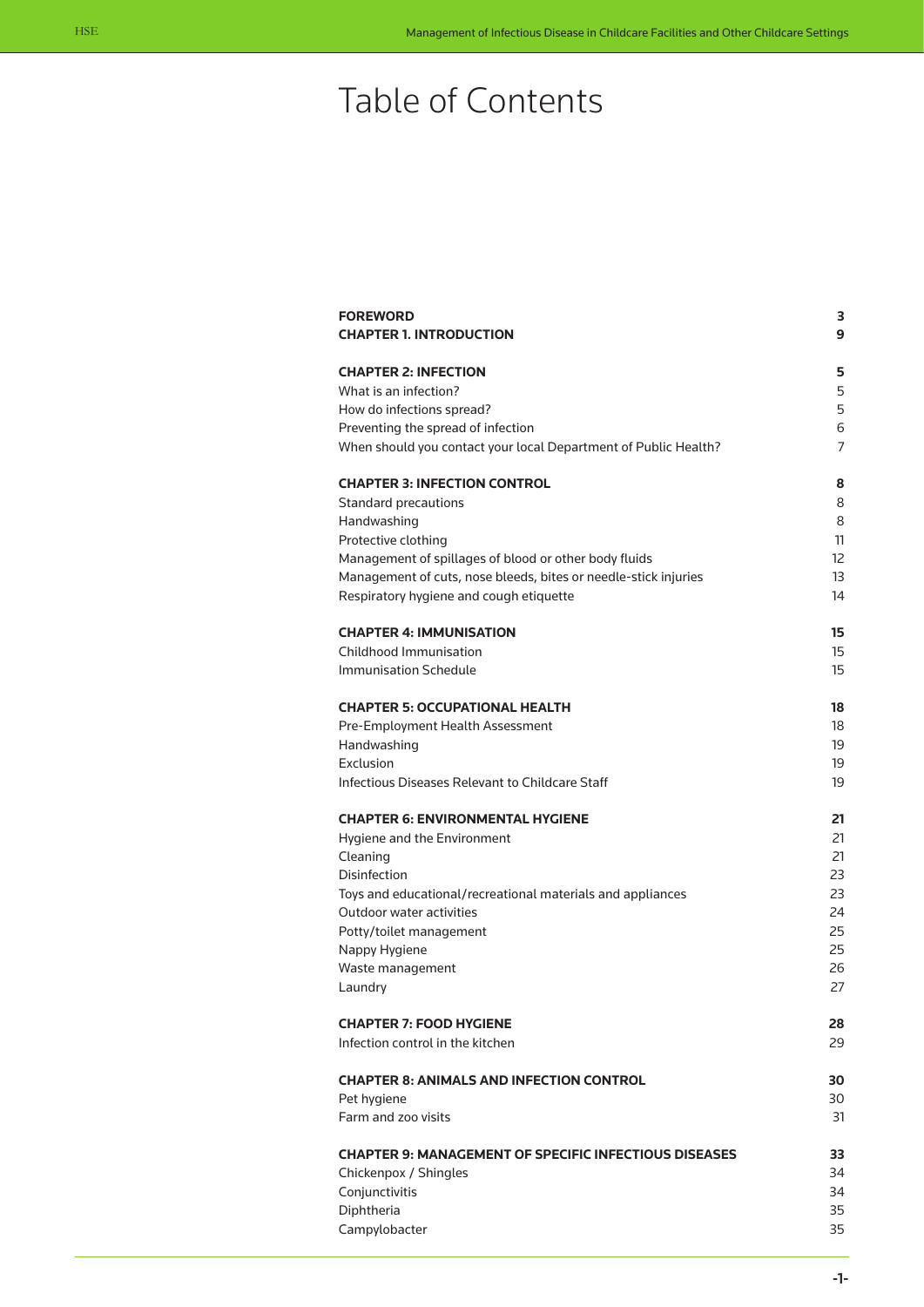| Cryptosporidium                                                     | 35 |
|---------------------------------------------------------------------|----|
| Salmonella                                                          | 36 |
| Shigella                                                            | 36 |
| Verocytotoxigenic E.coli (VTEC)                                     | 36 |
| Norovirus                                                           | 36 |
| Outbreaks                                                           | 37 |
| <b>Glandular Fever</b>                                              | 37 |
| Haemophilus influenza type b (Hib)                                  | 38 |
| Hand, Foot and Mouth Disease                                        | 38 |
| Headlice                                                            | 39 |
| <b>Hepatitis</b>                                                    | 39 |
| Hepatitis A (Yellow Jaundice, Infectious Hepatitis)                 | 39 |
| <b>Hepatitis B</b>                                                  | 39 |
| <b>HIV/AIDS Infection</b>                                           | 40 |
| Impetigo                                                            | 41 |
| Influenza and Influenza-like Illness (Flu and ILI)                  | 41 |
| Measles                                                             | 42 |
| Meningitis (other than Meningococcal Meningitis)                    | 42 |
| Meningococcal Disease                                               | 43 |
| Molluscum Contagiosum                                               | 43 |
| Mumps                                                               | 44 |
| MRSA (Methicillin-Resistant Staphylococcus aureus)                  | 45 |
| <b>Pharyngitis/Tonsillitis</b>                                      | 45 |
| Pneumococcus                                                        | 45 |
| Polio                                                               | 46 |
| <b>Respiratory Syncytial Virus</b>                                  | 46 |
| Ringworm ("Tinea")                                                  | 47 |
| Rubella (German measles)                                            | 47 |
| <b>Scabies</b>                                                      | 48 |
| Scarlet Fever/Scarlatina                                            | 48 |
| Slapped Cheek Syndrome/Fifth Disease (Parvovirus B19)               | 49 |
| <b>Tetanus</b>                                                      | 49 |
| Tuberculosis (TB)                                                   | 50 |
| <b>Typhoid and Paratyphoid</b>                                      | 50 |
| Verrucae (plantar warts)                                            | 51 |
| Viral meningitis                                                    | 51 |
| <b>Whooping Cough (Pertussis)</b>                                   | 52 |
| Worms                                                               | 52 |
| Acknowledgements                                                    | 89 |
| <b>APPENDICES</b>                                                   | 55 |
| Appendix A: Important Legislation Covering Childcare Facilities     | 56 |
| Appendix B: National Working Group                                  | 57 |
| Appendix C: Terms of Reference                                      | 58 |
| Appendix D: TB Assessment                                           | 59 |
| Appendix E: Contact Details for Public Health Offices               | 60 |
| Appendix F: Chlorine based Disinfectants                            | 61 |
| Appendix G: Guidelines for Management of Suspected Outbreaks of     |    |
| Vomiting and/or Diarrhoea in Childcare Facilities                   | 62 |
| Appendix H: Design Requirements for a Childcare Facility            | 66 |
| Appendix I: General Food Hygiene Requirements in Childcare Settings | 69 |
| Appendix J: Consultation process                                    | 70 |
|                                                                     |    |
|                                                                     |    |

#### **Resources 71**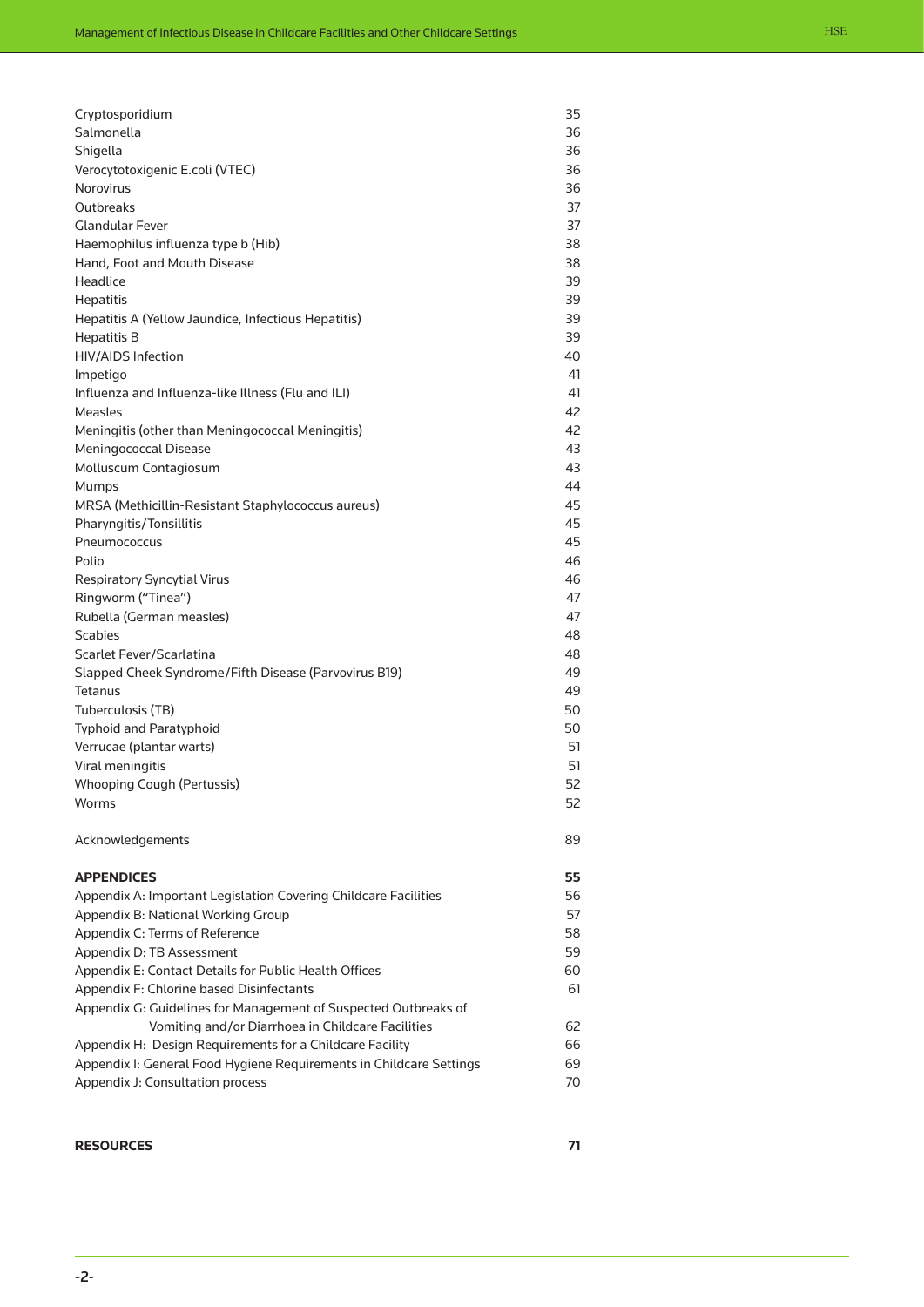# <span id="page-3-0"></span>Foreword

Given the extent to which we depend upon formal childcare arrangements in Ireland and the infectiousness of many childhood illnesses, there has never been a greater need for a simple, clear set of guidelines to assist those charged with minding our children in minimising the risk of infectious disease transmission in childcare facilities.

This guidance document is based upon latest best evidence and drawn together by experts in the fields of Public Health Medicine, Infection Prevention and Control, Environmental Health and Occupational Medicine. Important information regarding relevant legislation is laid out in Appendix A. The Terms of Reference of the Working Group are laid out in Appendix C.

It is important to bear in mind that this document is a series of guidelines and a ready source of advice and is based on best available evidence and consensus recommendations; it is not designed to be a series of standards against which performance is to be audited. It is intended that this guidance would be adhered to as far as is reasonably practicable.

In addition, there is a wealth of legislation governing the safe management of childcare facilities. It is the duty of managers of such facilities to ensure they are familiar, and compliant with all relevant legislation. It is hoped that this document will provide a useful resource for accessing legislation as it applies to managing the threat of infectious disease in childcare facilities.

The opinion of the Subcommittee was that, where possible, childcare staff should be managed, from an occupational health viewpoint, in the same manner as healthcare staff. This, however, may not always be feasible, and so, at a minimum, childcare staff should be managed in a similar manner to staff in any other small-firm occupational setting. The Subcommittee was strongly of the opinion that childcare staff should ensure that they are adequately and appropriately immunised prior to commencement of employment. Likewise, as immunisation is such a powerful public health preventive measure, all children attending a childcare facility should be appropriately immunised.

I am extremely grateful for excellent and painstaking hard work and dedication of the Committee members who have produced this guidance. The Committee has produced an excellent and straightforward document, clear and accessible, and based on the best available evidence with a simple message: disease prevention in childcare settings is most likely to be successful if the following are ensured:

- 1. Effective **handwashing** is used at every opportunity
- 2. All children and staff are appropriately **immunised**
- 3. Any unwell staff member or child is **excluded.**

The aim of this document is to ensure that the basic principles of disease transmission and control are laid out in a clear and unambiguous way to assist in minimising the risk posed by infectious diseases in childcare settings. This document is laid out on the lines of, and based upon a previous draft document produced by the HSE South (Cork and Kerry) Childcare Guidelines Working Group in September 2007. I am deeply indebted to this Group for the work they have done and extremely grateful that they have allowed us to use their draft document as the basis for this document.

From time to time, there will be additions and links to other resources that relate to the management of infectious diseases in childcare. This material will be made available on the HPSC website at [http://www.hpsc.ie/hpsc/A-Z/LifeStages/Childca](http://www.hpsc.ie/hpsc/A-Z/LifeStages/Childcare/)re/.

**Dr Paul McKeown (Chair) Preschool and Childcare Facility Subcommittee**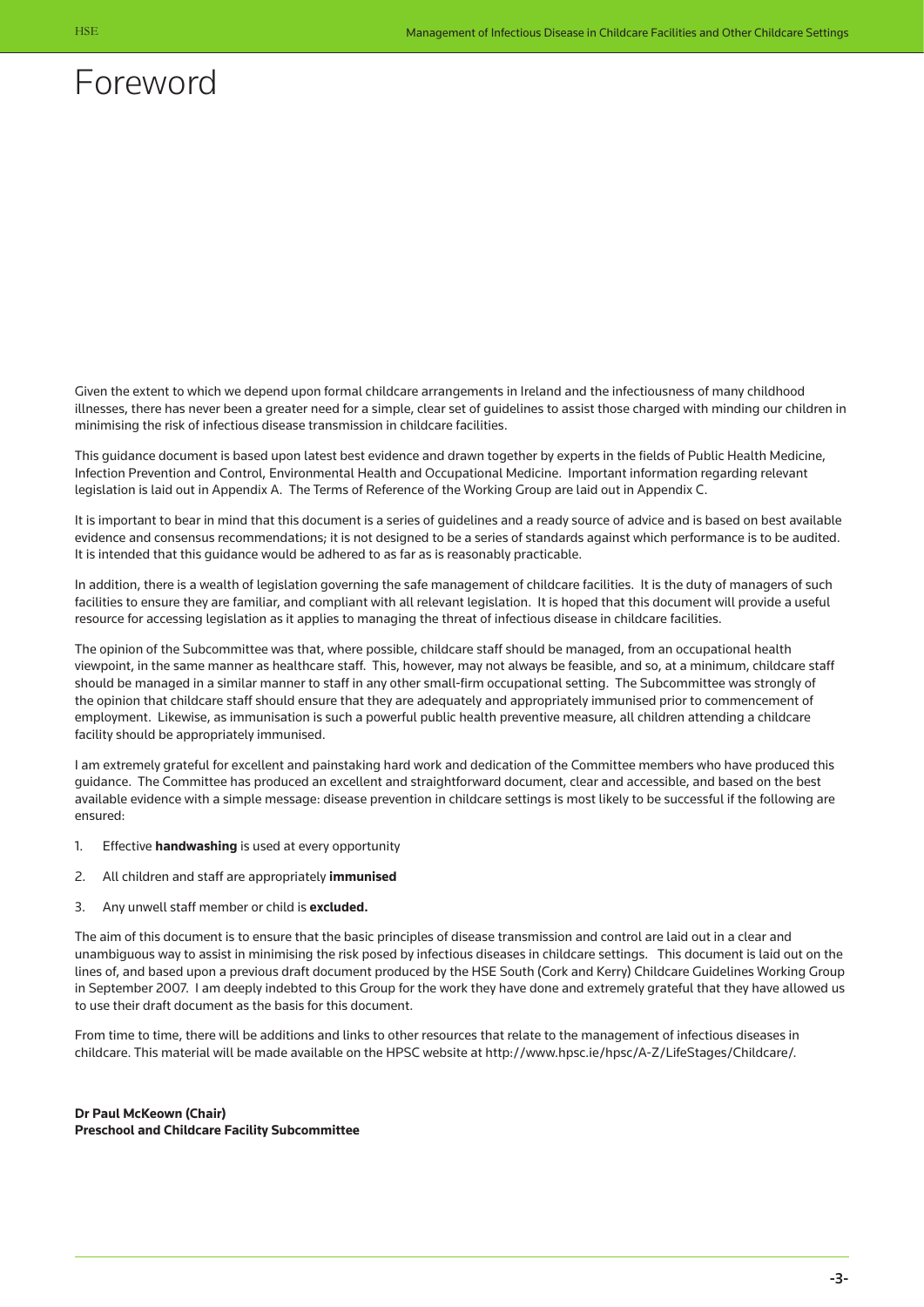# <span id="page-4-0"></span>Chapter 1. Introduction

In a country such as Ireland, with a young population, and many households with two working parents, childcare has a pivotal role in helping to maintain our economy. It is in the interests of everyone to ensure that facilities providing childcare *in loco parentis* are operated in the safest and most effective manner possible.

Infections are common in children and can occasionally result in illness in a child or outbreaks of illness in groups of children. When living at home, children will have contact with a limited number of people from whom they may contract an infection. When children are placed in a childcare<sup>1</sup> setting they come into contact with far greater numbers of other children than might otherwise be possible, providing greater opportunity to be exposed to a range of infections. It will never be possible to prevent all infectious disease in children in childcare settings, but we know how to reduce appreciably the risk; strict observance of simple hygiene measures known as standard precautions, vaccination against certain diseases, and exclusion of symptomatic children and staff.<sup>2</sup>

This guidance is intended to provide simple and effective strategies for prevention of infectious diseases in childcare and to be a reference source regarding the prevention and control of infection in pre-school childcare settings. It is intended to be used by anyone operating childcare facilities in Ireland. Those who operate such facilities have a duty of care and the strategies outlined in this document will assist in protecting children and staff from infection and preventing onward transmission to families of children and staff.

This guidance document builds on important guidance produced in the past. Guidance and information is available online on the management of a range of conditions and diseases including childhood vaccine preventable diseases, from the website of Health Protection Surveillance Centre at http://www.hpsc.ie/hpsc/TopicsA-Z/.

National guidance on the management of infectious disease in school children has been published by the Department of Health and Children.<sup>3</sup> There is a considerable body of legislation in this area. Legislation relevant to childcare and infectious diseases can be found in Appendix A. To facilitate accessing this legislation, it has been hyperlinked, largely to the relevant sections in the electronic Irish Statute Book, available at http://www.irishstatutebook.ie/home.html.

2 In a childcare setting standard precautions include adequate hand hygiene, use of protective clothing, proper laundry management, a clean environment, management of exposure to blood and body fluids and adequate washing and food storage and preparation equipment.

3 Department of Health and Children. Infection in School: A Manual for School Personnel. Health Promotion Unit, Dublin: 2006

<sup>1</sup> A childcare facility is any childcare establishment that is covered by the Childcare (Pre School Services) (No.2) Regulations 2006.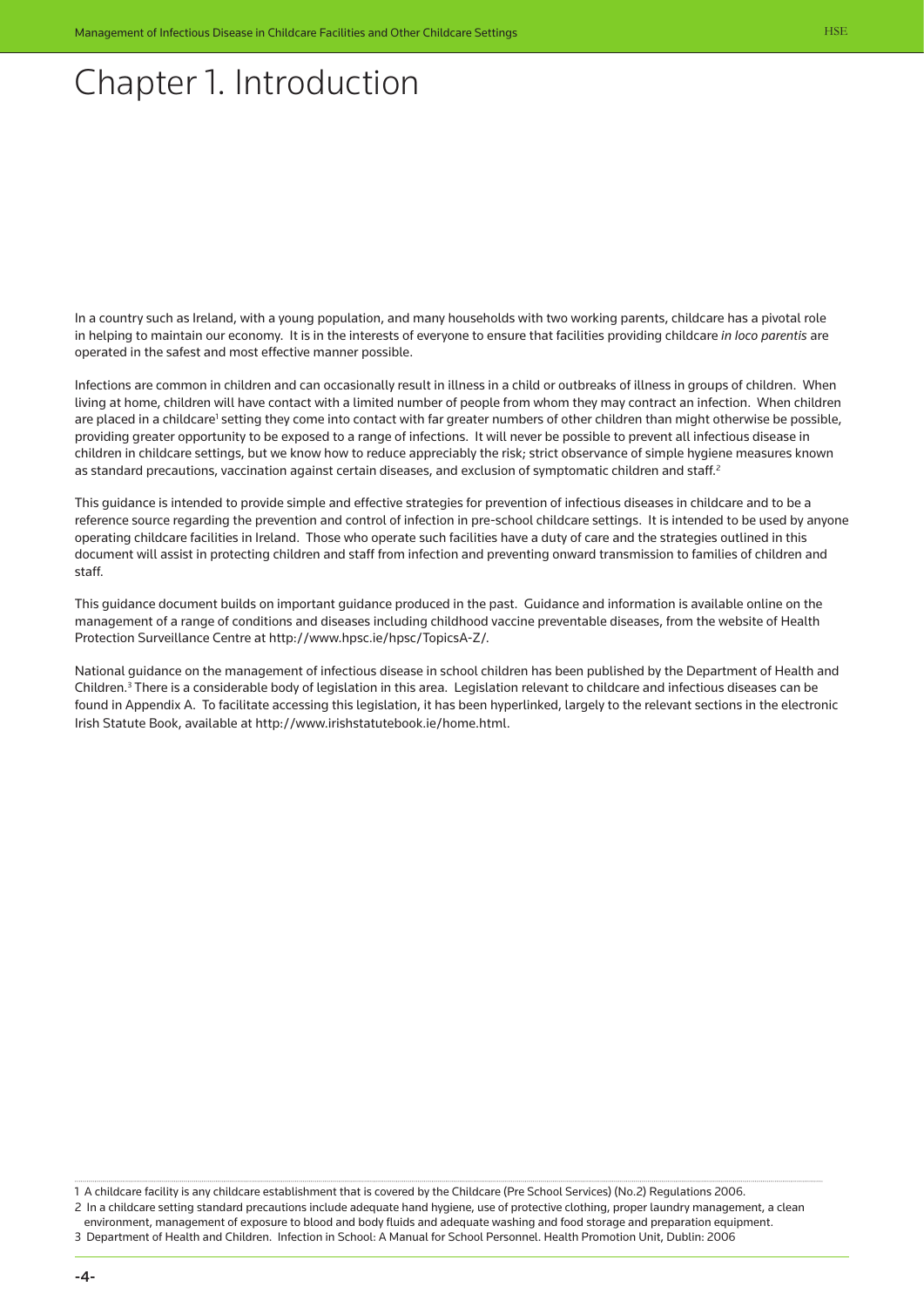# <span id="page-5-0"></span>Chapter 2: Infection

Children can spend long periods of time in childcare settings. The longer a child spends in such settings and the more children s/he comes into contact with, the greater is the risk of her/him becoming infected. As a result, it is never practicably possible to fully prevent all infection, but it is possible to reduce the risk substantially. Fortunately, there are a few simple strategies and activities that can go a long way towards preventing infection in childcare settings.

### What is an infection?

An infection occurs when a pathogen (or germ)<sup>4</sup> enters the body and begins to multiply (reproduce). The germs may multiply to such an extent that they can cause illness. Infections can be apparent (i.e. the person will have an immunological reaction to the germ and/or will develop signs and symptoms of disease) or it may be inapparent (mild with no symptoms of disease). A term often used by professionals (and the media) is "colonisation". Infection is not the same as colonisation. Colonisation refers to the situation when a person is carrying a germ somewhere on their body, but does not become ill as a result. People who are infected or colonised can pass on infection but transmission is much more likely in the case of someone who has symptoms. People who are colonised generally do not have as high numbers of germs in their system and so passing on infection is less likely. One important idea regarding infectious disease is the *infectious dose* or the amount of germs needed to make a person ill. The infectious dose varies from germ to germ and from person to person. It takes between 1000 and 10,000 salmonella germs to make a healthy person ill but as little as a few hundred to make a small child or a frail elderly person ill. However, it takes less than five of the serious VTEC germs to make healthy adults ill, so it will come as no surprise to know that cases of renal failure and deaths (which are not uncommon in cases of VTEC) are much, much more likely in small children and frail elderly people.5

### How do infections spread?

Different infectious diseases are spread (transmitted) in different ways. If an infectious disease can be spread directly from one person to another, that disease is said to be contagious. Diseases are transmitted in the following ways:

- **1. Direct contact** spread includes
	- Skin contact (cold sore, ring worm, molluscum contagiousum, impetigo, conjunctivitis, Chickenpox, warts, boils),
	- Transplacental spread (congenital rubella syndrome),
	- By breast milk (HIV),
	- Through blood or
	- By other types of fluid found in the human body (HIV/AIDS, hepatitis B and C) and by sneezing/coughing (influenza, measles).

#### **2. Indirect contact** can occur through:

- Ingestion of contaminated food (e.g. salmonella)
- Ingestion of contaminated water (e.g. hepatitis A, cryptosporidiosis),
- A bite from an infected insect/animal (e.g. malaria, rabies)
- Inhalation of germs (e.g. Chickenpox, measles, TB and the common cold)
- Transmission via inanimate objects such as work surfaces or shared toys
- **3. Faeco-oral** transmission (or spread from the back passage to the mouth). Infections such as gastroenteritis (caused by salmonella, VTEC, winter vomiting disease or norovirus and cryptosporidium) are passed by this method but it is an important route of spread for other, non bowel infections such as influenza, polio and hand, foot and mouth disease.

<sup>4</sup> A pathogen is a germ that causes disease and can be a bacterium (plural, bacteria) a virus, a parasite or a fungus (plural, fungi). Salmonellae that cause food poisoning and meningococci (one of the causes of meningitis) are bacteria, influenza is caused by a virus, intestinal worms such as tape worms are examples of parasites, and athletes foot and thrush are caused by types of fungi.

<sup>5</sup> VTEC (Verocytogenic E. coli) is a type of diarrhoeal bacterium caught from eating contaminated food or water or contact with animal faeces which can lead to blood disorders and renal failure especially in young children and elderly people – see Chapter 9 for full information on VTEC.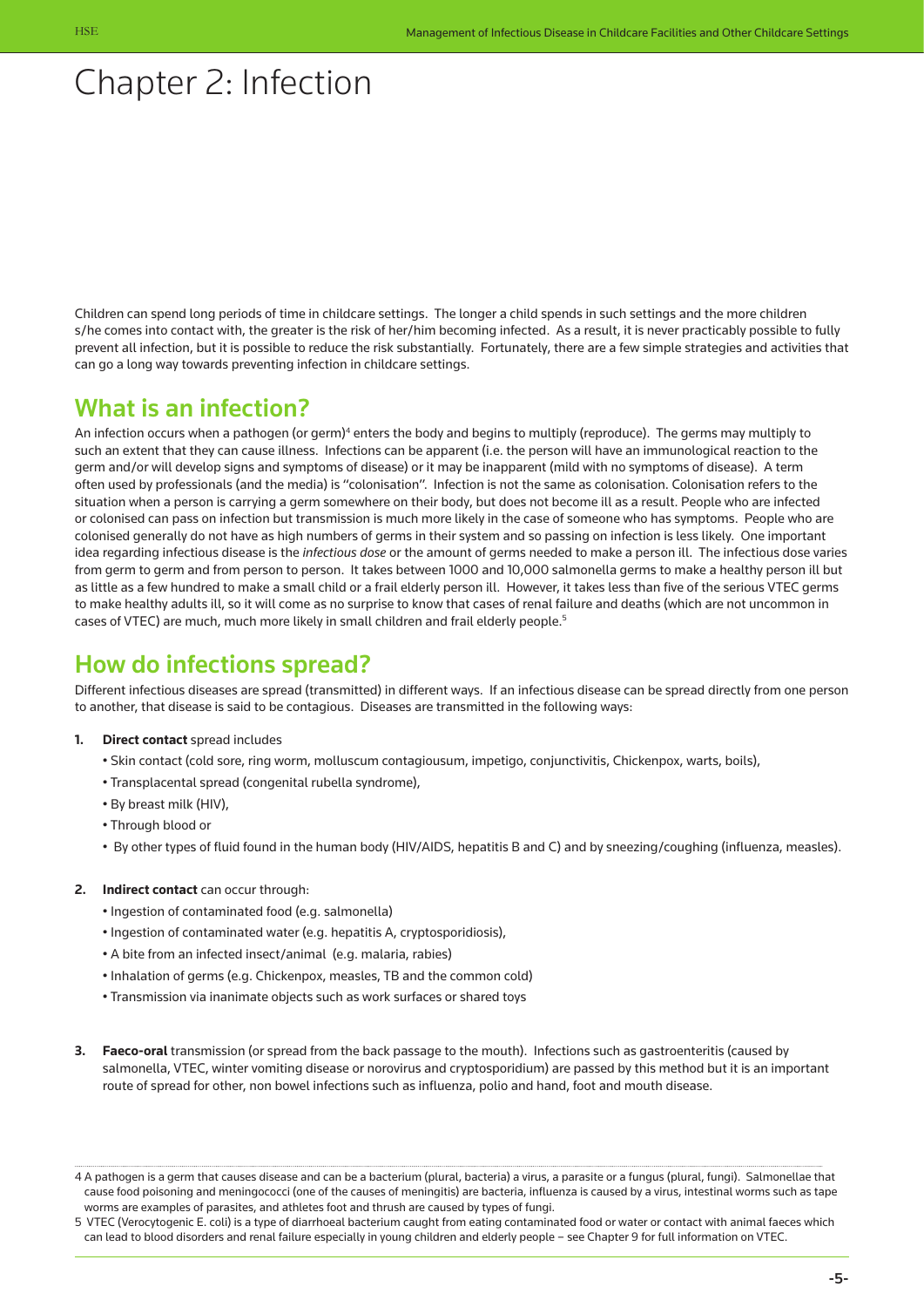#### Chain of infection

All infections get from their source to an individual along a small number of stages often called links in a chain of infection. The more links in this chain that can be broken, the smaller the chance that the germs will make it to infect a child. There are four necessary stages in the transmission of any infection. They are:

- 1. The infected person has to spread the germ in their environment (e.g. sneezing)
- 2. The germ has to survive in the environment (this includes the air, food, water, on toys, door handles, surfaces)
- 3. Another person has to come in contact with the waiting germ (e.g. pen in mouth)
- 4. This person then has to become infected (e.g. signs of flu)

#### 1. The infected person has to spread the germ

Most children who are ill will display some symptoms but a large percentage will not. Such children are referred to as being "asymptomatic". This happens quite often in the case of verocytotoxigenic *Escherichia coli* or VTEC (a cause of serious gastroenteritis). When a child with VTEC does not display any symptoms it becomes impossible to tell if they present an infectious risk to other children or staff. They are infectious, passing the germ out of their body in their bowel motions but without symptoms such as diarrhoea or fever, it is not possible to tell whether or not they are sick. Because of the possibility of asymptomatic infections, all children and staff in a childcare facility should be assumed to have an infection and be spreading germs and it is for this reason that Standard Precautions for infection control should be used universally in all childcare settings (standard precautions concentrate on ensuring hand hygiene, using protective equipment where necessary and disposing of waste in appropriate ways – for further information see Chapter 3). And if any child or staff member displays symptoms they should be assessed and excluded from the childcare facility if necessary.

#### 2. The germ has to survive in the environment

Some of the germs being considered here are very hardy and can survive for a long time in the environment. VTEC can survive for at least a week on work surfaces, and norovirus are able to survive for more than three weeks in carpets and furnishings. In the case of VTEC, as the infectious dose of VTEC is so small<sup>6</sup> it will take only a tiny amount of contamination on a door handle, or a toilet flush handle or a fridge handle or a light switch to transfer the small number of germs necessary to make someone very ill. Bacteria like VTEC and salmonella if contaminating food, can multiply on the food (unless it is stored in a fridge and kept at the proper temperature) and this is why it is crucial to store food appropriately. Viruses (such as norovirus and hepatitis A) do not multiply on food. Bacteria and viruses are generally quite good at surviving on surfaces and can often survive many days on metal surfaces. For this reason it is important to keep surfaces touched by hands and used to prepare food constantly clean. Some viruses will require bleach for proper cleaning, but washing with detergent and hot water is very effective in controlling germs on surfaces.

#### 3. Another person has to come in contact with the germ

Transmission (see above) by different routes is the method used by germs to increase their chances of being picked up by another child or staff member. Ensuring standard precautions and hygiene are used properly and on a constant basis is the best way to ensure that spread does not take place. For this reason, it is important to ensure that cuts and wounds are covered and that no fluids are allowed to seep from dressings, that hands are washed after use of the toilet and before preparation of food.

#### 4. This person then has to become infected

In general, adults who have a mature and fully functioning immune system are best at fighting off infection. But even they can become infected and develop illness. In a childcare setting, small children will be at the greatest risk of picking up an infectious disease. However, one group of adults, pregnant women, have a higher risk of becoming infected than the general population. One of the most effective ways to protect children and pregnant women from infectious disease is to be fully immunised against the disease in question. Once immunised, a person is generally fully protected against the disease. Immunisation is covered in Chapter 4.

### Preventing the spread of infection

Three basic principles, therefore, underlie all infectious disease prevention in childcare settings. These are:

- **1. Handwashing** should be used at every opportunity
- **2. Immunisation:** ALL children and staff should be appropriately immunised
- **3. Exclusion** Any unwell staff member or child should be excluded

The following chapters outline the most effective ways to prevent infection and can be summarised thus:

- To protect staff and children from the spread of infections, childcare staff need to **understand how diseases are spread** and **which measures interrupt their spread**.
- The spread of germs can be greatly reduced if **standard precautions** (see Chapter 3) are used consistently and regularly.

• It is vital that childcare staff receive **training** in the use of Standard Precautions. This is particularly important because some

6 The INFECTIOUS DOSE is the number of bacteria or viruses required to be ingested or breathed in to infect a person.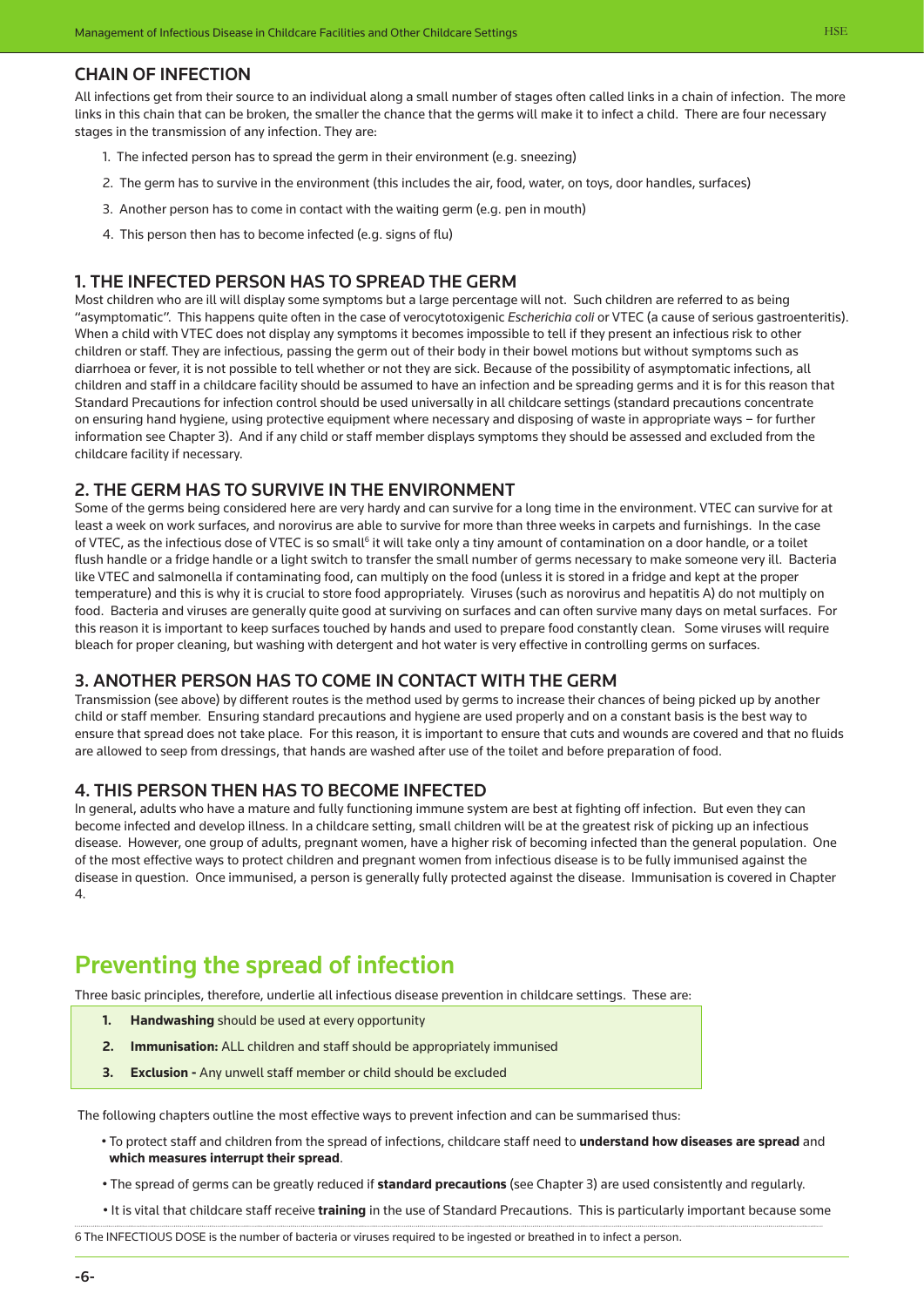diseases are contagious before symptoms appear and because the disease status of a child may not be known.

- The single most important way to prevent the spread of germs is by **handwashing**.
- Maintaining a **good standard of environmental hygiene**, coupled with appropriate cleaning of toys, personal care items, utensils and bed linen as well as appropriate disposal of items soiled with body fluids are other important precautions.

### When should you contact your local Department of Public Health?

#### **Contact your local Department of Public Health:**

- If you have a concern about a communicable disease or infection, or if you need advice on controlling them
- If you are concerned that the number of children who have developed similar symptoms is higher than normal
- If you think that you may have an outbreak of infectious disease in your facility
- If you are not sure whether to exclude a child or member of staff: and
- Before sending letters to parents about a infectious disease.

Although the child's doctor is legally responsible for reporting serious illness, you should phone your local Department of Public Health if you become aware that a child or member of staff has a serious or unusual illness, (for example meningitis), or if a number of children or staff have the same symptoms suggesting an outbreak.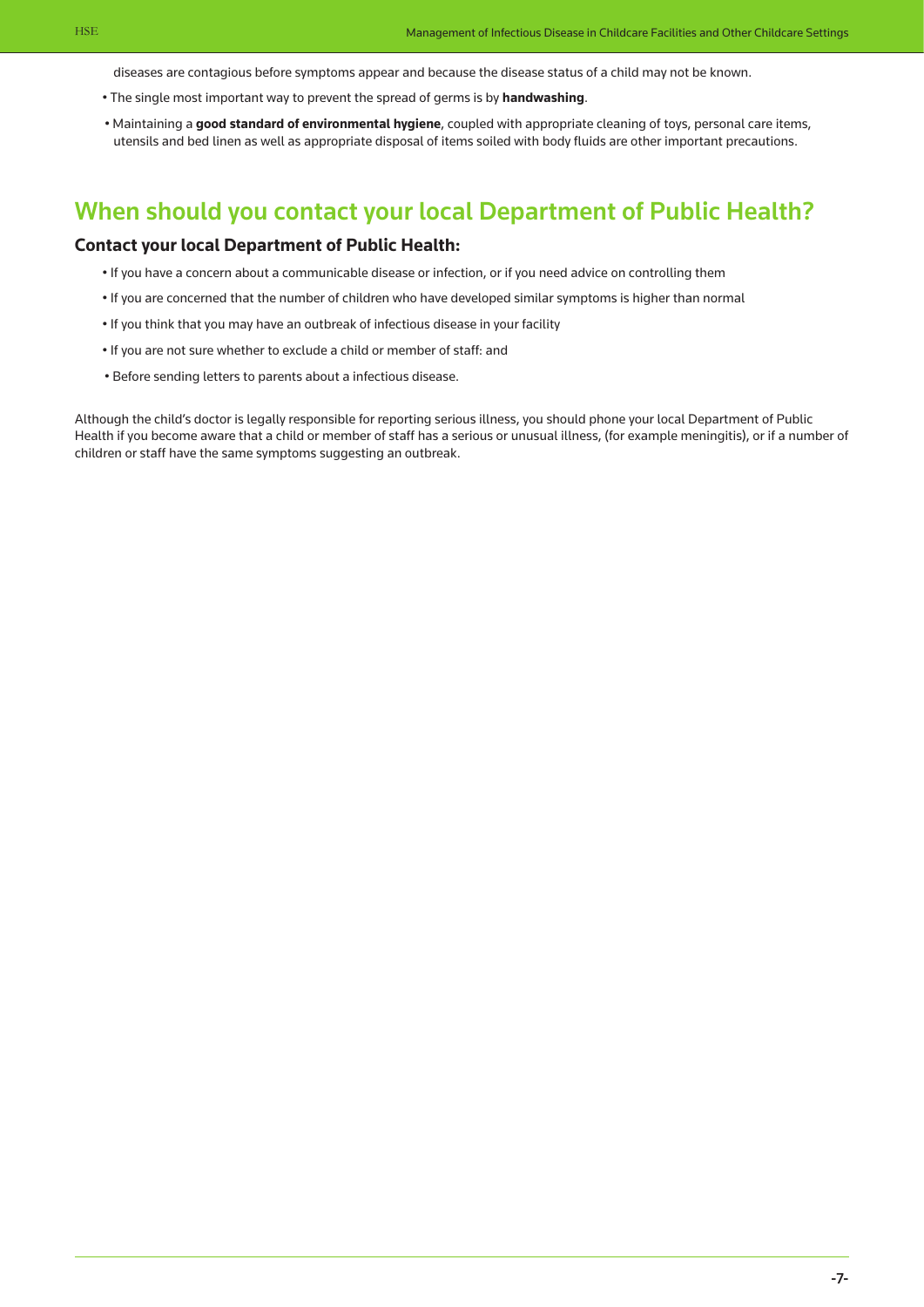# <span id="page-8-0"></span>Chapter 3: Infection Control

Children who spend time in group childcare settings such as the pre-school setting generally are open to contracting a wide range of illnesses (particularly gastrointestinal and respiratory illnesses). Infants and toddlers are at particular risk of infection - they explore the environment with their mouths, have poor control of their secretions and excretions, have little immunity to common illnesses and require a lot of hands-on care from adults. In order to minimise the risk of infection, Standard Infection Control Precautions should be used routinely in all childcare settings.

### Standard precautions

#### WHAT ARE STANDARD PRECAUTIONS?

Standard precautions are **basic good hygiene measures** (e.g. handwashing, appropriate use of protective clothing, environmental cleaning etc) that should be **practiced by all caregivers at all times and with all children**. It is not always possible to tell who has an infectious disease, infection can be spread by a person who has no signs and symptoms of illness or is incubating an infection e.g. flu, Chickenpox. For this reason, it is essential that good hygiene practices are applied routinely in all childcare settings.

Standard Precautions are primarily used in healthcare settings e.g. hospitals, but they are equally applicable everywhere in the community, including group childcare settings such as pre-schools.

#### WHEN SHOULD STANDARD PRECAUTIONS BE USED?

Childcare staff should apply standard precautions when they have contact with;

- Blood
- All body fluids, secretions (nasal secretions) and excretions (urine, faeces, vomit) except sweat, regardless of whether or not they contain visible blood
- Non–intact skin (broken skin, sores)
- Mucous membranes (eyes and mouth)

#### **What are standard precautions in a childcare setting?**

- The key elements of standard precautions in a childcare setting include:
	- Handwashing and skin care
	- Use of protective clothing, e.g. gloves and plastic apron
	- Management of spillages, i.e. blood or other body fluids
	- Management of cuts, bites and needle-stick injuries
	- Coughing and sneezing etiquette
	- Environmental hygiene (Chapter 6)
	- Safe handling of laundry (Chapter 6)
	- Safe handling and disposal of waste including sharps (Chapter 6)

### Handwashing

Handwashing is the single most effective way of preventing the spread of infection; its purpose is to remove or destroy germs that are picked up on the hands. Germs can be picked up in lots of ways. They can be transferred onto our hands when we touch other people, animals, contaminated surfaces, food and body fluids. These germs can then enter our body and make us ill or they can be passed to other people or to the things that we touch. Germs picked up onto the hands can be effectively removed by thorough handwashing with soap and running water. Handwashing protects both children and staff.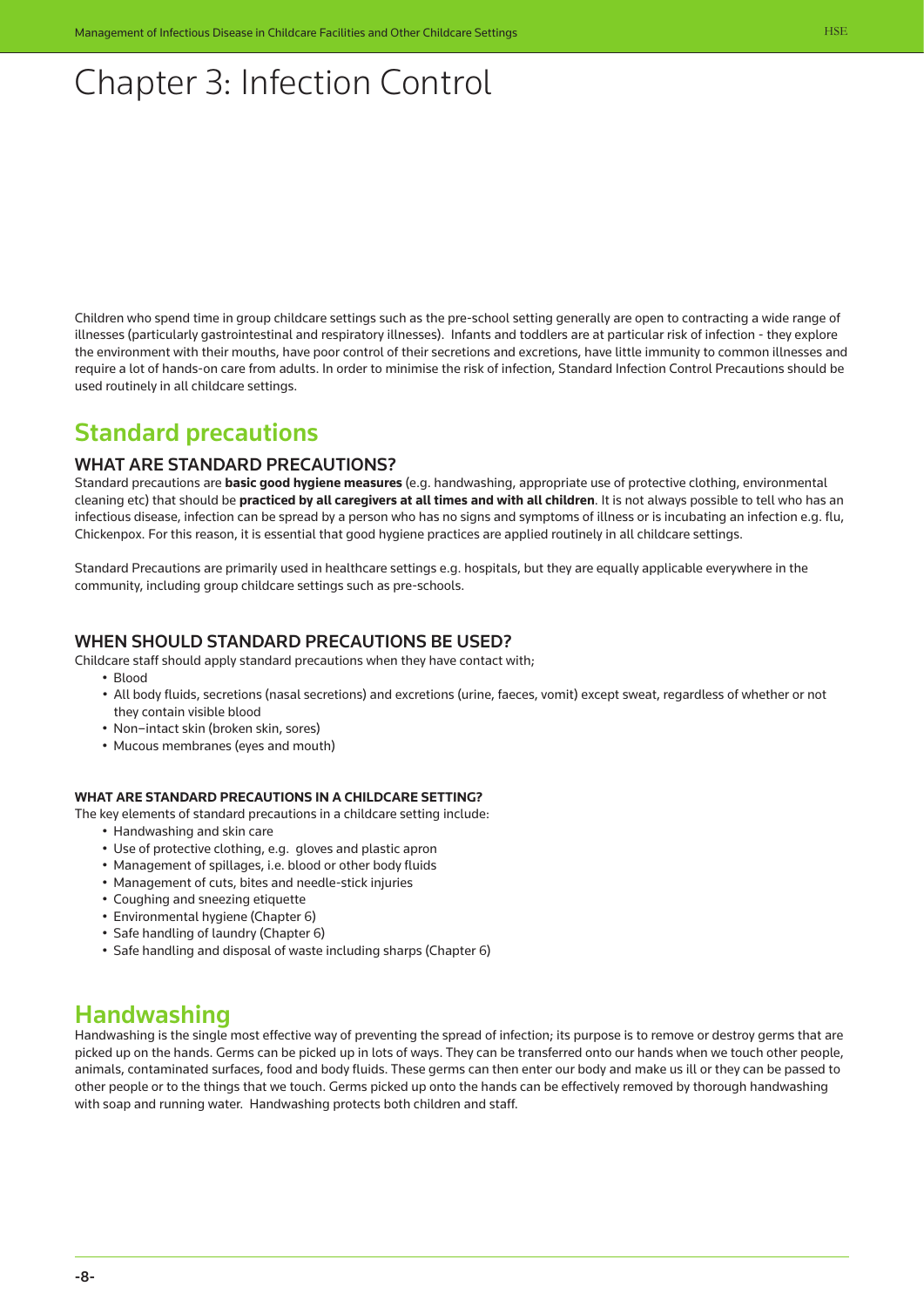#### The dos and don'ts of handwashing

#### **DO**

- Keep nails short, clean and free of nail varnish, nail extensions, and false nails
- Care for your hands. Moisturise hands regularly to keep the skin in good condition
- Use warm running water and liquid soap and pat hands dry with disposable paper towels rather than rubbing them, to prevent skin irritation
- Cover any cuts or abrasions with a waterproof dressing and change as necessary
- Supervise children's handwashing and assist where necessary

#### **DON'T**

- Wear jewellery one ring e.g. a plain gold or silver band is permitted
- Use nailbrushes as germs multiply on wet nailbrushes.
- Carry out direct care if you have moist lesions on your hands e.g. weeping dermatitis seek medical/ occupational advice.
- Assume children know how to wash their hands show them
- Use a single cloth or a bowl of water to clean a group of children's hands
- Allow children to eat without washing their hands

## **Handwashing is the single most effective way of preventing the spread of infection**

#### WHEN SHOULD CHILDCARE STAFF WASH THEIR HANDS?

Handwashing is recommended when childcare staff arrive at work, when moving from one childcare group to another and whenever the hands are visibly dirty. In addition handwashing must also be carried out:

#### **Before**

- The start of the work shift
- Eating, smoking, handling/preparing food or assisting/feeding a child
- Preparing meals, snacks and drinks (including babies' bottles)

#### **After**

- Using the toilet or helping a child to use the toilet
- Nappy changing/ handling potties
- Playing with or handling items in the playground e.g. toys, sand, water
- Handling secretions e.g. from a child's nose or mouth, from sores or cuts
- Cleaning up vomit or faeces
- Handling or dealing with waste
- Removing disposable gloves and/or aprons
- Handling pets/pet litter, animals/cages/animal soil, etc.

#### How to wash hands

Handwashing should be performed as follows:

- Wet hands under warm running water to wrist level
- Apply liquid soap. Lather it evenly covering all areas of the hands for at least 10 seconds. Include the thumbs, finger tips, palms and in between the fingers, rubbing backwards and forwards at every stroke (**see Posters on handwashing technique in the Resources section**)
- Rinse hands off thoroughly under warm running water
- Dry with paper towel using a patting motion to reduce friction, taking special care between the fingers
- Use the disposable paper towel that has been used to dry the hands to turn off taps
- Dispose of the disposable paper towel in a waste bin using the foot pedal to avoid contaminating hands that have just been washed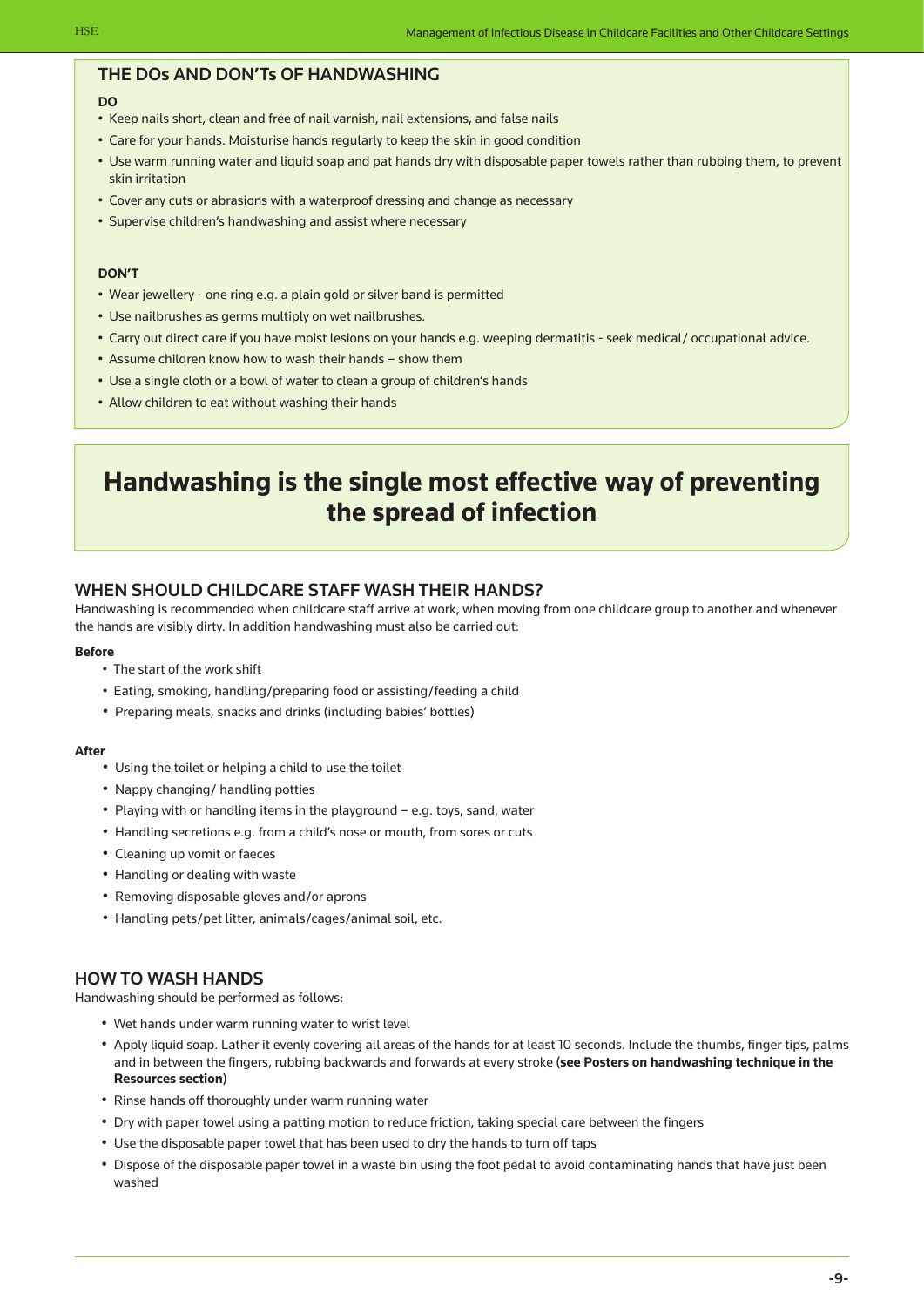### **Wearing gloves is not a substitute for handwashing**

### Facilities for handwashing

Provide liquid soap and wall mounted disposable paper towel dispensers, and wash hand basins with hot and cold mixer taps in:

- Nappy changing areas
- Playrooms and baby rooms (especially for adults)
- Food preparation areas
- Toilets (staff and children)
- Laundry

Ensure wash hand basins have hot and cold mixer taps that are thermostatically controlled to deliver hot water at a maximum temperature of 43°C, to avoid scalding.

Wash hand basins should be readily accessible at all times. One toilet and one wash hand basin should be provided for every 10 toilet trained children, preferably en suite to the play area (for further information see Appendix H)

Basins should be at an appropriate height for staff and children.

A waste bin should be located next to each basin for paper towel disposal. Waste bins should be foot pedal operated.

### Handwashing products

#### **1. SOAPS**

Handwashing with liquid soap and warm running water is recommended. Anti-bacterial soap is not necessary or recommended. An anti-bacterial soap may be required in food preparation areas.

Ideally, liquid soap dispensers should be wall mounted and have individual replacement cartridges that are discarded when empty. **Bar soap is not recommended** due to the increased risk of contamination.

Refillable soap dispensers are not recommended.

A mild unscented liquid soap is recommended for staff/children with sensitive skin.

#### **Drying**

Good quality disposable paper towels are recommended for drying hands.

Hot air driers, **cloth towels and cloth roller towels are not recommended**. Childminders looking after children in their own home may use kitchen towel/roll or a designated hand towel which should be washed every day or more often if physically dirty.

#### **2. ALCOHOL –BASED HAND RUBS/GELS**

- When soap and running water are not readily available, for example on a field trip or excursion, an alcohol based hand rub/gel may be used (the alcohol content should be at least 60%). The alcohol based hand rub must be applied vigorously over all hand surfaces.
- Alcohol based hand rubs are only effective if hands are not visibly dirty, if hands are visibly dirty then liquid soap and water should be used.
- It is safe to let children use alcohol based hand rubs/gels but it is important to let children know that it should not be swallowed. Supervision is vital. It is also important to store it safely so children cannot get access to it without an adult.
- The alcohol content of the product generally evaporates in 15 seconds so after the alcohol evaporates it is safe for children to touch their mouth or eyes.
- Water is not required when using an alcohol rub/gel.

#### **Method**

- Apply the required volume of the product to the palm of one hand and rub the hands together. The amount of gel used should be sufficient to keep the hands wet for at least 15 seconds.
- Ensure all surfaces of the hands and fingers are covered with the gel and keep rubbing until the hands are dry. As with any other household product or chemical, care should be taken to ensure that children do not accidentally ingest handwashing products. Children should not have independent use of containers of alcohol gel. Avoid touching the area around a child's eyes just after using an alcohol gel as the child may experience a stinging sensation.

### **Alcohol based hand rubs/gels are not a substitute for handwashing with soap and running water**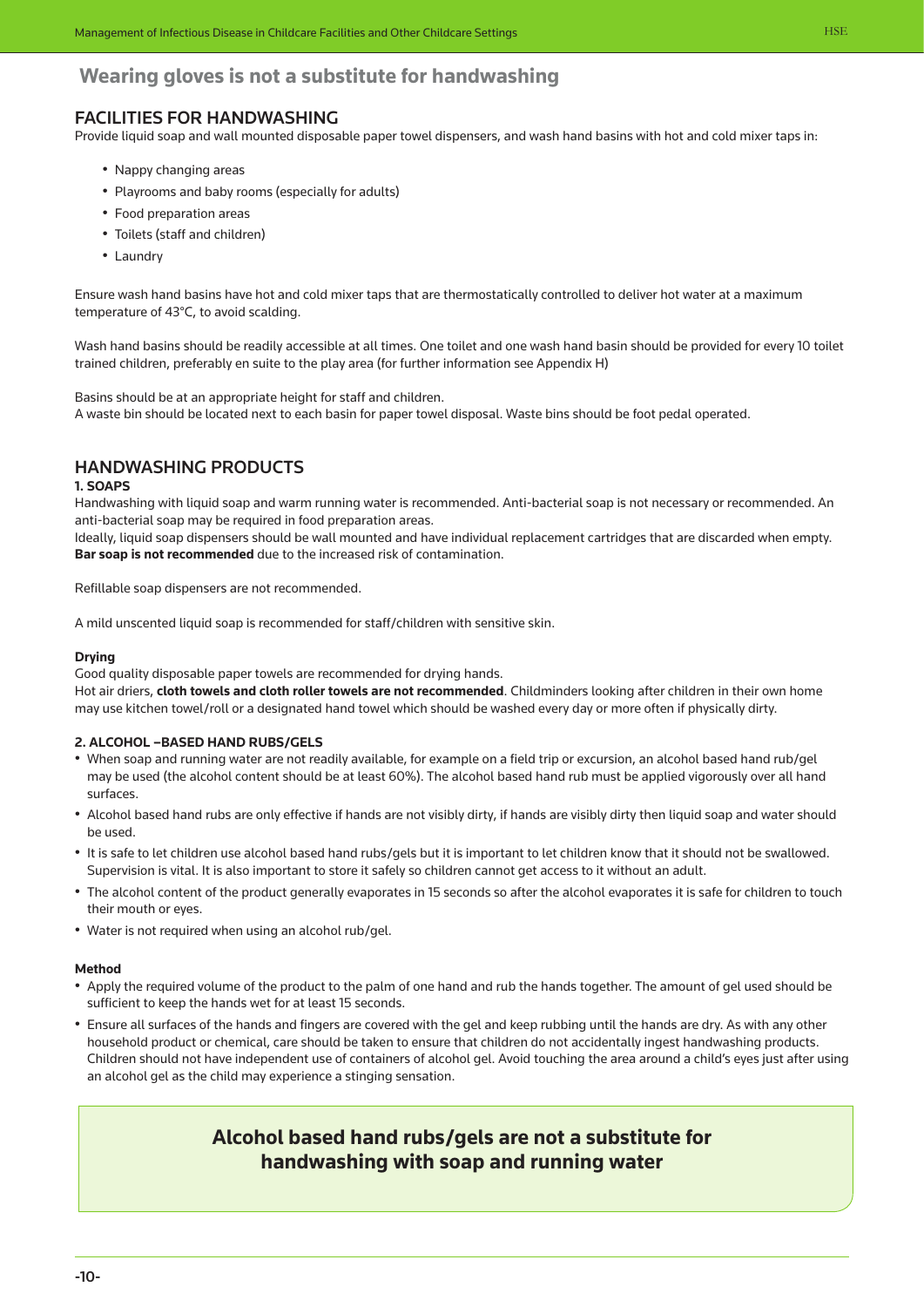#### Skin care

Childcare staff must care for their hands to prevent dry, cracked skin. Prolonged contact with water softens the skin of the hands and may lead to skin irritation. Damaged skin is more likely to allow germs to grow.

Hand creams should be applied regularly. Water based hand creams (non-oily) are suitable for use during the day as these do not interfere with the protective properties of latex gloves. Hand cream should only be available in tubes or a pump dispenser – communal pots are not recommended as these are likely to get contaminated with germs.

Children with eczema may need to use special skincare products to prevent skin irritation –discuss this with the child's parents.

#### Handwashing and Young children

Good handwashing habits should be taught to children as early as possible. This can be done by;

- Showing children a good handwashing technique (**See Posters on handwashing in Resources section**)
- Supervising and assisting children to wash their hands
- Always leading by good example

Remember, babies also need their hands washed as often and as thoroughly as older children.

### Protective clothing

Basic protective clothing (i.e. gloves and aprons) are required for incidents where contact with blood or body fluid is anticipated. This includes dealing with non intact (broken) skin. Gowns and masks are not required in childcare settings.

### **Gloves**

Wear disposable gloves when dealing with blood, body fluids, broken/grazed skin and mucous membranes (e.g. eyes, nose, mouth). This includes activities such as:

- Nappy changing
- Cleaning potties
- Cleaning up blood e.g. after a fall or a nose bleed
- General cleaning
- Handling waste

Gloves should be single use and well fitting.

Change gloves;

- after caring for each child
- after doing different care activities on the same child

Wash hands after gloves are removed. Remember gloves are **not** a substitute for handwashing.

#### **Types of gloves**

- Disposable non powdered latex or nitrile gloves are recommended. Synthetic vinyl gloves may also be used but users should be aware that gloves made of natural rubber latex or nitrile have better barrier properties and are more suitable for dealing with spillages of blood or body fluids.
- Gloves should conform with the European Community Standard (CE marked)
- Polythene gloves are not recommended as these gloves tear easily and do not have good barrier properties
- Latex free gloves should be provided for staff or children who have latex allergy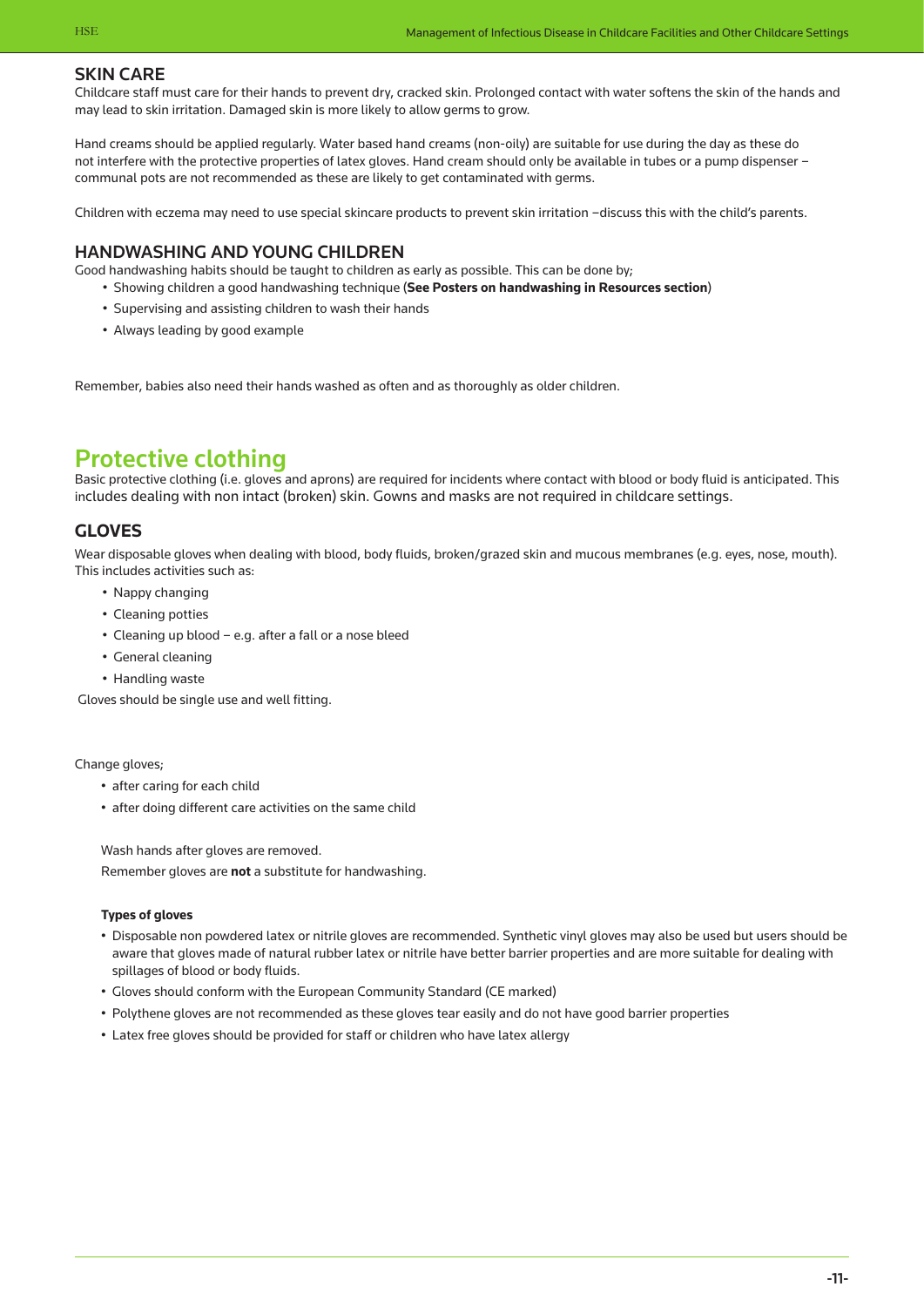#### **How to remove Gloves**



Source: US Centers for Disease Control and Prevention

- 1. Peel the first glove back from the wrist
- 2. Turn the glove inside out as it is being removed. Remove the glove completely and hold in the opposite hand
- 3. Remove the second glove by placing a finger inside the glove and peeling it back. Pull the glove off over the first glove
- 4. The outside surface of the glove should not be touched
- 5. Handwashing should be performed following glove removal

#### **Tips**

- Keep hands away from face
- Limit surfaces and items touched
- Remove gloves if punctured, torn or heavily contaminated
- Perform handwashing before putting on new gloves

#### **Aprons**

Wear a disposable apron if there is a risk of blood or body fluids splashing onto your skin or clothing, for example during activities such as cleaning up spillages of body fluids (e.g. blood, vomit, urine) or dealing with nose bleeds. Change aprons after caring for individual children.

Wash hands after removing the apron.

#### **Type of apron**

Aprons should be disposable, single use and water repellent. The apron should cover the front of the body from below the neckline to the knees. Cloth aprons or gowns are not recommended.

#### **Apron removal**

Remove the apron by breaking the neck ties first, then break the ties at the back and roll up the apron without touching the outer (contaminated) surface.

If gloves and an apron are worn remove the gloves first followed by handwashing.

### Management of spillages of blood or other body fluids

### General points

- Blood and body fluid spillages should be dealt with immediately.
- Children should be kept away from any spillage until the area has been cleaned and disinfected (if required), e.g. a spill occurring on a floor where infants are crawling.
- Spills should be removed using absorbent material e.g. disposable paper towels or kitchen roll before the area is cleaned and then disinfected.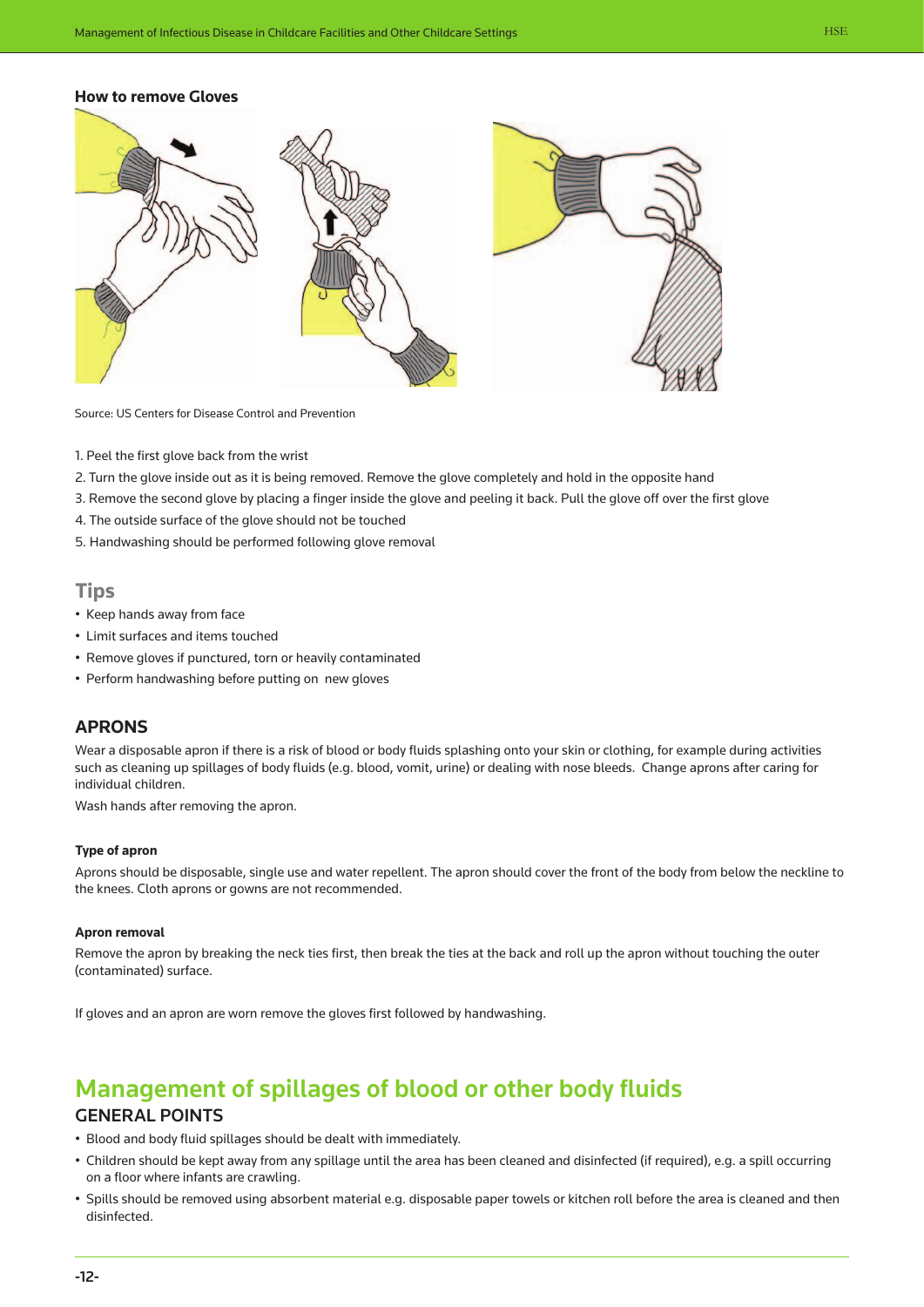- A chlorine based disinfectant is recommended when disinfection is required (see Appendix F).
- The area should be well ventilated if a chlorine based disinfectant is used.
- Liquids should not be added directly to spills as it increases the size of the spill.
- Supplies of gloves, aprons, disposable paper towels/kitchen paper and a plastic waste bag should be readily available for managing spills. Ideally each care room should have a spillage kit readily available.
- Disposable cleaning cloths/mop heads should be used to clean up spillages. If non-disposable cloths/mops are used to clean a spillage area, they should be heat disinfected in a washing machine after use (See Laundry section, Chapter 6).
- Chlorine based disinfectants should not be used on soft furnishings, carpets, or other surfaces that are likely to be damaged by bleach.

#### SPILLAGES OF BODY FLUIDS (e.g. urine, faeces or vomit)

1. Put on disposable plastic apron and gloves.

- 2. Use absorbent disposable paper towels or kitchen towel roll to soak up the spillage.
- 3. Clean the area using warm water and a general purpose neutral detergent, use a disposable cloth.
- 4. Apply a chlorine based disinfectant (diluted to a concentration of 1000 ppm<sup>7</sup> available chlorine) to the affected surface, (see Appendix F).
- 5. Dry the surface thoroughly using disposable paper towels.
- 6. Dispose of soiled/sodden paper towels, gloves, apron and cloths in a manner that prevents any other person coming in contact with these items e.g. bag separately prior to disposal into a general domestic waste bag.
- 7. Wash and dry hands thoroughly.
- 8. Change clothing that is soiled immediately.

#### Blood Spillages

- 1. Put on disposable plastic apron and gloves.
- 2. Use absorbent disposable paper towels or kitchen towel roll to soak up the spillage
- 3. Apply a chlorine based disinfectant (at a concentration of 10,000 ppm available chlorine) (see Appendix F) to the affected surface. It should be left in contact with the surface for at least two minutes (check the manufacturer's instructions). Alternatively, chlorine granules which are supplied in commercial spillage kits may be used as directed by the manufacturers.
- 4. Wash the area thoroughly with warm water and a general purpose neutral detergent and dry using disposable paper towels.
- 5. Dispose of soiled/sodden paper towels, gloves, apron and cloth in a manner that prevents any other person coming in contact with these items e.g. bag separately prior to disposal into a general domestic waste bag.
- 6. Wash and dry hands thoroughly.
- 7. Change clothing that is soiled immediately.

### Management of cuts, nose bleeds, bites or needle-stick injuries General points

- Staff should avoid getting blood on their skin if at all possible. If it happens, they should wash it off immediately with soap and warm water
- Cuts, abrasions or sores should be covered with a waterproof dressing
- Absorbent material should be used to stop a child bleeding
- Disposable latex or vinyl gloves should be worn by care staff when there is a lot of blood or they are dealing with open cuts.
- Hands should be washed immediately with soap and water after gloves are removed

#### Dealing with cuts and nose bleeds

When dealing with cuts and nose bleeds, childcare staff should follow the preschool's first aid procedure. They should:

- Put on disposable gloves and apron.
- Stop the bleeding by applying pressure to the wound with a dry clean absorbent dressing.
- Place a clean dressing on the wound and refer the child for medical treatment if needed, e.g. stitches required or bleeding that cannot be controlled.
- Once bleeding has stopped, dispose of the gloves and apron safely immediately in a manner that prevents another person coming in contact with the blood, i.e. bag separately prior to disposing into general domestic waste bag.
- Wash and dry hands.
- 7 PPM=Parts per Million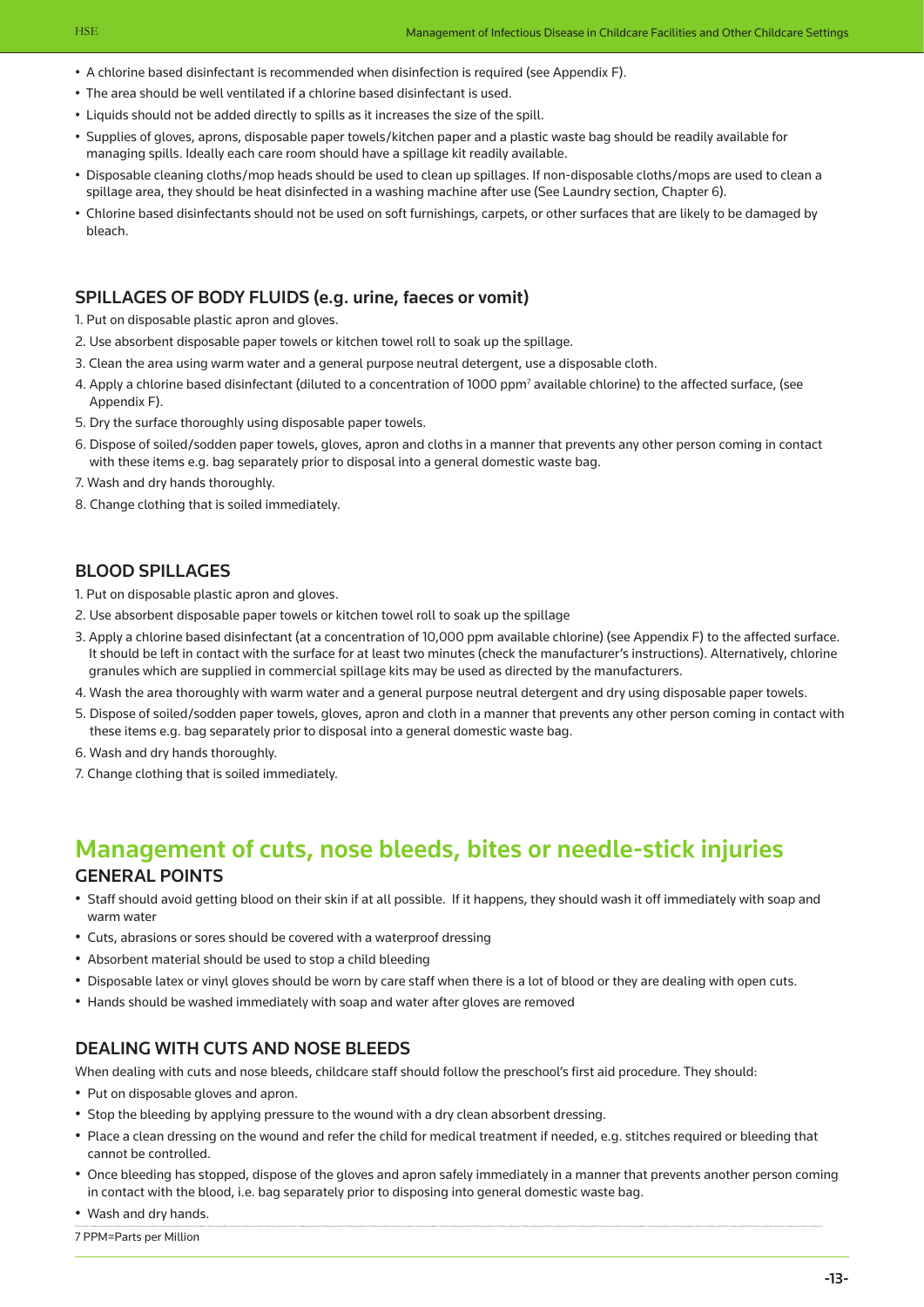Children who are known to be HIV positive or hepatitis B positive should not be treated any differently from those who are not known to be positive. Intact skin provides a good barrier to infection, and staff should always wear waterproof dressings on any fresh cuts or abrasions on their hands. Staff should always wash their hands after dealing with other people's blood even if they have worn gloves or they cannot see any blood on their hands.

#### Human bites

Human mouths carry a wide variety of germs, some of which can be transmitted to others by bites. Human bites resulting in puncture or breaking of the skin are potential sources of exposure to certain blood borne viruses (e.g. HIV and Hepatitis B) and other bacterial infections therefore it is essential that they are managed promptly.

#### **If a child is bitten by another child:**

- First aid gently rinse area with warm running water.
- If a bite does not break the skin:
	- o Clean with soap and water.
	- o No further action is needed.

#### **If a bite breaks the skin and bleeds:**

- Encourage the wound to bleed if not bleeding freely (apply pressure to the sides of the wound).
- Wash the wound thoroughly with warm running water.
- Cover it with a waterproof dressing.
- Record the incident in the accident book.
- If the bite is on the hand the arm should be elevated.
- If the biter has blood in the mouth they should swill it out with tap water.
- Children who may have been exposed should be medically evaluated either by a GP or in a hospital emergency department.

#### Animal bites

Most animal bites do not become infected unlike human bites, but they should still be taken seriously. Bites, which do not break the skin, should be washed with soap and water. If a bite breaks the skin, wash with soap and water then seek medical advice about the possible need for treatment to prevent infection. If someone becomes generally unwell or the bite looks infected they should seek medical advice.

#### **CONFIDENTIALITY**

Childcare managers should be aware that if standard precautions are used by childcare staff in every circumstance, there should not be any need to routinely disclose to them confidential information or sensitive diagnoses. If all childcare staff are adequately trained in the use of Standard Precautions on every occasion, with every child, there is no reason for staff to know an individual child's medical history. All children have a right to be treated equally, just as each child has a right to be protected from exposure to germs.

### Respiratory hygiene and cough etiquette

Everyone should cover their mouth and nose when coughing and sneezing to prevent germs spreading. In addition:

- A **plentiful supply of disposable paper tissues** should be readily available for nose wiping
- **Foot operated pedal bins** that are lined with a plastic bag should be provided for disposal of used/soiled tissues
- Cloth handkerchiefs should not be used
- A **different tissue should be used on each child**, and staff must wash their hands after nose wiping
- Children and staff should be taught to **cover their mouth when they cough or sneeze** and to wash their hand afterwards
- Everyone (staff and children) should put their used tissues in a bin and **wash their hands** after contact with respiratory secretions
- Outdoor activities should be encouraged when weather permits
- Cots or sleeping mats should be spaced at least a half metre apart. <sup>8</sup>

<sup>8</sup> See Interim Code Of Practice In Determining Compliance With Child Care (Pre-School Services) (No 2) Regulations 2006 For The Pre-School [Inspectorate http://www.hse.ie/eng/services/Find\\_a\\_Service/Children\\_and\\_Family\\_Services/Pre-school\\_Services/Pre-school\\_inspection\\_services/](http://www.hse.ie/eng/services/Find_a_Service/Children_and_Family_Services/Pre-school_Services/Pre-school_inspection_services/STANDARDISED_INSPECTION_TOOL_PRE-SCHOOL_SERVICES_.html) Interim\_Code\_of\_Practice\_Determining\_Compliance\_with\_Child\_Care\_Pre-School\_Services.pdf school\_inspection\_services/Interim\_Code\_of Practice\_Determining\_Compliance\_with\_Child\_Care\_Pre-School\_Services.pdf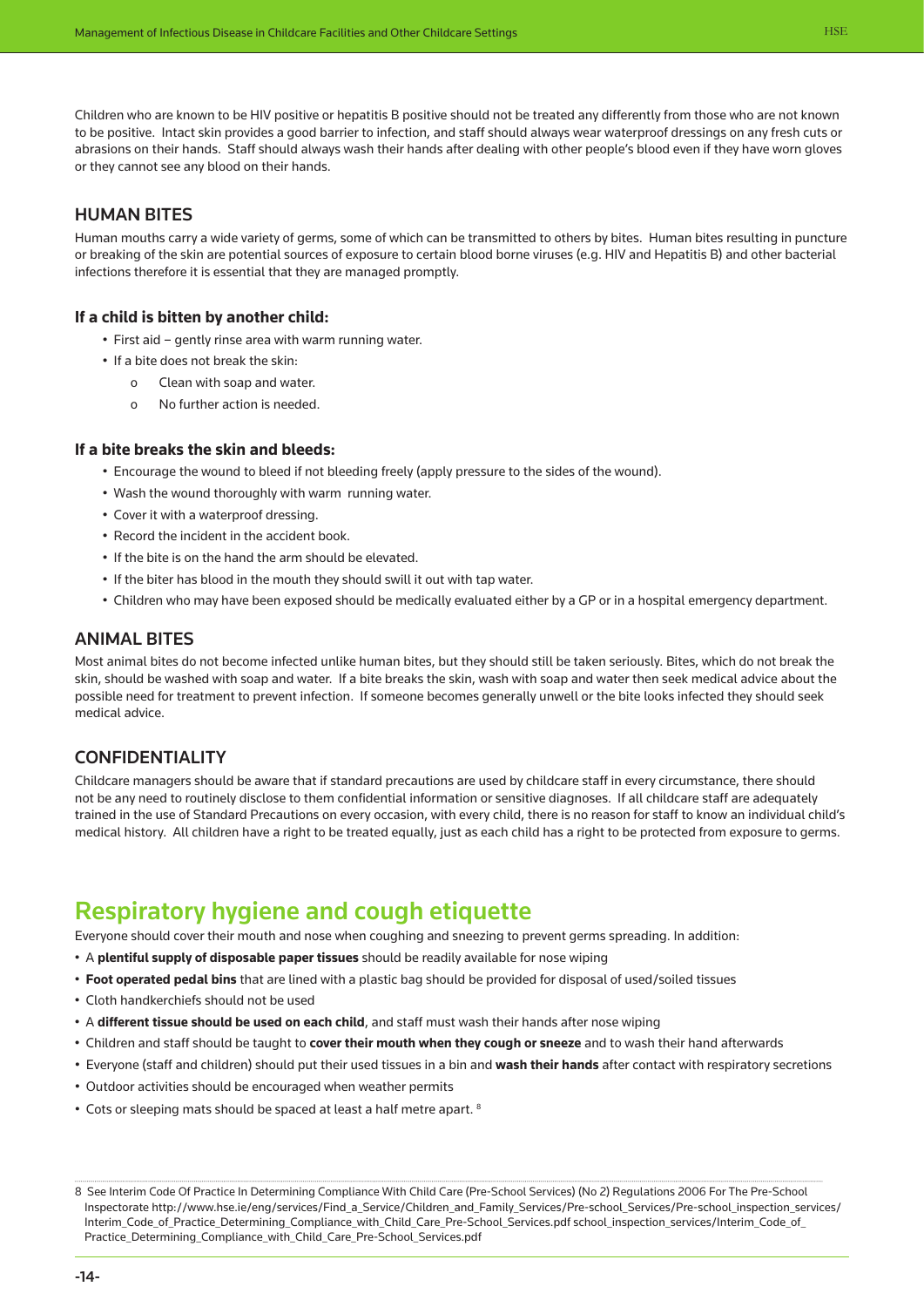# <span id="page-15-0"></span>Chapter 4: Immunisation

## Childhood Immunisation

Preventing an illness is preferable to treating it once it has developed. There are now many safe and effective vaccines against many serious and deadly illnesses. Some are given routinely to all the population, others only to individuals thought to be at high risk of certain infections. All children attending a childcare facility should be appropriately immunised. The principle of immunisation is simple: it gives the body a memory of infection without the risk of natural infection.

Childcare facilities have a legal requirement to maintain immunisation records on all children attending. Prior to enrolment parents should be asked for a copy of their child's immunisation passport or record card. This is contained in the booklet "Your child's immunisation - A Guide for parents" which parents receive at the first public health nurse visit after their baby's birth. A copy of the immunisation passport can be found in the Appendices. The immunisation passport should continue to be updated in the childcare facility as the child receives his/her immunisations. Parents of children who are not appropriately immunised should be informed of the risk to their children and other children.

Under some very rare circumstances it may be necessary to withhold one or more immunisations. This will usually be on a temporary basis. The decision to deny any child the benefits of immunisation should not be taken lightly. Full information on the schedule of immunisation used in Ireland can be found in Immunisation Guidelines for Ireland which are available on the website of the HPSC at http://www.hpsc.ie/hpsc/A-Z/VaccinePreventable/Vaccination/Guidance and on the website of the National Immunisation office at http://www.immunisation.ie/en/HealthcareProfessionals/ImmunisationGuidelines2008.

## **On entry to the childcare facility, and at every available opportunity, staff should encourage parents to ensure that their children are fully up to date with their immunisations.**

## Immunisation Schedule

In 2008 there was a major change to the childhood immunisation schedule for children born on or after 1<sup>st</sup> July 2008. The main changes were the introduction of two additional vaccines, pneumococcal vaccine and hepatitis B vaccine.

The primary childhood immunisation programme protects children from 12 vaccine preventable diseases. Children need to complete 5 GP visits between 2 and 13 months to be fully protected.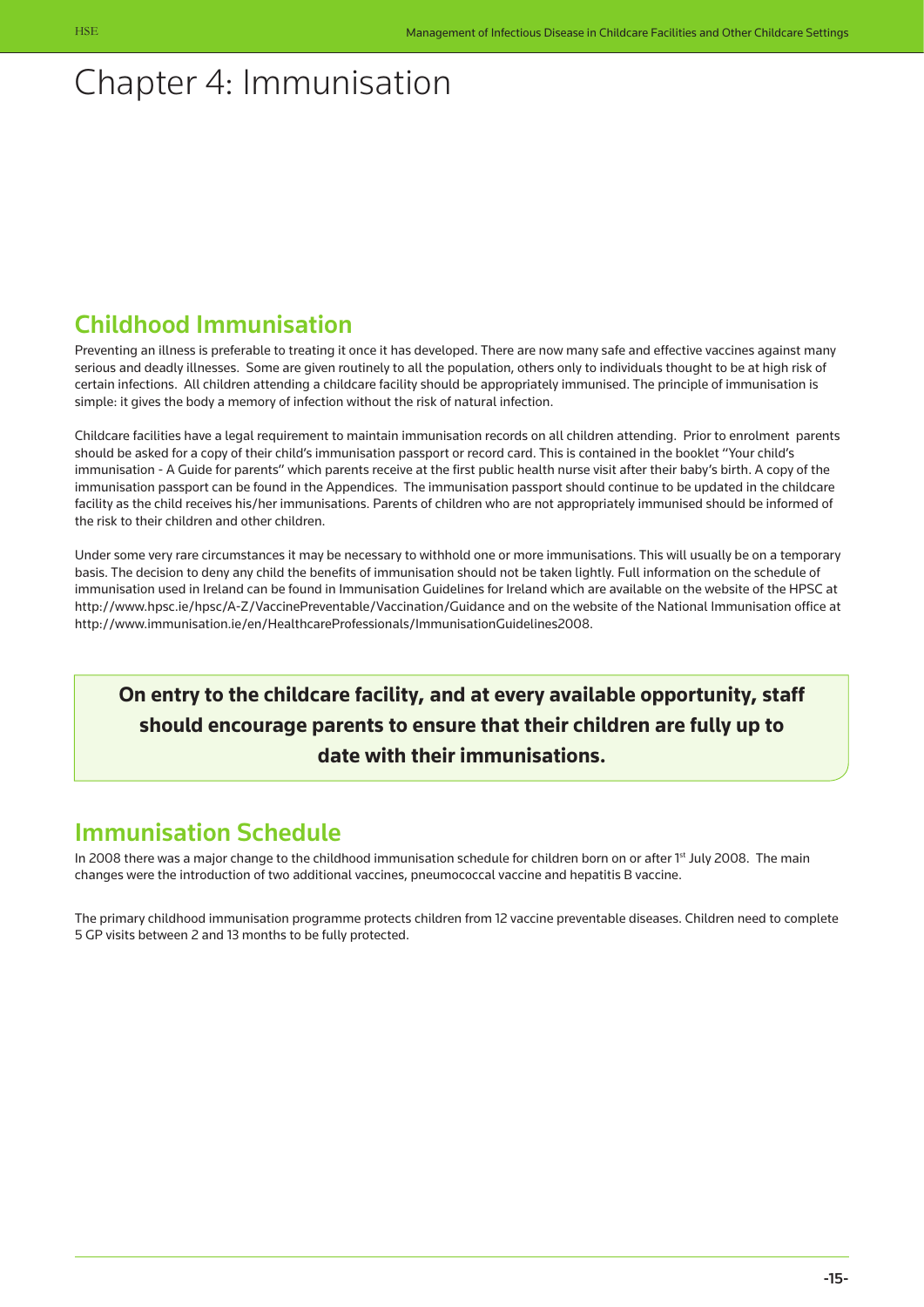### Preschool Immunisation Schedule for Children born SINCE July 2008

| <b>Age to Vaccinate</b>            | <b>Type of Vaccination</b>                                                                                                                                                                                                                     |
|------------------------------------|------------------------------------------------------------------------------------------------------------------------------------------------------------------------------------------------------------------------------------------------|
| At birth                           | BCG TB vaccine (given in maternity hospitals or a HSE clinic)                                                                                                                                                                                  |
| At 2 months<br>(Free from the GP)  | $6$ in $1$<br>Diphtheria<br>Tetanus<br>Whooping cough (Pertussis)<br>Hib (Haemophilus influenzae b)<br>Polio (Inactivated poliomyelitis)<br><b>Hepatitis B</b><br><b>PCV</b><br>(Pneumococcal Conjugate Vaccine)                               |
| At 4 months<br>(Free from the GP)  | 6 in 1<br>Diphtheria<br>Tetanus<br>Whooping cough (Pertussis)<br>Hib (Haemophilus influenzae b)<br>Polio (Inactivated poliomyelitis)<br><b>Hepatitis B</b><br>Men C<br>(Meningococcal C)                                                       |
| At 6 months<br>(Free from the GP)  | $6$ in $1$<br>Diphtheria<br>Tetanus<br>Whooping cough (Pertussis)<br>Hib (Haemophilus influenzae b)<br>Polio (Inactivated poliomyelitis)<br><b>Hepatitis B</b><br>Men C<br>(Meningococcal C)<br><b>PCV</b><br>(Pneumococcal Conjugate Vaccine) |
| At 12 months<br>(Free from the GP) | <b>MMR</b><br>Measles<br>Mumps<br>Rubella<br><b>PCV</b><br>(Pneumococcal Conjugate Vaccine)                                                                                                                                                    |
| At 13 months<br>(Free from the GP) | Men C<br>(Meningococcal C)<br><b>Hib</b><br>(Haemophilus influenzae b)                                                                                                                                                                         |

Children born before July 2008 will have been immunised under the previous schedule.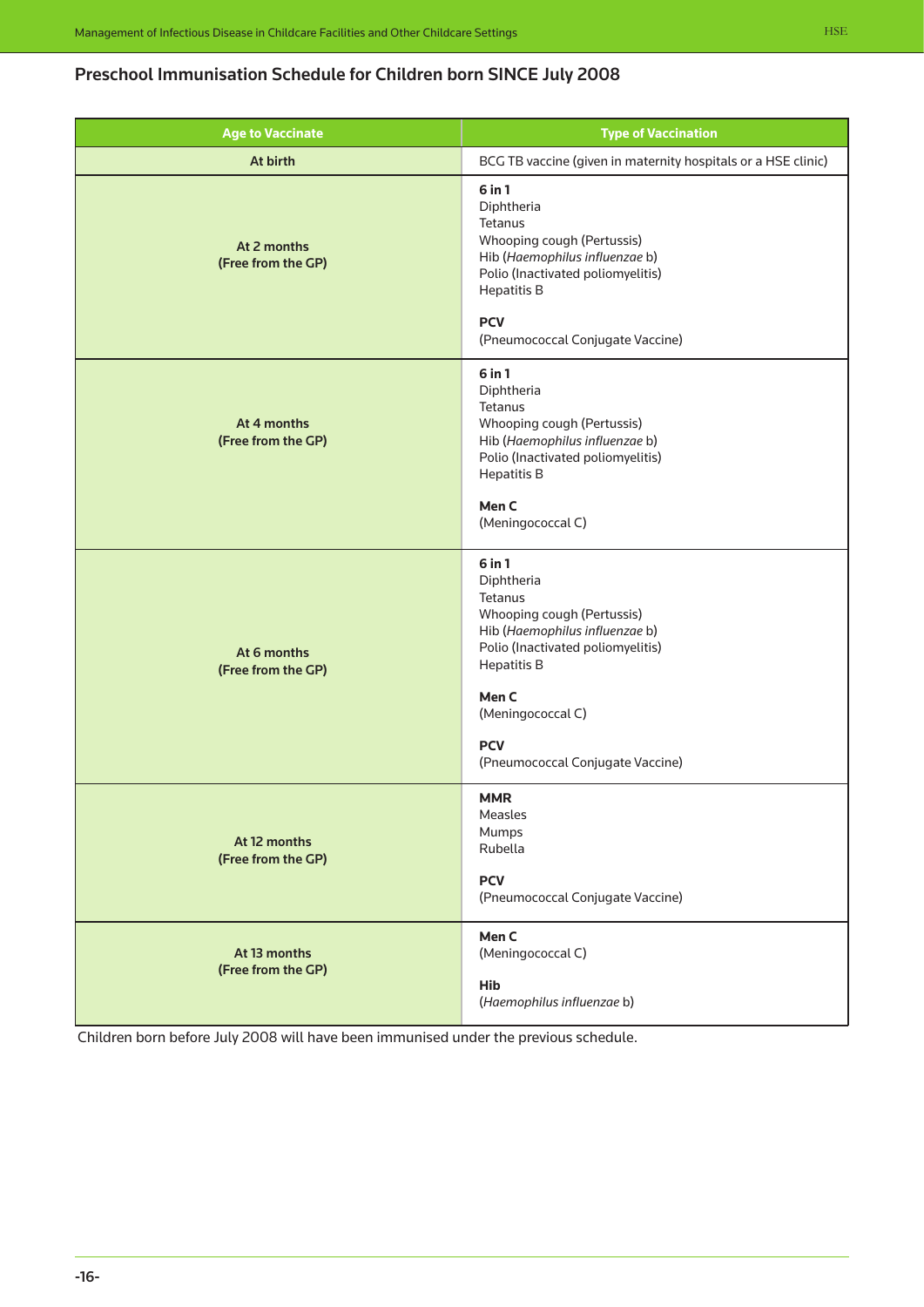| <b>Age to Vaccinate</b>                | <b>Type of Vaccination</b>                                                                                                                                                        |
|----------------------------------------|-----------------------------------------------------------------------------------------------------------------------------------------------------------------------------------|
| At birth                               | BCG TB vaccine (given in maternity hospitals or a HSE clinic)                                                                                                                     |
| At 2 months<br>(Free from the GP)      | $5$ in $1$<br>Diphtheria<br>Tetanus<br>Whooping cough (Pertussis)<br>Hib (Haemophilus influenzae b)<br>Polio (Inactivated poliomyelitis)<br>Men <sub>C</sub><br>(Meningococcal C) |
| At 4 months<br>(Free from the GP)      | $5$ in $1$<br>Diphtheria<br>Tetanus<br>Whooping cough (Pertussis)<br>Hib (Haemophilus influenzae b)<br>Polio (Inactivated poliomyelitis)<br>Men C<br>(Meningococcal C)            |
| At 6 months<br>(Free from the GP)      | $5$ in $1$<br>Diphtheria<br>Tetanus<br>Whooping cough (Pertussis)<br>Hib (Haemophilus influenzae b)<br>Polio (Inactivated poliomyelitis)<br>Men <sub>C</sub><br>(Meningococcal C) |
| At 12 -15 months<br>(Free from the GP) | <b>MMR</b><br>Measles<br>Mumps<br>Rubella<br>Hib<br>(Haemophilus Influenzae B)                                                                                                    |

### **Preschool Immunisation Schedule for Children born BEFORE July 2008**

For information on the all vaccine preventable diseases, please see Chapter 9.

The website of the National Immunisation Office, www.immunisation.ie is a very useful online resource with accurate and timely information on all immunisation issues in Ireland.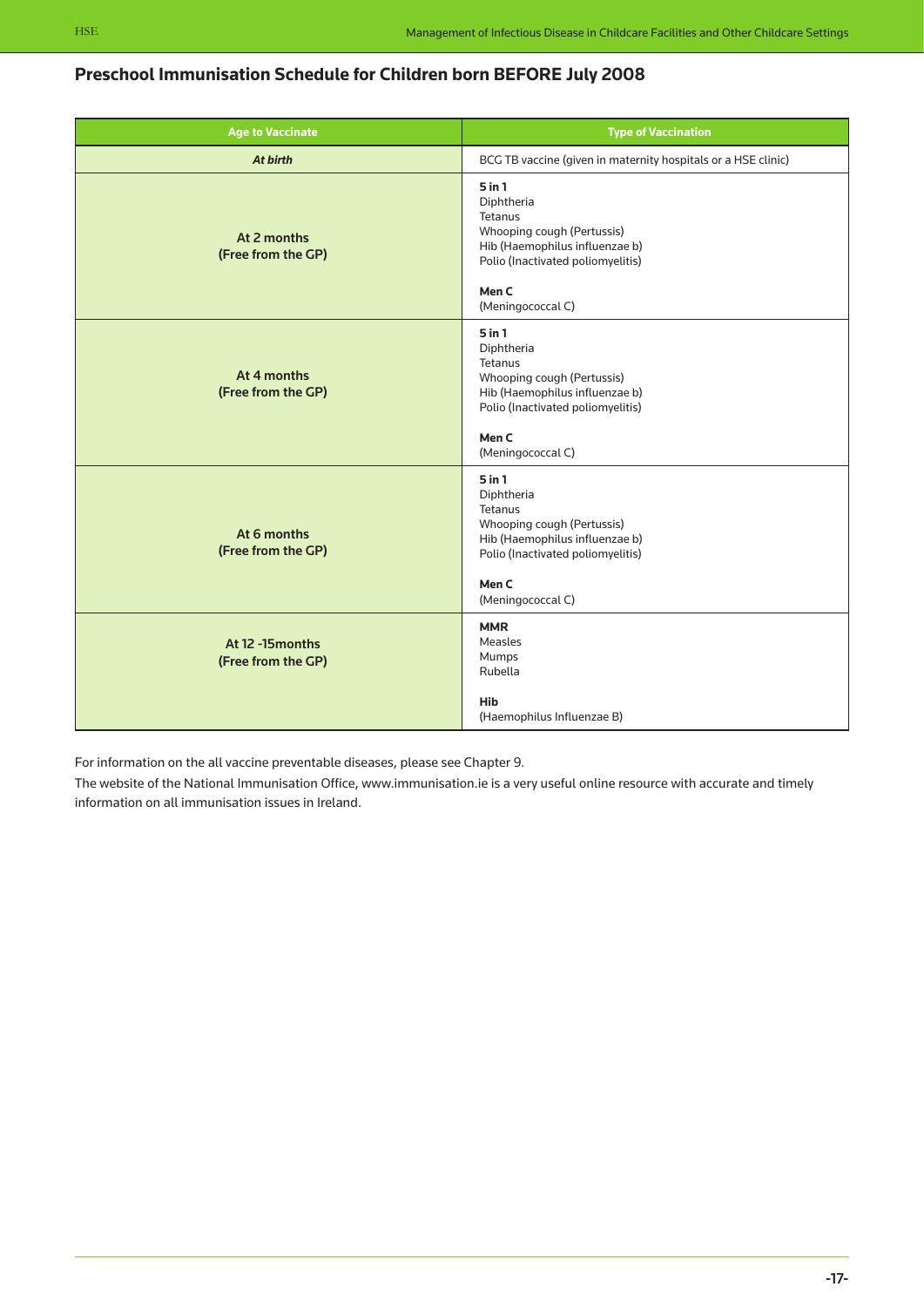# <span id="page-18-0"></span>Chapter 5: Occupational Health

As employers, the owners and managers of childcare and pre-school facilities have a legal duty to protect employees at work as laid out in the Health & Safety Act (2005) found at http://www.irishstatutebook.ie/2005/en/act/pub/0010/. The Biological Agents Regulations (1994) available at http://www.irishstatutebook.ie/1994/en/si/0146.html, define biological agents and require the prevention of exposure of employees to biological agents in a place of work. The Health and Safety Act includes microorganisms in its definition of 'substances' and thus affords the employee the same protection against microorganisms as against any other occupational hazard (e.g. noise, chemicals). The 1994 Regulations indicate that it is the duty of the employer to provide vaccines, when necessary, for non-immune staff should they be (or are likely to be) exposed to a biological agent. The term "biological agent" will encompass infectious disease including those that are likely to be carried by children in a congregate, childcare setting. Accordingly, an employer employing staff in a childcare facility would have a legal requirement to provide vaccination against certain diseases once their presence is confirmed amongst staff or children in the facility. It is important that that an employer must be aware of and compliant with, health and safety legislation governing the health and welfare of staff.

Equally, employees have a legal duty to cooperate with their employer on matters of safety at work (e.g. to work safely and utilise appropriate personal protective equipment (PPE) and to attend relevant training). The Health and Safety Authority is a useful resource to all employers who require information on the legal aspects of safety at work (www.hsa. ie).

Staff have a responsibility to comply with occupational health advice and should sign a disclaimer if they choose not to protect themselves with vaccinations made available for their protection.

Childcare staff that are appropriately immunised pose a significantly smaller risk to the children in their care and, are in turn, protected against the dangers that certain vaccine preventable infectious diseases pose to themselves and to their unborn children. Immunisation is an important public health preventive measure and it is the responsibility of all citizens to ensure they avail of the immunisation services provided by the State. Childcare staff should ensure that they are adequately immunised prior to commencement of employment.

Where possible childcare staff should be managed, from an occupational health viewpoint, in the same manner as healthcare staff. That however may not always be feasible, but as a minimum, childcare staff should be managed as in a similar manner to staff in any other small firm occupational setting.

## Pre-Employment Health Assessment

For screening purposes, staff in childcare settings should be managed largely in the same way as healthcare staff. Ideally, all staff should undergo some form of pre-employment health assessment (PEHA) which would, in particular, assess their immunity to childhood viral diseases, e.g. Chickenpox, Hepatitis B, Measles and their need for protection against infections which could be occupationally acquired, e.g. Hepatitis B. How this is undertaken is up to the individual employer.

The purpose of a PEHA is to assess the employee's ability to undertake the duties of the post and to identify any necessary work adjustments which may need to be made. For those working in an environment where transmission of infection may be a risk (e.g. a crèche), the PEHA affords an opportunity to review the employee's immunisation status and to provide vaccines which may be necessary to protect them and their charges. It is unusual for an individual presenting as fit for employment to be deemed 'unfit'. The HSE has developed a Pre-employment Health Assessment tool which can form the basis of any such assessment. This Pre-employment Health Assessment tool is available electronically on the websites of the HSE and HPSC.

The confidential health information obtained in the course of the PEHA should be held by the Occupational Health Service which has carried it out and a 'Fitness Slip' should be submitted to the employer or the HR department to be kept on the employee's file.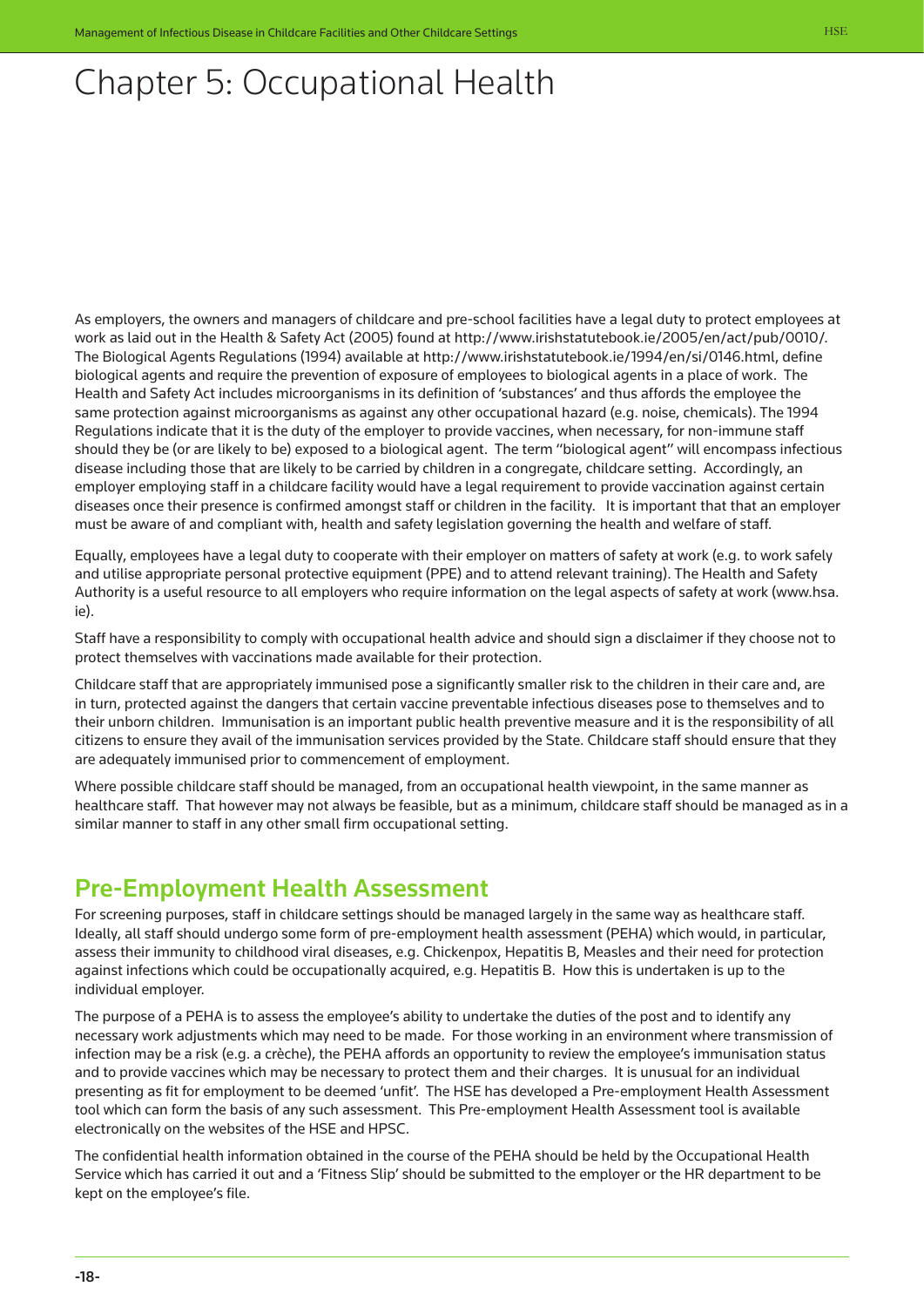### Handwashing

All staff should be made aware at induction (and regularly thereafter) of good infection control practice and in particular, the importance of handwashing as a central plank in the prevention of infectious disease (see section on Handwashing in Chapter 3).

Hands which are chapped or dry are more likely to harbour infection. Staff should be aware of the importance of good hand care in the prevention of infection in childcare settings. Frequent handwashing may contribute to occupational dermatitis (contact irritant or contact allergic dermatitis) and those who develop hand dermatitis should be referred to their GP or occupational health provider for assessment and advice. The use of good quality and fragrance free soaps, soft paper towels and emollients can minimise the risk of occupational dermatitis.

Protective gloves should be powder free, as powder contributes to the risk of occupational dermatitis.

### Exclusion

All staff should be made aware at induction (and regularly thereafter) of the need for exclusion if they develop symptoms of gastrointestinal illness, fever or skin rashes any one of which may pose a risk of infection to children (and others). Exclusion periods are laid out in Chapter 9 - Management of Specific Infectious Diseases - under the relevant infectious diseases.

## Infectious Diseases Relevant to Childcare Staff

The following are diseases relevant to childcare staff. Many are vaccine preventable (i.e. they can be prevented by appropriate immunisation). Staff should be fully immunised, i.e. they should have completed their own childhood immunisation schedules. They should make available to the Occupational Health Service or doctor carrying out their PEHA all details of their immunisation records to date. All staff working with children should have evidence of immunity to mumps, measles & rubella (MMR). Immunisation should be in accordance with National Immunisation Guidelines.<sup>9</sup>

#### **• Chickenpox (Varicella)**

Chickenpox infection in pregnancy may cause more severe illness and poses a risk to the foetus. All female staff of childbearing age should discuss testing for Chickenpox immunity with their GP (or occupational health provider). Those with negative serology should be offered vaccination. All other non-immune staff should also be offered vaccination.

#### **• Hepatitis A**

Hepatitis A infection in young children is usually sub-clinical (very mild illness, with little or no symptoms or signs). However, children with sub-clinical illness may still be a source of infection to others. Therefore, those working in day-care centres and other settings with children who are not yet toilet trained may be at increased risk. Under normal circumstances, the risk of transmission to staff and children can be minimised by careful attention to personal hygiene. There is no indication for routine vaccination of childcare staff against hepatitis A. However, if a case of hepatitis A is identified in a childcare facility, staff and children should be offered passive immunoprophylaxis and/or active immunisation in accordance with National Immunisation Guidelines.

#### **• Hepatitis B**

Hepatitis B has been reported to occur more frequently in institutions for those with intellectual disability, including day care facilities. Childcare staff in these institutions should receive hepatitis B vaccine. There is no indication for childcare staff elsewhere to receive hepatitis B vaccine routinely since good implementation of standard precautions should provide adequate protection against blood and body fluid exposure. Furthermore, now that hepatitis B vaccine has been included in the routine childhood immunisation schedule, infants and young children will not pose a risk in the future.

There is no need for staff with chronic hepatitis B infection to be excluded from working in a childcare setting.

#### **• Influenza**

Influenza has a tendency to spread readily through congregate settings such as schools and long stay residential institutions. Outbreaks of influenza also occur in childcare facilities and childcare workers are likely to have a risk of infection similar to healthcare workers in paediatric settings. As a result, childcare workers who are in recognised risk groups for influenza should ensure that they are fully immunised against influenza (risk groups for seasonal [influenza can be found on the website of the National Immunisation Office at http://www.immunisation.ie/en/](http://www.immunisation.ie/en/AdultImmunisation/FluVaccination/) AdultImmunisation/FluVaccination/).

#### **• Measles**

All staff working with children should have evidence of immunity to measles. Infection with measles during pregnancy can result in early delivery or even loss of the baby. Therefore, if a non-immune pregnant woman is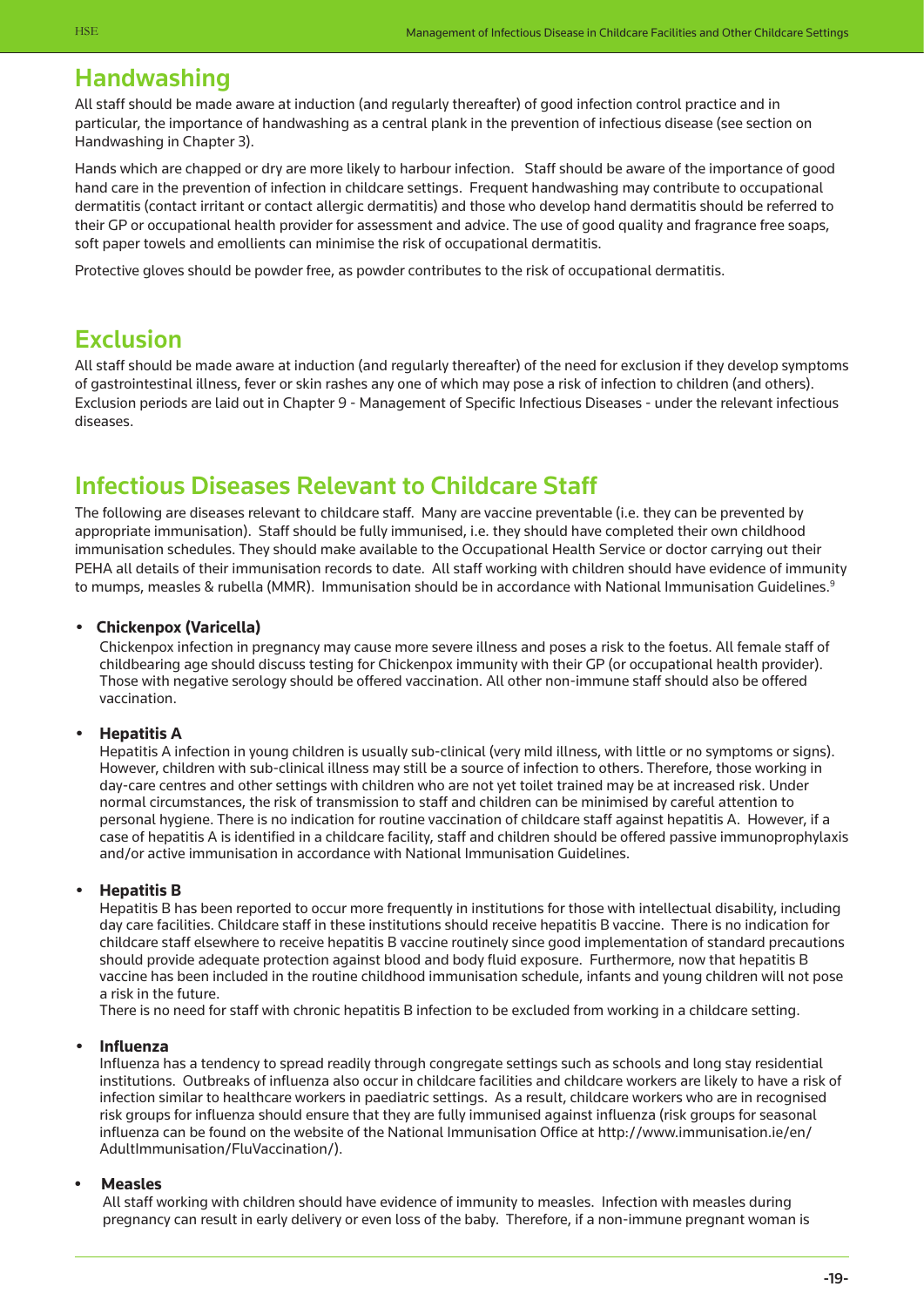exposed to measles, her GP or antenatal care provider should be informed immediately to ensure appropriate management.

#### **• Mumps**

All staff working with children should have evidence of immunity to mumps.

#### **• Rubella (German Measles**)

All staff working with children should have evidence of immunity to rubella. Rubella may have devastating consequences on the developing baby if a non-immune mother is exposed in early pregnancy. If a pregnant woman comes in contact with rubella and is unaware of her immune status, she should contact her GP or antenatal care provider immediately to ensure appropriate investigation.

#### **• Slapped Cheek Disease (Parvovirus B19)**

Simple hygiene measures including scrupulous handwashing provide the most effective method of prevention and control of this viral disease. There is no vaccine available.

Parvovirus B19 can occasionally affect an unborn child. Therefore, women exposed early in pregnancy (before 20 weeks) should inform their GP or antenatal care provider to ensure appropriate investigation and follow-up.

#### **• Tuberculosis (TB)**

 The pre-employment health assessment (PEHA) should include a risk assessment for tuberculosis (screening questions for active TB, previous history of TB, the possibility of recent exposure to active TB and the individual's BCG immune status). Those undertaking such assessments should be familiar with the national 'Guidelines [on the Prevention and Control of Tuberculosis in Ireland 2010' found at http://www.hpsc.ie/hpsc/A-Z/](http://www.hpsc.ie/hpsc/A-Z/VaccinePreventable/TuberculosisTB/Guidance/) VaccinePreventable/TuberculosisTB/Guidance/.

 Childcare workers can be considered to be high priority (if they come from countries with annual TB notification rates of ≥ 40/100,000 TB cases per year) or low priority if not. All staff should be aware of the classic symptoms of TB (persistent cough of at least three weeks duration, night sweats, anorexia and weight loss) and should be encouraged to report such symptoms should they arise. They should be made aware (e.g. at induction) of the particular vulnerability of young children to infectious TB.

 Further details of the health declaration, the information to be recorded at PEHA and the testing required for TB can be found in Appendix D.

#### **Special circumstances:**

#### **Pregnant staff**

It is important that staff who are pregnant or planning a pregnancy should ensure that they are appropriately immunised and compliant with infection control precautions, as outlined in Chapter 3.

#### **Temporary Staff**

Rapid turnover of part time staff may present a challenge to managers / proprietors who are keen to maintain high hygiene standards and every effort should be made to ensure that all new staff undergo induction training including training in infection prevention and control. It is important to remember that temporary staff are afforded the same legal protection in the workplace as are permanent staff.

#### **Disclaimer**

New employees who do not wish to receive vaccines as part of their occupational health requirements should be asked by their employer to sign a disclaimer indicating that they have been fully informed of the risks inherent in this choice of action. Whilst they may choose to incur such risk themselves, they must be made fully aware of their particular responsibility to minimise risk to others (e.g. children in their care and colleagues) and to report exposures to relevant infections should they arise. Work exclusion on a temporary basis may then be necessary.

Compliance with infection control requirements should be considered an essential contractual pre-requisite for all employees.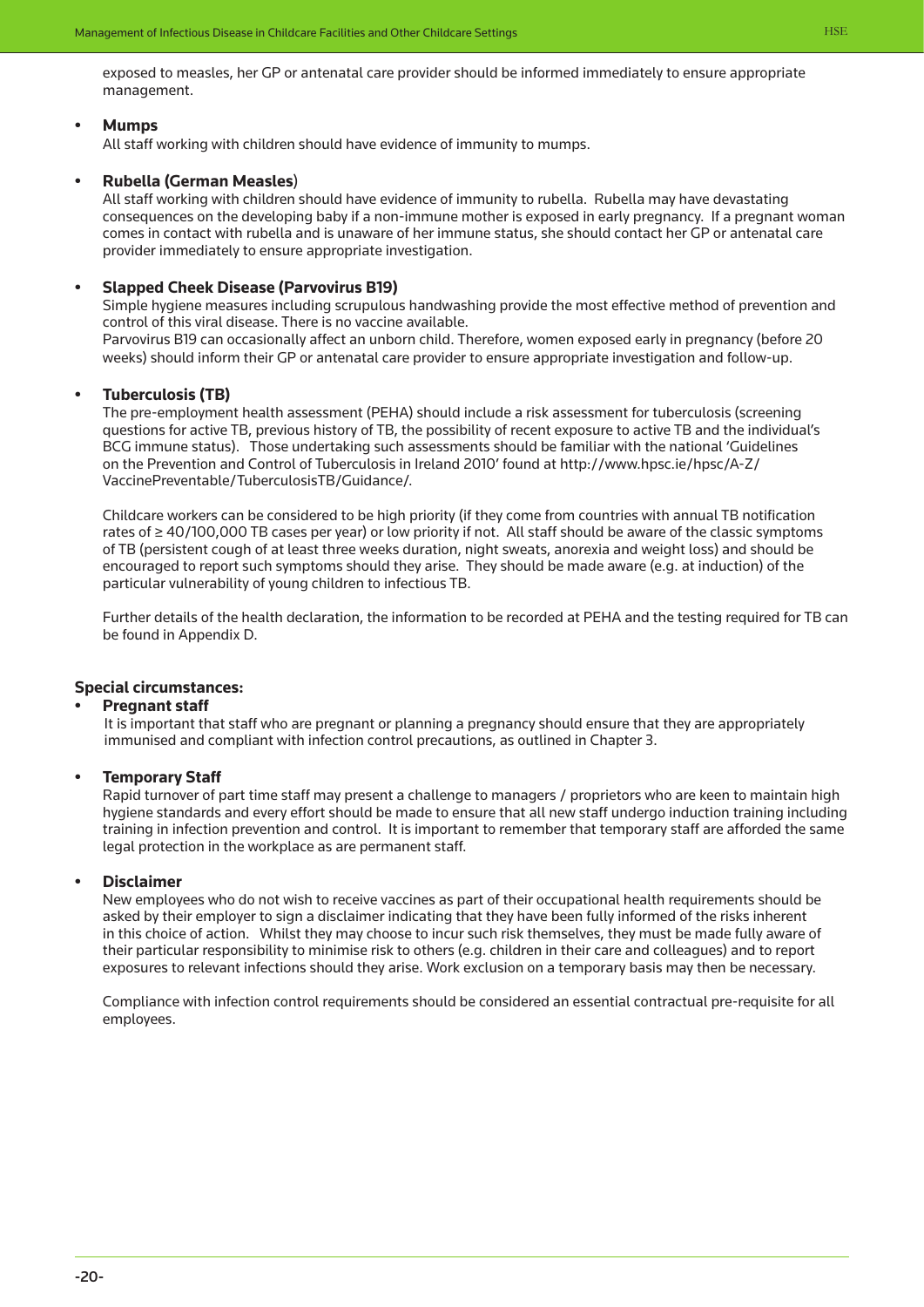# <span id="page-21-0"></span>Chapter 6: Environmental Hygiene

## Hygiene and the Environment

Germs are everywhere and are continuously being introduced into childcare facilities in a number of ways e.g. on people, food, and pets. Germs can survive on environmental surfaces, e.g. floors, tables, door handles, and toys. Viruses, in particular, can be excreted in large numbers in respiratory secretions and in faeces and can persist on surfaces for days, or in the case of certain viruses such as norovirus (the virus responsible for winter vomiting illness), for weeks. Environmental hygiene is a vital part of good infection prevention and control.

The purpose of environmental hygiene is to reduce the number of germs to a level that is not harmful to health. If the environment is not cleaned regularly there is a build up of dirt, which supports the growth of germs.

### **TERMINOLOGY**

**Cleaning** is the removal of food residues, dirt and grease using a detergent.

**Disinfection** is a process that reduces the numbers of bacteria to a safe level.

**Disinfectant** A chemical that will reduce the number of germs to a level at which they are not harmful

**Detergent** Artificial cleansing agent capable of breaking down oils and fats leading to the solubilising of soil.

**Sanitisers** are a combined detergent and disinfectant

## Cleaning

Cleaning is essential in the prevention of infection. Thorough cleaning followed by drying will remove large numbers of germs but does not necessarily destroy germs. Deposits of dust, soil and microbes on environmental surfaces have been implicated in the transmission of infection. Routine cleaning with household detergents and warm water is considered to be sufficient to reduce the number of germs in the environment to a safe level.

### **A "Clean As You Go" policy should be in place.**

### HOW TO CLEAN

The effectiveness of cleaning not only depends on the product used but also in the way it is applied, i.e. on the mechanical action of wiping or scrubbing. **Cleaning is best achieved by using a general purpose detergent and warm water, clean cloths, mops and elbow grease.** The area should then be rinsed and dried. Detergents (e.g. soap, washing-up liquid, washing powder) remove grease and dirt but do not kill germs.

Thorough cleaning with detergents should remove all contaminants including dust, dirt, faeces, blood, pus, urine, other body fluids and large numbers of germs.

- Fresh solutions of cleaning agents should be made up daily or as instructed by the manufacturer as some solutions rapidly become inactive.
- Expiry dates should be routinely checked on packaging.
- Staff should ensure that they observe any specified health and safety precautions. Product material safety data sheets should be available.
- All chemicals should be stored in a cool, dry, well-ventilated place. The chemical store should be secured so that children do not have access.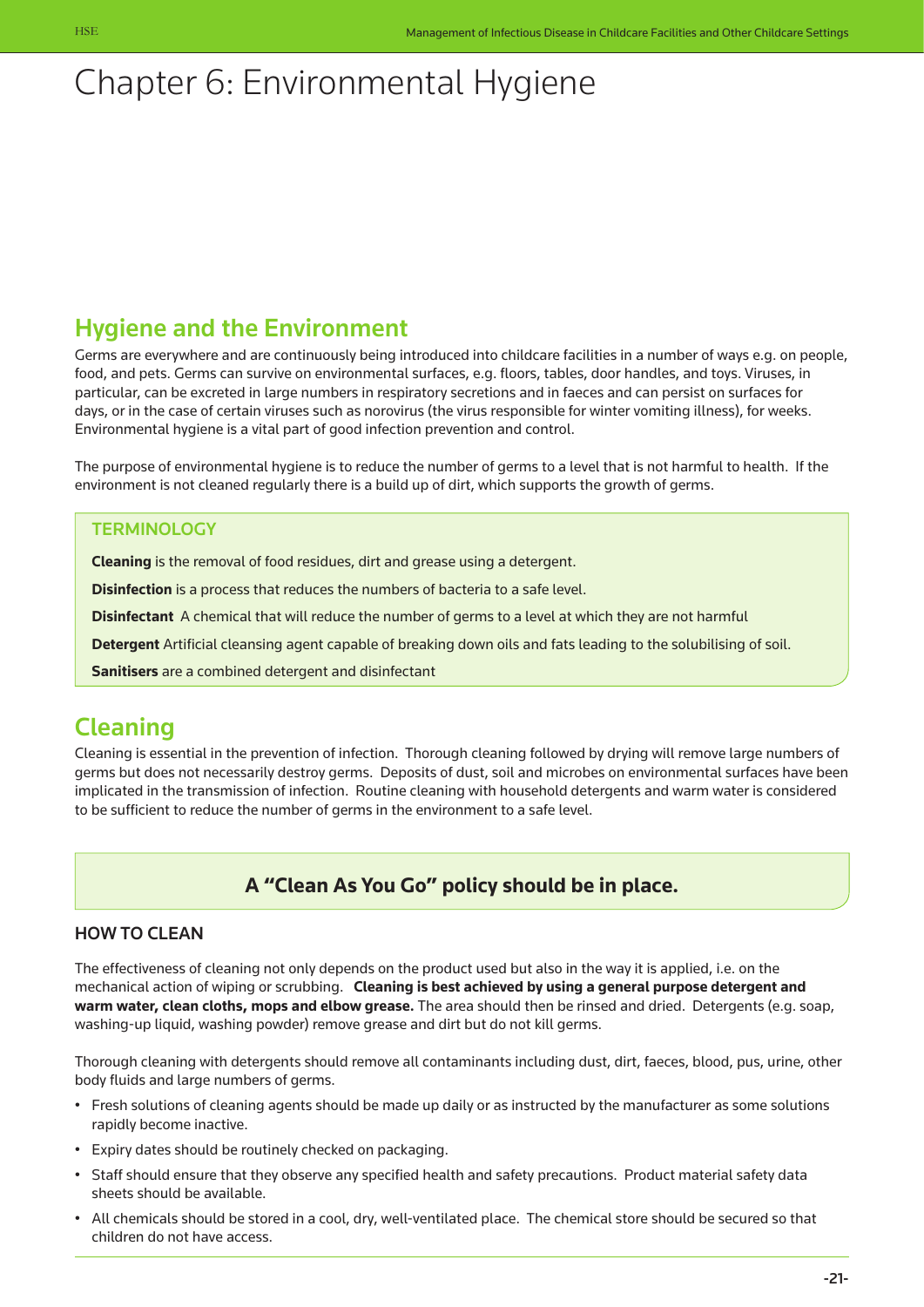### Routine Environmental Cleaning Principles

The following basic principles should be followed:

- All areas should be cleaned regularly as part of a **written cleaning policy and rota** outlining methods and frequency of cleaning. (Refer to Resources section for a sample cleaning programme)
- Staff responsible for environmental cleaning should understand the basic theory underlying each practice and product to achieve a **high standard of cleanliness**.
- Separate **colour coded** cleaning cloths and cleaning equipment should be available for kitchen areas, children's areas and toilets. Cloths should be made from a non-shedding fibre and can either be disposable or reusable.
- Disposable cloths should be disposed of each day.
- Reusable cloths must be laundered daily on a hot wash cycle (at least 60°C) in a washing machine and then tumbled dried.
- Mop heads should be removed and washed in the washing machine at  $60^{\circ}$ C at the end of each day or in accordance with the manufacturer's instructions.
- If this is not possible, mops should be cleaned with warm water and detergent, rinsed and air dried after use. Store dry and inverted.
- Mop heads/buckets should not be cleaned in a sink that is used for food preparation. Mop heads should not be left soaking in dirty water.
- Buckets should be emptied after use, washed with detergent and warm water and stored dry.
- **All cleaning equipment must be stored clean and dry.** If equipment is stored wet, it allows germs to grow increasing the risk of spreading infection within the premises.
- The cleaning equipment store should be separate from the laundry room.

#### Procedures for Routine Cleaning/Cleaning Agents

- Play surfaces should be cleaned, rinsed and dried before use or when visibly soiled.
- Routine cleaning is accomplished using warm water and a general purpose neutral pH detergent.
- Always follow the manufacturer's instructions when using detergents and disinfectants with regard to the use of personal protective clothing and dilution recommendations.
- Do not guess the measurement, always use a measure. Extra measures will not kill more bacteria or clean better it will damage work surfaces, make floors slippery and give off unpleasant odours.
- Change water frequently as dirty water is ineffective for cleaning.
- After disinfecting surfaces, they should be rinsed.
- Toilets, sinks, wash hand basins and surrounding areas should be cleaned when required at least twice daily.

#### Cleaning programme

A detailed cleaning programme should be in place defining:

- Item/area is to be cleaned.
- Frequency and responsibility for cleaning.
- Cleaning agent to be used and the amount.
- Equipment to be used and its method of operation.

An example of a cleaning programme is available in the Resources section.

### **The environment should be visibly clean and free from dust, dirt and soilage.**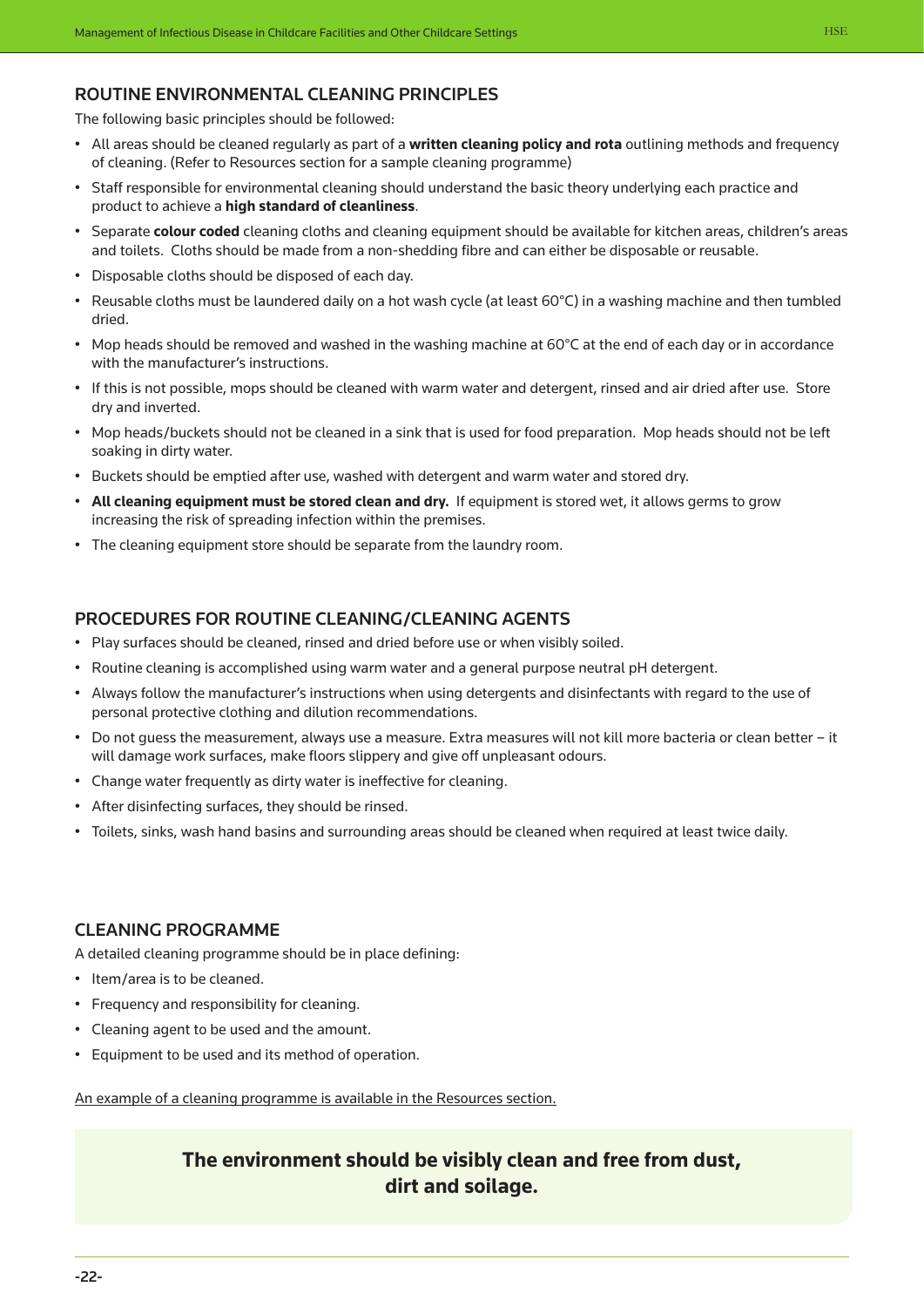## **Disinfection**

Disinfection is a process used to reduce the number of germs to a level where they are unlikely to be a danger to health.

The routine use of disinfectants for environmental hygiene is **not recommended** as thorough regular use of detergent and warm water is sufficient for most situations. In certain circumstances where there is a higher risk of cross-infection (e.g. during outbreaks), the use of a disinfectant is recommended.

Disinfectants are potentially hazardous and must be used with caution and according to the manufacturer's instructions.

## Toys and educational/recreational materials and appliances

### Cleaning of Toys and Recreational Equipment

In a childcare facility toys may become contaminated with germs from unwashed hands, spills of body fluids or by children putting things into their mouths. If toys are shared between children, they may become a source of cross infection.

In order to reduce the risk of cross infection, it is important that all toys are cleaned on a regular basis (i.e. as part of a routine cleaning schedule) and that toys that are shared are cleaned between uses by different children.

#### **Selection and management of toys from an infection prevention viewpoint:**

- Choose toys that are easy to clean and disinfect (when necessary) and dry.
- If cloth or soft toys are used; they **must** be machine washable.
- Jigsaws, puzzles and toys that children are inclined to put in their mouths must be capable of being washed and disinfected.
- Discourage children from putting shared toys into their mouths.
- Check all play equipment regularly for signs of damage e.g. breaks or cracks. If these items cannot be repaired or cleaned, they must be discarded.
- Store clean toys/equipment in a clean container or clean cupboard.
- Do not allow toys to be taken into the toilet area.
- Toys must not be stored in the toilet area, nappy changing area or toilet lobby area. A designated toy storage area should be provided.
- Always follow the manufacturer's cleaning instructions.
- Always wash your hands after handling contaminated toys and equipment.

In the case of an outbreak, the use of certain toys (e.g. soft toys, stuffed toys, play dough) may need to be curtailed. Further advice should be sought from the HSE Preschool Inspectorate.

#### Cleaning of Toys

- All toys (including those not currently in use) should be cleaned on a regular basis, i.e. weekly. This will remove dust and dirt that can harbour germs
- Toys that are used by very young children should be washed daily
- Toys that children put in their mouths should be washed after use or before use by another child
- Toys used by older children and larger play equipment (e.g. dolls' house, Wendy car) should be cleaned weekly
- All toys that are visibly dirty or contaminated with blood or body fluids must be taken out of use immediately for cleaning or disposal. Toys waiting to be cleaned must be stored separately
- Soft toys need to be machine washed on a hot cycle taking care to follow manufacturer's instructions prior to use by another child
- Replace soft modelling materials and dough regularly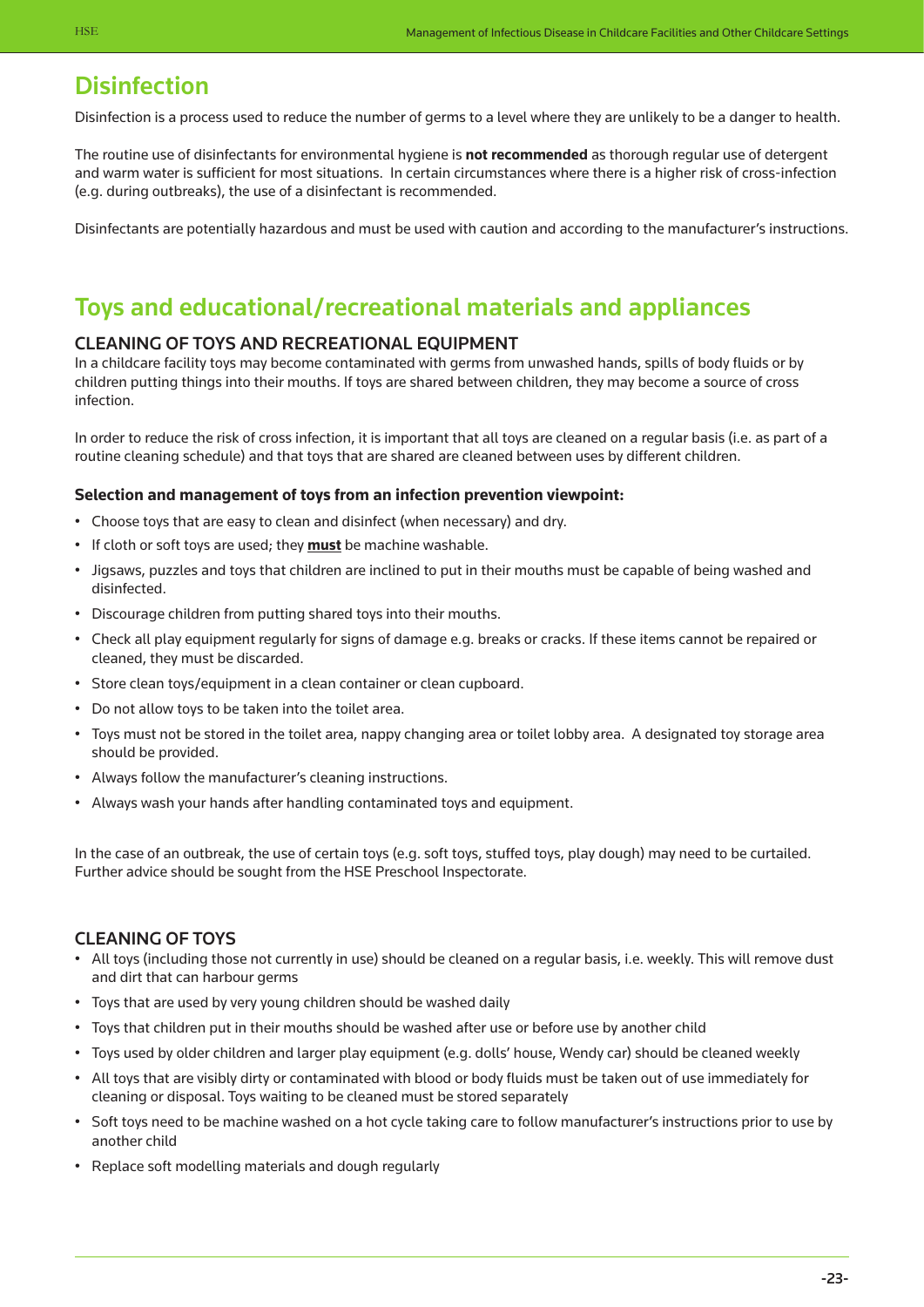#### Cleaning Procedure

- Wash the toy in warm soapy water, using a brush to get into crevices.
- Rinse the toy in clean water
- Thoroughly dry the toy.
	- 1. Hard plastic toys may be suitable for cleaning in the dishwasher.
	- 2. Toys that cannot be immersed in water i.e. electronic or wind up should be wiped with a damp cloth and dried.

#### Disinfection procedure

In some situations toys/equipment may need to be disinfected following cleaning. For example:

- Toys/equipment that children will place in their mouths.
- Toys/equipment that have been soiled with blood or body fluids.
- During an outbreak of infection.

#### If disinfection is required:

- Use a chlorine based disinfectant at a concentration of 1,000ppm available chlorine (See Appendix F on Chlorine Based Disinfectants).
- Rinse and dry the item thoroughly.
- Note: Always follow the manufacturer's cleaning/disinfecting instructions and use recommended products to ensure effective usage and to ensure equipment is not damaged. (See previous section on cleaning/disinfection).

Refer to the Resources section for a sample cleaning schedule.

#### Sensory Equipment, Ball Pool, Water/Soft Play areas, Sand Pits

Many childcare facilities now use leisure equipment that was initially used for people who have sensory impairment e.g. optical displays, bubble tubes, water beds, ball pools and soft foam wedges/bean bags. If they are used, childcare facilities must have a written cleaning schedule, detailing when and how the equipment is cleaned and the cleaning products used.

- Clean equipment weekly or more frequently if usage is high and when contaminated
- Always follow the manufacturer's cleaning instructions
- Ensure cleaning methods and schedules are documented
- Most equipment can be cleaned using neutral detergent and hot water
- Abrasive-cleaning agents should be avoided as they may damage the material
- All crevices should be cleaned and dried properly
- Ensure children wash their hands before and following water/sand/ball pool play
- The use of communal play areas (e.g. sand or water play) may need to be suspended at certain times, i.e. during an outbreak of infection
- Sandpits should be covered to prevent contamination by animal faeces (particularly birds, cats and rodents) and the sand kept clean by regularly sieving. Sand should be changed regularly (e.g. monthly for indoor sandpits)
- Water play equipment should be drained, cleaned and dried at the end of the session and stored dry until next session
- Outdoor areas should be regularly checked for animal fouling

### Outdoor water activities

The greatest risks are associated with water that has been allowed to stagnate, or with faecal contamination of water by the children involved in the activity.

**The use of paddling pools is discouraged for health and safety reasons.**

• If used, they should be cleaned/disinfected, dried and stored deflated or inverted. They should not be stored outdoors to facilitate collection of rainwater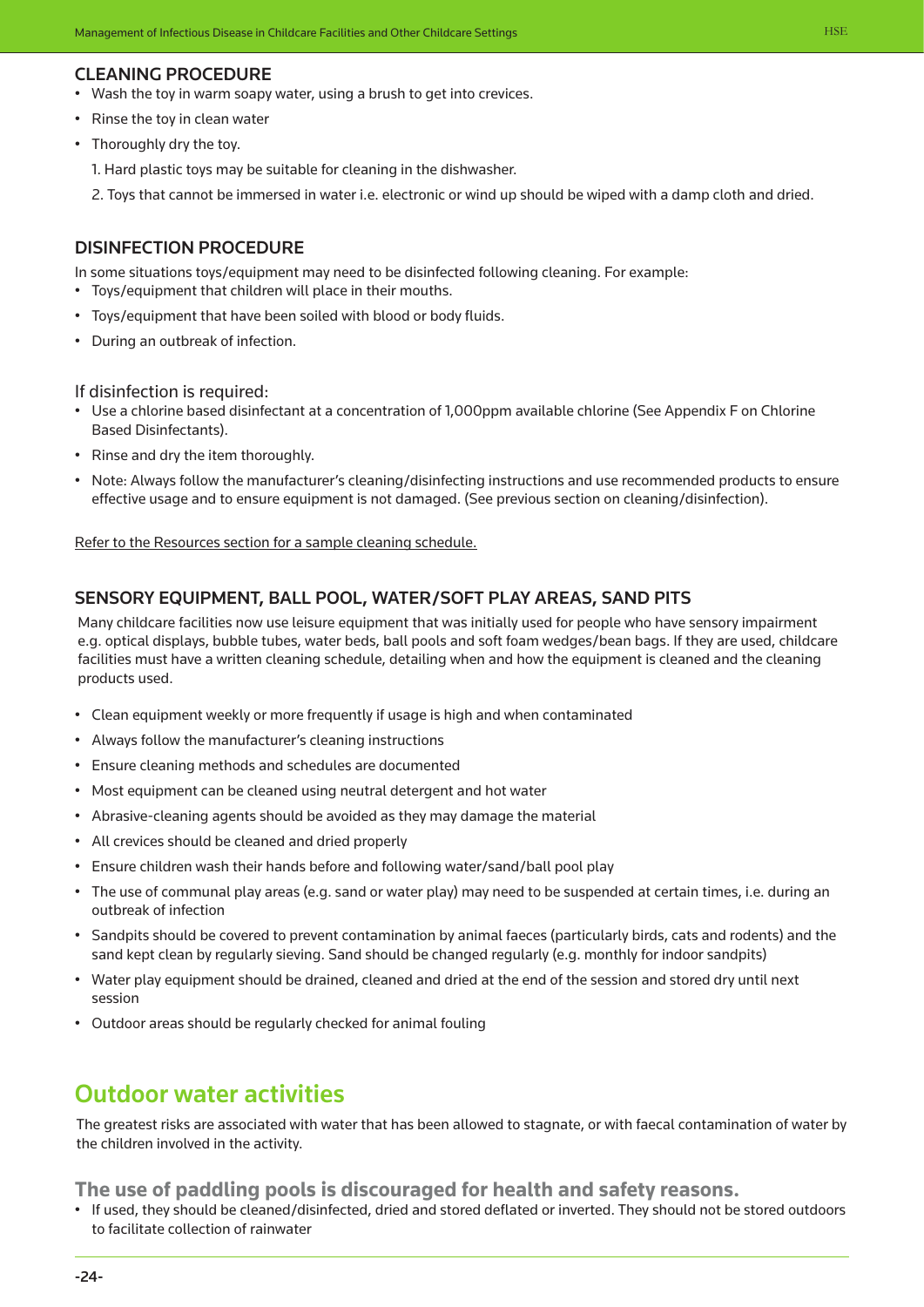- Children should be discouraged from playing in obviously contaminated or very muddy waters
- When children participate in activities involving contact with pond water their hands should be washed thoroughly afterwards
- Children should go to the toilet before using the paddling pool. If a child passes a bowel motion while in the pool, remove all children from the pool immediately. Empty the pool, clean and disinfect it thoroughly before refilling

## Potty/toilet management

- Toilet areas must be cleaned frequently during the day in accordance with the cleaning schedule and immediately if soiled. Particular attention should be paid to toilet seats, toilet handles, door handles and wash hand basins, especially taps
- Ideally, each child should be assigned their own potty
- Potties should be emptied carefully into the toilet and cleaned with hot water and detergent, wiped over with a disinfectant and dried thoroughly using disposable paper towels
- Separate cloths should be used for cleaning the toilet and wash hand basin to reduce the risk of spreading germs from the toilet to the wash hand basin

Where trainer seats are used they should be thoroughly cleaned and disinfected after each use.

## Nappy Hygiene

#### Nappy Changing Facilities:

Consider the following when planning nappy changing facilities;

- The nappy changing facilities should not communicate with any occupied room or food room, except by means of a hall, corridor, ventilated lobby or ventilated space
- The facility must be provided with adequate ventilation either naturally via openable windows or by means of mechanical ventilation
- The surfaces of the area (i.e. worktop surfaces, walls, floor and ceiling) should be smooth, durable and easy to clean
- Ideally one nappy changing unit (wash hand basin and changing mat) should be provided for every ten children in  $n$ appies $10$
- Each wash hand basin should have running cold and hot water, disposable liquid soap (ideally wall mounted) and paper towel dispensers. A pedal bin should be provided for the disposal of paper towels
- Ideally mixer taps should be hands free such as wrist, elbow, knee-operated or automatic sensor taps
- Changing mats should be waterproof, have an easily cleanable cover and be in a good state of repair, i.e. no breaks or tears.
- Single use disposable gloves should be available at the unit i.e. powder free synthetic vinyl or latex gloves.
- Appropriate shelving/safe storage should be provided to accommodate all necessary nappy changing equipment, i.e. gloves, individual children's nappy supplies and creams/lotions.
- Dispose of nappies and gloves by placing in a leak proof, cleanable and sealable/airtight container.

### Procedure for changing a nappy

- Hygienic nappy changing practice is important to prevent germs being transmitted to other children, staff, and to the surrounding environment
- Staff undertaking nappy changes should not be involved in the preparation, cooking or serving of food. If this is unavoidable, staff should wear appropriate disposable gloves and aprons and wash their hands
- Ensure you have all the equipment at hand and that your hands are clean before you start
- Single use disposable gloves must be worn, i.e. powder free synthetic vinyl or latex gloves
- Ensure creams and lotions are not shared between children. Creams and lotions for each child should be individually labelled

10 Standard taken from *HSE National Standards for Early Year Services* (in print).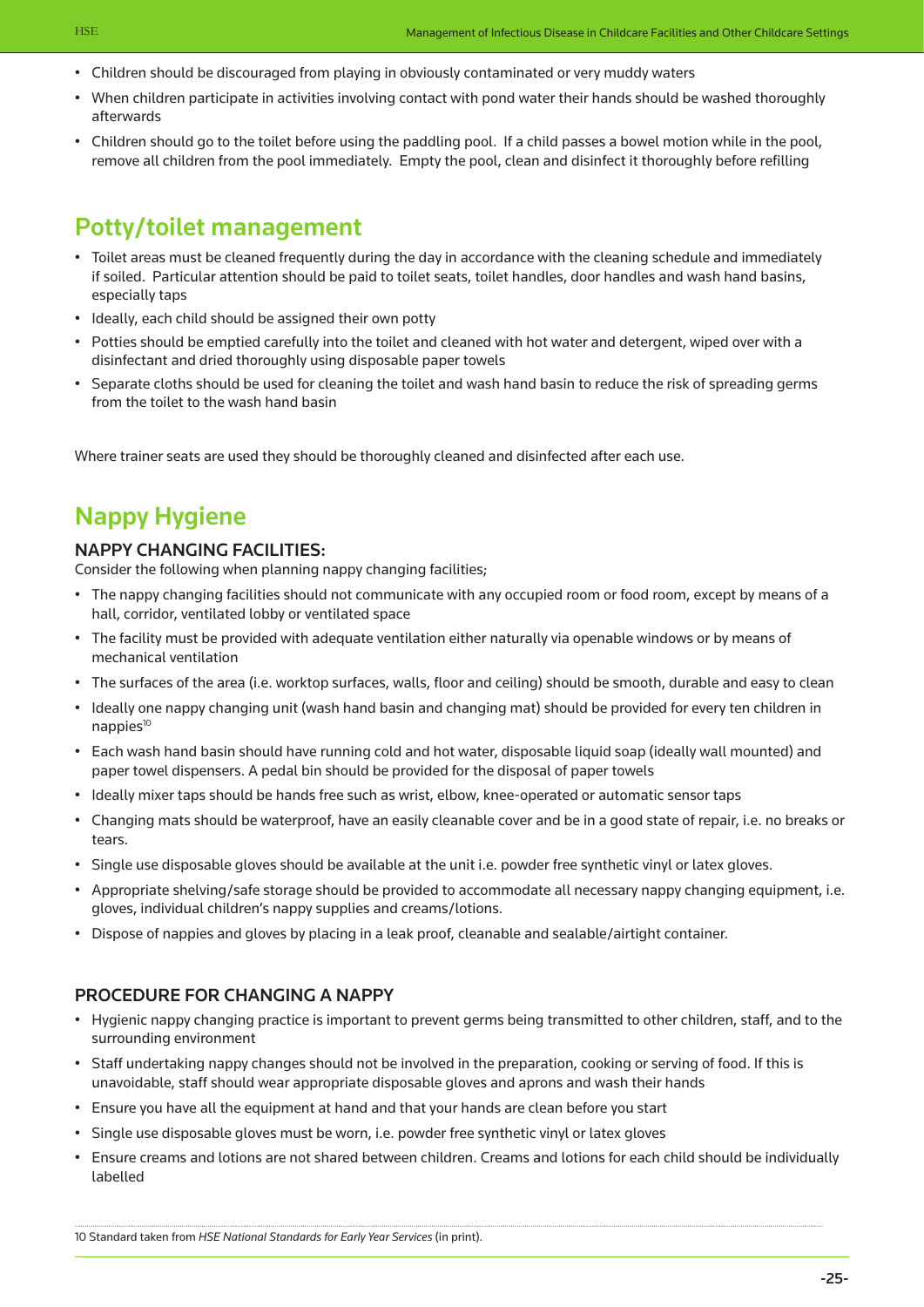- Dispose of nappies and gloves by placing in a leak proof, cleanable and sealable/airtight container
- Non-disposable nappies should be double bagged and placed directly into plastic bags to give to parents. Solid faecal matter may be disposed of into the toilet
- Never rinse or wash non-disposable nappies because the risk of splashing may cause germs to spread to staff or children
- Clean and dry the changing mat after each use. If soiled, clean, then disinfect using a chlorine based disinfectant, (according to manufacturer's instructions), rinse and dry after use. All surfaces must be cleaned and disinfected daily (including nappy changing unit and surrounding surfaces).
- Staff must always wash their hands after every nappy change using warm water and liquid soap. Hands should be dried by means of single use disposable paper towels.
- The changing mats must be checked on a regular basis and discarded if cover is torn or cracked.

See Resources Section for a poster on how to change a nappy.

### Waste management

### Waste Storage and Disposal

Waste should be stored in appropriate sealed bins in an area that is not accessible to children and in such a manner as not to cause a nuisance.

#### **Internally:**

- Soiled nappies must be stored in a manner that will not give rise to malodours and cause a risk of infection, i.e. sealed airtight containers, not accessible to children and removed from the premises daily.
- Food and hazardous waste should be stored in covered containers.
- Waste must be removed from the building on a daily basis and bins maintained in good repair and a clean condition.
- Waste must be stored in a hygienic manner.

#### **Externally:**

- Waste must be stored in rigid containers and fenced off from the external play area.
- There must be sufficient numbers of waste bins to contain all waste.
- Bins and storage area must be regularly cleaned and disinfected.
- Waste must be collected and removed on a frequent basis.

### Litter "Picking" and TIDYING UP

Children are often encouraged to collect litter within the pre-school/childcare facility grounds as part of raising awareness about the environment. The following points will reduce risk to the children undertaking 'litter picking' as part of an organised activity within the pre-school/childcare facility.

- Litter should not be handled with a bare hand. A mechanical aid should be used whenever possible, e.g. a 'helping hand'
- Children should be made aware of the possibility that they may come across objects that are potentially hazardous, for example broken glass. The children should not attempt to handle such items, but should mark the spot or preferably, remain with the item until someone of responsibility can be summoned.
- Children should not be allowed to eat whilst on a 'litter picking' activity as there is a risk of hand-to-mouth contamination.
- Children taking part in 'litter picking' should be encouraged to wash their hands thoroughly after each session and especially when food is likely to be consumed.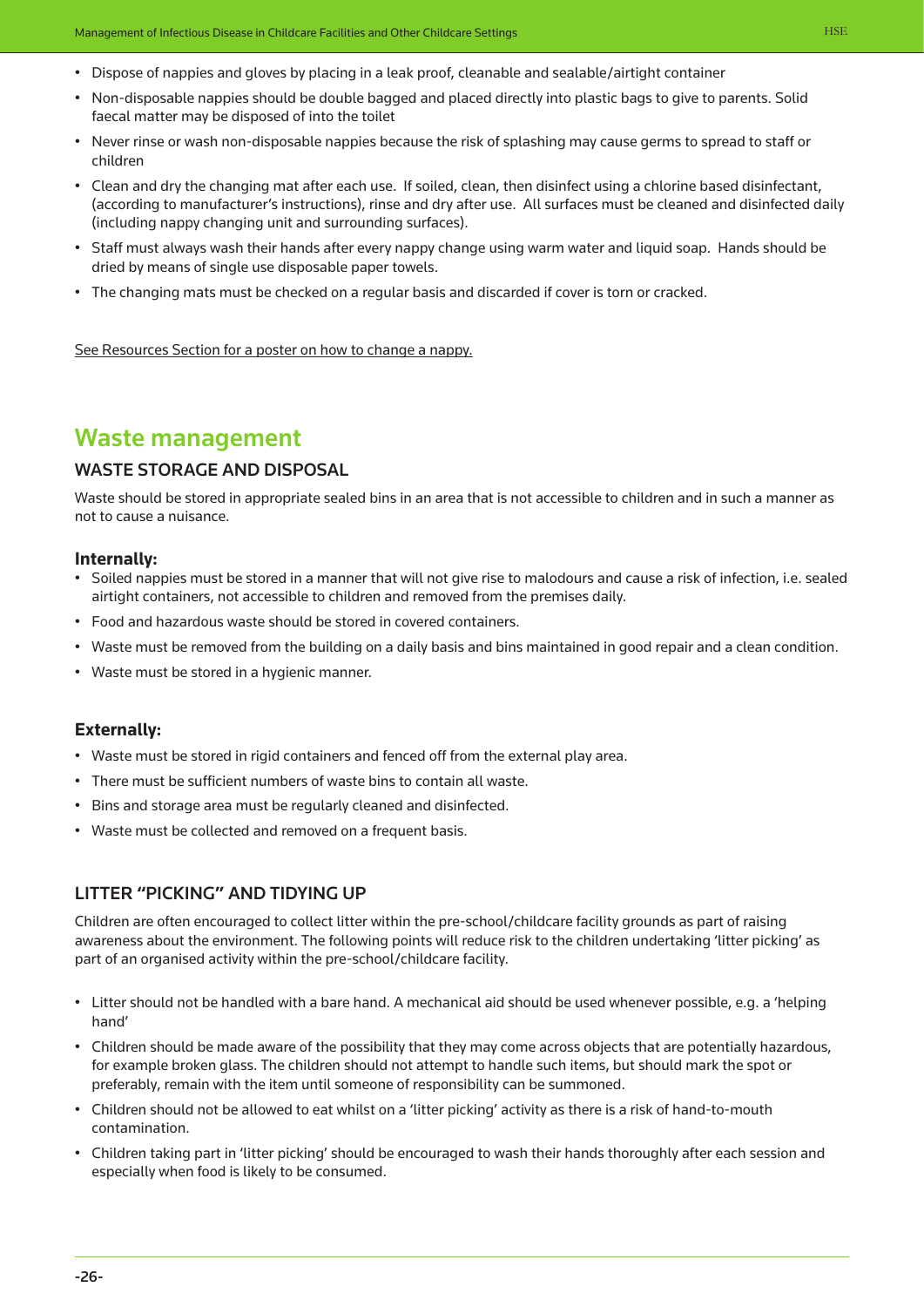### Laundry

If you use uniforms or cotton pinafores, you should change them every day and wash them using normal washing detergent at the hottest temperature specified.

If the childcare setting uses linen then you must:

- Allocate this e.g. bedding to each child and keep it in a named bag or drawer when not in use
- Wash bedding every week or when visibly dirty
- Wash face flannels after each use
- Keep clean linen in a clean dry area separate from soiled or used linen
- If linen or clothing has been dirtied by faeces carefully dispose of the faeces in the toilet
- Do not rinse dirty or wet clothing by hand. Put in a named, sealed plastic bag for the child's parent or guardian to collect. Tell the parent or guardian the clothing is dirty
- Before washing, put dirty and used linen in an area that children do not have access to
- Wash all laundry at the hottest temperatures specified by the manufacturer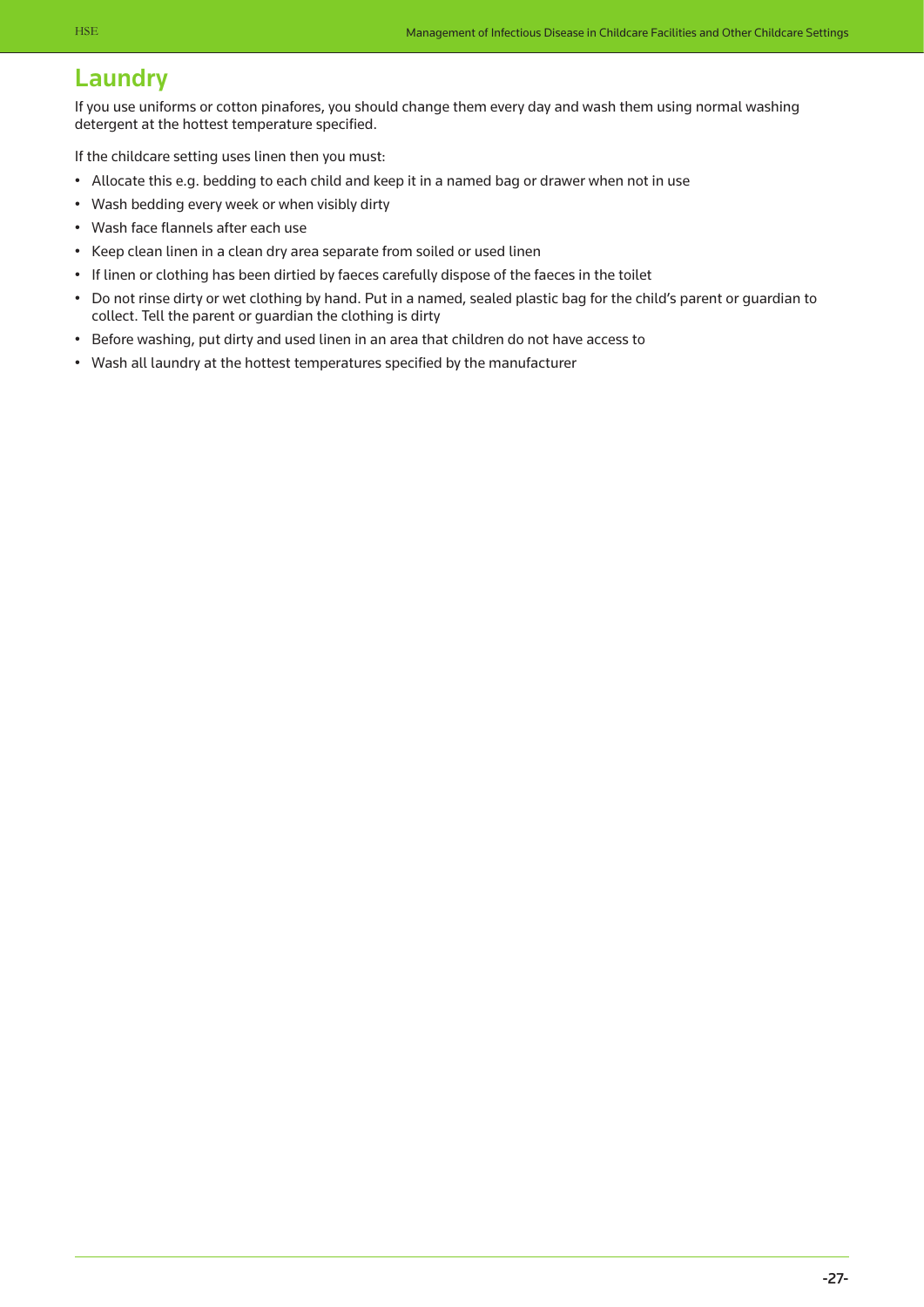# <span id="page-28-0"></span>Chapter 7: Food hygiene

Food safety may be defined as protecting food from contamination by foreign objects, poison/chemicals and harmful bacteria and viruses. This is to ensure that food is safe, and wholesome when it is consumed.

Full information, legislation and advice in relation to Hygiene of Foodstuffs in business and catering settings is available on the [website of the Food Safety Authority of Ireland available at http://www.fsai.ie/legislation/food\\_legislation/food\\_hygiene/hygiene\\_of\\_](http://www.fsai.ie/legislation/food_legislation/food_hygiene/hygiene_of_foodstuffs.html) foodstuffs.html. For those who are establishing a childcare facility for the first time, invaluable information relating to food hygiene can be found in the FSAI's web article *Starting a Food Business?* [-this is available at http://www.fsai.ie/food\\_businesses/starting\\_](http://www.fsai.ie/food_businesses/starting_business.html) business.html.

Fuller information on the general legislative food hygiene requirements in childcare settings is available in Appendix I.

### **Background**

Harmful bacteria and viruses can cause food borne illnesses. Bacteria are the most common cause of food poisoning. Food poisoning is an illness that usually occurs between 1 and 36 hours after consuming contaminated or poisonous food. Its symptoms include vomiting, diarrhoea, nausea, and abdominal pain. Babies and young children are among the groups who are most at risk of getting food poisoning because their immune systems are still developing. Food poisoning can result in death in some individuals. Good food hygiene practices are therefore imperative in your kitchen to prevent an outbreak of food poisoning. Full information on the [pathogens responsible for gastroenteritis can be found on the website of the HPSC at http://www.hpsc.ie/hpsc/A-Z/Gastroenteric/](http://www.hpsc.ie/hpsc/A-Z/Gastroenteric/GastroenteritisorIID/) GastroenteritisorIID/.

Childcare facilities preparing or serving food are subject to the provisions of the Food Hygiene Regulations 1950-89, Regulation (EC) No 178/2002 on General Food Law transposed by European Communities (General Food Law) Regulations 2007 (S.I. 747 of 2007) as amended, Regulation (EC) No 852/2004 on the Hygiene of Foodstuffs transposed by European Communities (Hygiene of Foodstuffs) Regulations 2006 as amended S.I 369 of 2006 as amended, Regulation (EC) No 882/2004 as transposed by European Communities (Official Control of Foodstuffs) Regulations 2010 S.I. 117 of 2010 as amended, and the Food Safety Authority Act 1998 as amended with regard to food and drink delivery, storage, preparation and serving. These regulations take precedence with regard to enforcement. The Environmental Health Officers Service enforce these regulations in childcare facilities.

This legislation requires food operators to operate in a hygienic way, to comply with detailed standards of structural and operational hygiene, to train and supervise staff in food safety matters and to develop a food safety management system based on the principles of Hazard Analysis Critical Control Point (HACCP). In relation to developing a food safety management system advice may by sought from the local Health Service Executive Environmental Health Service or from www.fsai.ie.

To support the implementation of this legislation, a number of national sector specific guides to good hygiene practice have been produced to assist food operators to comply with the requirements of the Regulations referred to above. Pre-school service providers should refer to the requirements of I.S. 340 Hygiene in the Catering Sector or I.S. 344 Guide to Good Hygiene Practices in Domestic Premises. A copy of these guidance notes can be purchased on-line at www.nsai.ie. Food safety guidance is available from the local Environmental Health Service of the Health Service Executive or from www.fsai.ie.

If the food is supplied by the childcare facility, it must be prepared on the premises or purchased from a supplier whose premises is registered with the Health Service Executive. Where food is provided for the children the childcare facility must apply to the Health Service Executive for registration of the food business prior to the commencement of the operation. An application form for registration is available from the Environmental Health Service.

Where food is consumed on the premises there should be adequate and suitable facilities for the storage, preparation and serving of food.

If children bring their own lunch boxes these should be stored in a location where there is no risk of contamination.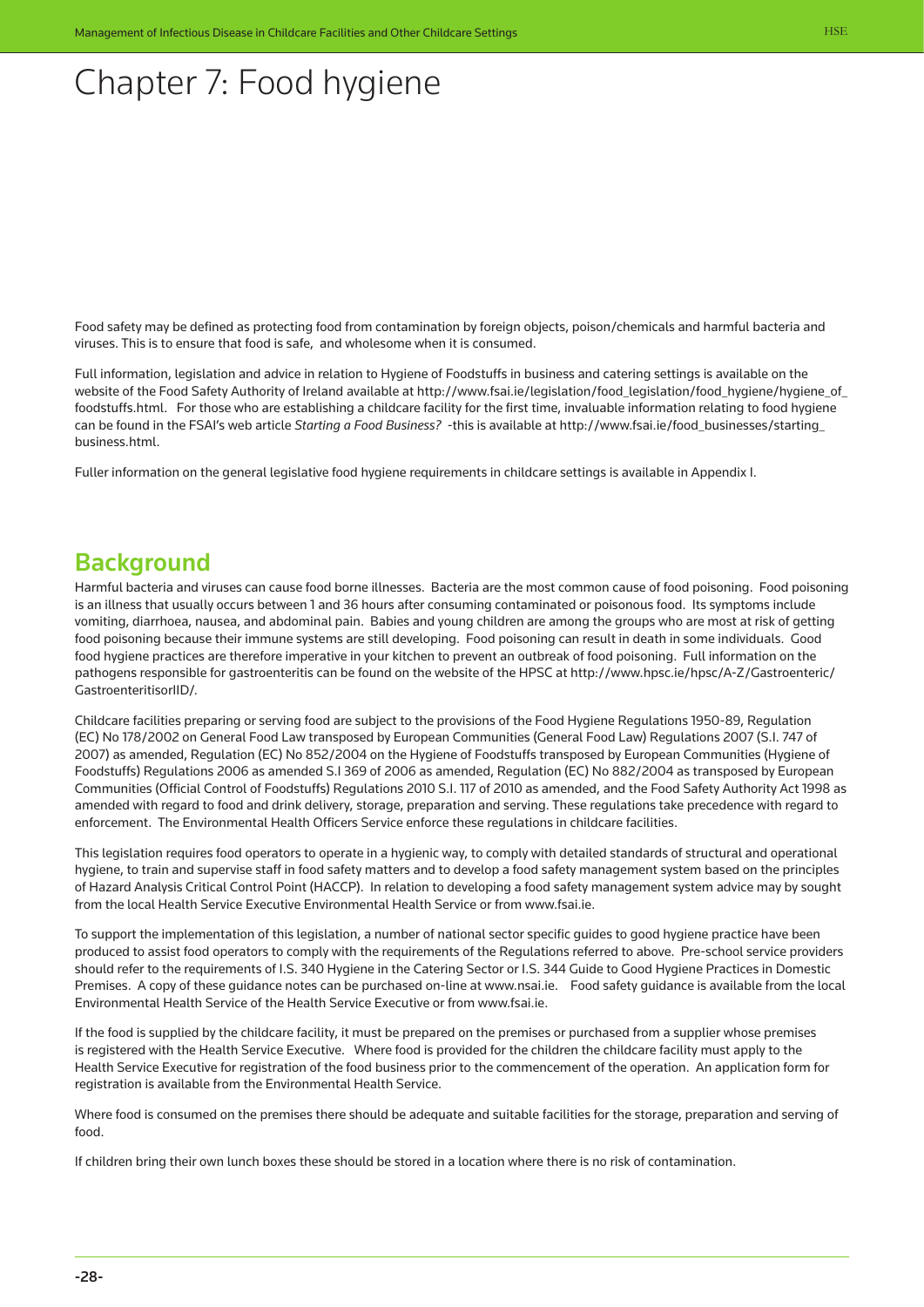### Infant Formulae

Where a service is preparing infant formula suitable sterilising facilities should be in place. Infant formula should be prepared in accordance with FSAI Guidance 'Recommendations For The Safe Preparation And Feeding Of Powdered Infant Formula (PIF) In Child Day-Care Settings'. This document should be read in conjunction with FSAI Guidance Note 22 Information Relevant to the Development of Guidance Material for the Safe Feeding of Reconstituted Powdered Infant Formula. A copy of this guidance note is available on the FSAI website at www.fsai.ie. It is not recommended that child-care facilities prepare PIF for the infants in their care. Reconstituted milk should be stored under refrigeration. However, if PIF is made up in the child-care setting where possible a separate self-contained area should be provided for the preparation of babies' food/bottles (milk kitchen). Information on hygiene in the milk kitchen can be found in Appendix I.

Environmental Health Officers Service will advise on food safety requirements. Environmental Health Officers enforce the legislation through inspecting facilities in childcare facilities to assess risk and compliance with legislation and to provide advice. Further [information on hygienic storage and preparation of food can be obtained from your local Environmental Health Office at http://www.](http://www.hse.ie/eng/services/Find_a_Service/Environmental_Health/Environmental_Health_Officers/) hse.ie/eng/services/Find\_a\_Service/Environmental\_Health/Environmental\_Health\_Officers/.

### Infection control in the kitchen

Germs can be spread in many ways while working with foods in the kitchen. In order to prepare food hygienically, it is important to ensure that a high standard of personal hygiene is maintained in conjunction with effective cleaning of food preparation areas and equipment. This is necessary in addition to careful handling, preparation, cooling etc. of food.

### Food Workers

**Unless unavoidable, those staff involved in toileting children or nappy changing should not be involved in food handling.** Where this situation is inescapable, care workers should change their outer clothing and wash their hands thoroughly prior to handling food.

### WATER SUPPLIES

Provision of safe, potable water is one of the most important measures to have improved public health over the last 200 years. Water that is raw or untreated poses a risk to human health, particularly the most vulnerable in society which includes children under the age of five, the elderly and those living with disease that suppress the immune system such as cancer and chronic heart, lung and kidney disease.

- Food business operators should identify the source of the water supply to the premises, e.g. public supply, group water scheme or private well.
- Where private wells are used the service provider should ensure that the well is protected against entry of surface run-off and access by animals and the disinfection system is properly maintained. Any well water that changes colour or taste, particularly after rainfall should be, as a precaution, boiled before use for drinking, preparing food, making ice or brushing teeth.
- All drinking water supply points must be connected directly to a public or private water supply via the rising main and must comply with the parameters set out in E.C. Drinking Water Regulations 2007. In the case of a private water supply, evidence of potability, i.e. microbiological and chemical analysis, must be supplied to the local Environmental Health Office. A yearly check of water supplied from private wells or group schemes is recommended. Environmental Health Departments may be able to assist in this process.
- It is recommended that all untreated private water supplies be treated by means of an Ultra Violet disinfection system, chlorination or other acceptable chemical treatment system.
- Drinking water taps from the rising main should be clearly identified so that water from storage tanks is not accidentally used for drinking water purposes.
- Ice must be made from potable water.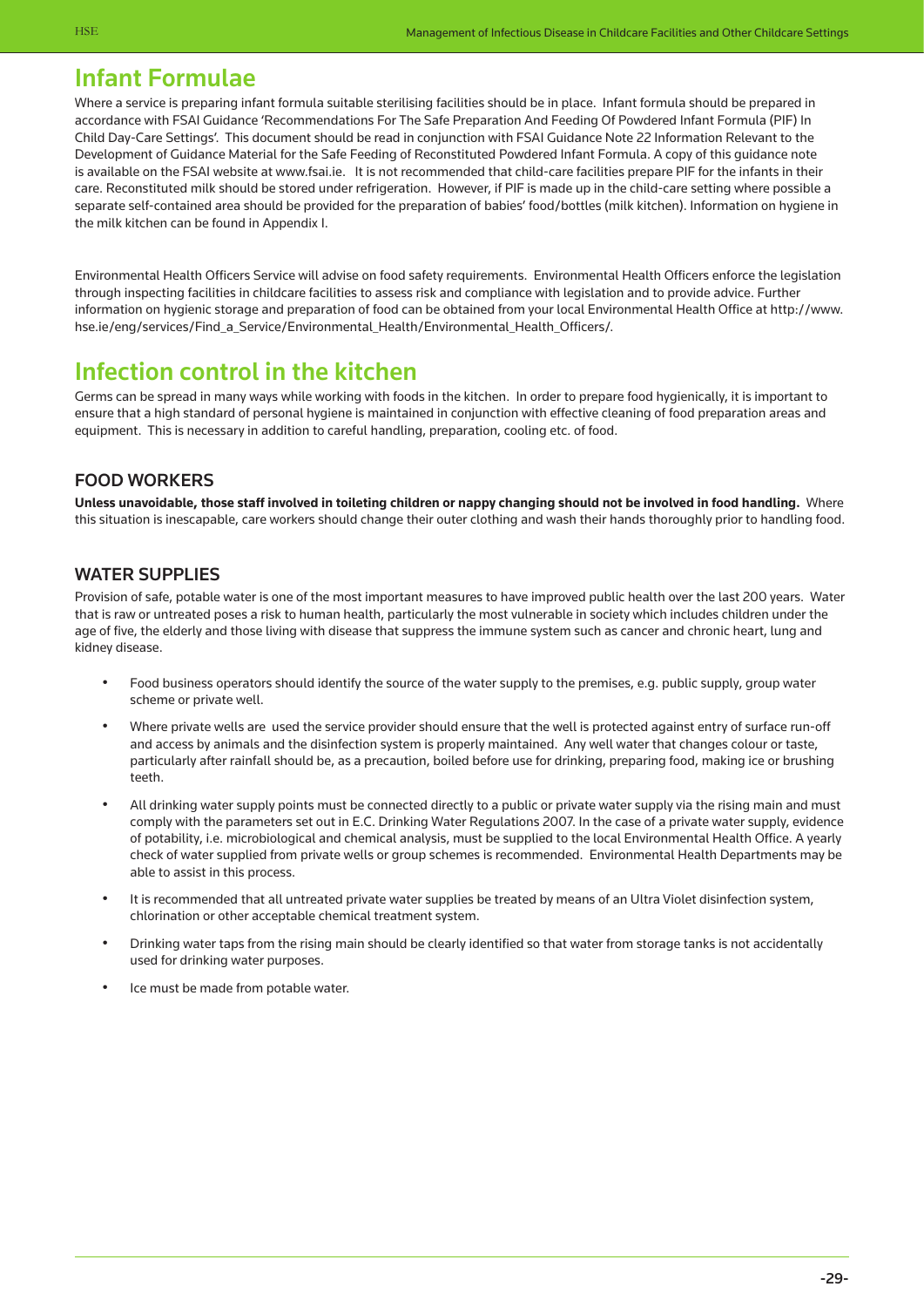# <span id="page-30-0"></span>Chapter 8: Animals and Infection Control

## Pet hygiene

Pets can often enhance the experience of children. However, many types of animal kept as pets can be the source of human infection, including exotic species such as reptiles, fish or birds. Infections that are passed from animals to humans are known as zoonoses. Certain individuals are at greater risk of developing more serious infection including pregnant women, infants, the elderly and people with weak immune systems such as those born with inherited immune deficiencies, AIDS/HIV and those receiving chemotherapy. Sensible precautions can reduce infection risk.

**Iguanas, snakes, turtles and other reptiles (marine and terrestrial) are not appropriate animals for childcare settings; they can carry pathogens such as salmonella and clostridia (that cause botulism) and can readily pass these on to children. Moreover, reptiles should not be kept as pets in a house where there are children under the age of five.**

[Further information on reptiles and the risk of infectious diseases can be found on the HPSC's website at http://www.hpsc.ie/hpsc/](http://www.hpsc.ie/hpsc/A-Z/Zoonotic/ReptilesandRisksofInfectiousDiseases/) A-Z/Zoonotic/ReptilesandRisksofInfectiousDiseases/.

In addition to reptiles, other exotic pets such as spiders and tropical fish are not good choices. Nor are ferrets and wild or dangerous animals.

The manager of the childcare facility should ensure that a knowledgeable person is responsible for any animals and that there is no risk of contravening the relevant Health & Safety legislation.

#### **Infection from pets is usually acquired by ingestion of contaminated material e.g.**

- Sucking fingers that have been contaminated.
- Eating without washing hands
- Eating food/sweets that have fallen to the ground
- Dummies/soothers that become contaminated

#### **Potential hazards include;**

- Touching animals
- Animal/fish foodstuffs
- Raw milk
- Animal faeces
- Untreated water

#### **The following principles should underpin the management of pets in any childcare facility:**

- Only animals in good health should be allowed into a childcare facility
- Children should be supervised when handling pets
- All animals should have documented inoculations
- They should be registered with a vet and regularly checked
- All animals should be treated for parasitic infections as advised by the vet
- All animals should be regularly groomed and checked for signs of infection, flea infestation, or other illness
- If pets become ill, diagnosis and treatment by a vet should be sought
- Pets should not be allowed to wander freely through the childcare area
- They should be housed in a segregated, enclosed area away from the main areas in which children are cared for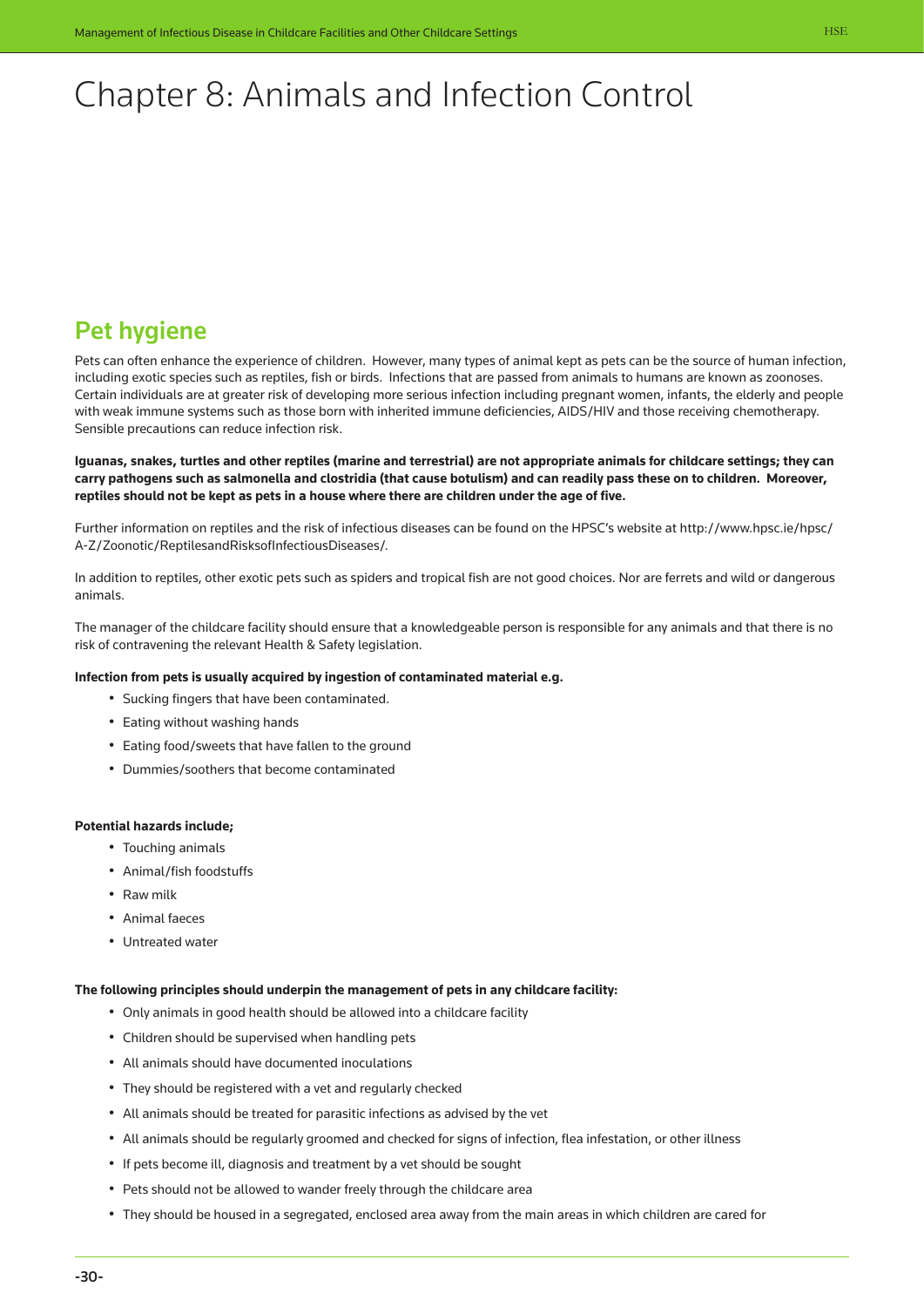- They should be kept and fed in this dedicated area
- These areas must be kept clean; bedding regularly changed, droppings being removed as soon as possible
- Feeding bowls must be kept out of reach of children
- Once opened, pet food containers should be kept separate from food for human consumption.
- Food must not be prepared or allowed to come in contact with children's food preparation areas
- Hands should be washed following any contact with animals, their food, bedding or litter
- Food not consumed in one hour should be taken away or covered to prevent attracting pests

#### Litter Box Care

- **Never change a cat's litter box if you are pregnant**
- If you are pregnant, a non-pregnant or male member of staff should change cats' litter boxes.
- Always wear a protective apron and gloves when cleaning the litter box
- Always wash hands immediately after removing protective clothing
- If possible, fit a disposable liner to the box for easy cleaning
- Soiled litter should be changed daily
- Litter should be sealed in a plastic bag and disposed of in household waste
- The litter box should not be sited near food preparation, storage or eating areas
- The litter box should be disinfected whenever the litter is changed by being filled with boiling water, which is allowed to stand for at least five minutes in order to kill toxoplasmosis eggs and other organisms
- Ensure litter boxes are not accessible to children

### Farm and zoo visits

Visits to farms and zoos have grown in popularity over recent years; they are considered to be both educational and an enjoyable leisure pastime. Such visits give children the chance to have contact with animals they otherwise might not see and to see where food comes from.

There are many potential hazards (as with domestic pets) on open farms, including pet- and animal-farms and zoos. It is important to remember that diseases affecting animals can sometimes be passed on to humans. A number of germs can cause diarrhoea and/ or vomiting - usually a mild or temporary illness. Some infections, such as verocytotoxin producing *E. coli* (VTEC) can cause severe illness, especially in young children. There is no way of knowing which animals may be carrying VTEC, so one must act at all times on the basis that an animal might be infected. Only a very small number of germs are needed to cause illness. Serious outbreaks of infections (e.g. cryptosporidium and VTEC) have been reported amongst children following outings to zoos and farm parks.

The potential hazards at farms and zoos include animal foodstuffs, raw milk, animal faeces, untreated water, and putting fingers in animal's mouths. Infection is mainly acquired by eating contaminated material, sucking fingers that have been contaminated, or by eating without washing hands.

The following recommendations should be followed in relation to open farm visits (fuller information can be found in the Report of the HPSC Sub-Committee on Verocytotoxigenic *E. Coli,* available on the Health Protection Surveillance Centre's website at http://www.hpsc.ie/hpsc/A-Z/Gastroenteric/VTEC/Guidance/ReportoftheHPSCSub-CommitteeonVerotoxigenicEcoli/. Additional guidance to minimise the risk of VTEC during pet farm visits can be found on the Health Protection Surveillance Centre's website at [http://www.hpsc.ie/hpsc/A-Z/Gastroenteric/VTEC/Guidance/File,3973,en.pdf a](http://www.hpsc.ie/hpsc/A-Z/Gastroenteric/VTEC/Guidance/File,3973,en.pdf)nd [http://www.hpsc.ie/hpsc/A-Z/Gastroenteric/](http://www.hpsc.ie/hpsc/A-Z/Gastroenteric/VTEC/Guidance/File,3976,en.pdf) [VTEC/Guidance/File,3976,en.pdf.](http://www.hpsc.ie/hpsc/A-Z/Gastroenteric/VTEC/Guidance/File,3976,en.pdf)

#### Before the visit

Before the visit, the organiser should make contact with the farm or zoo being visited to discuss visit arrangements and to ensure that adequate infection control measures are in place. The organiser should be satisfied that the pet farm/zoo is well managed and precautions taken to reduce the risk of infection to visitors.

The organiser should ensure that handwashing facilities are adequate, accessible to small children, with running hot and cold water, liquid soap, disposable paper towels, clean towels, or air dryers and waste containers. Ensure that all supervisors understand the need to make sure the children wash, or are helped to, wash their hands after contact with animals.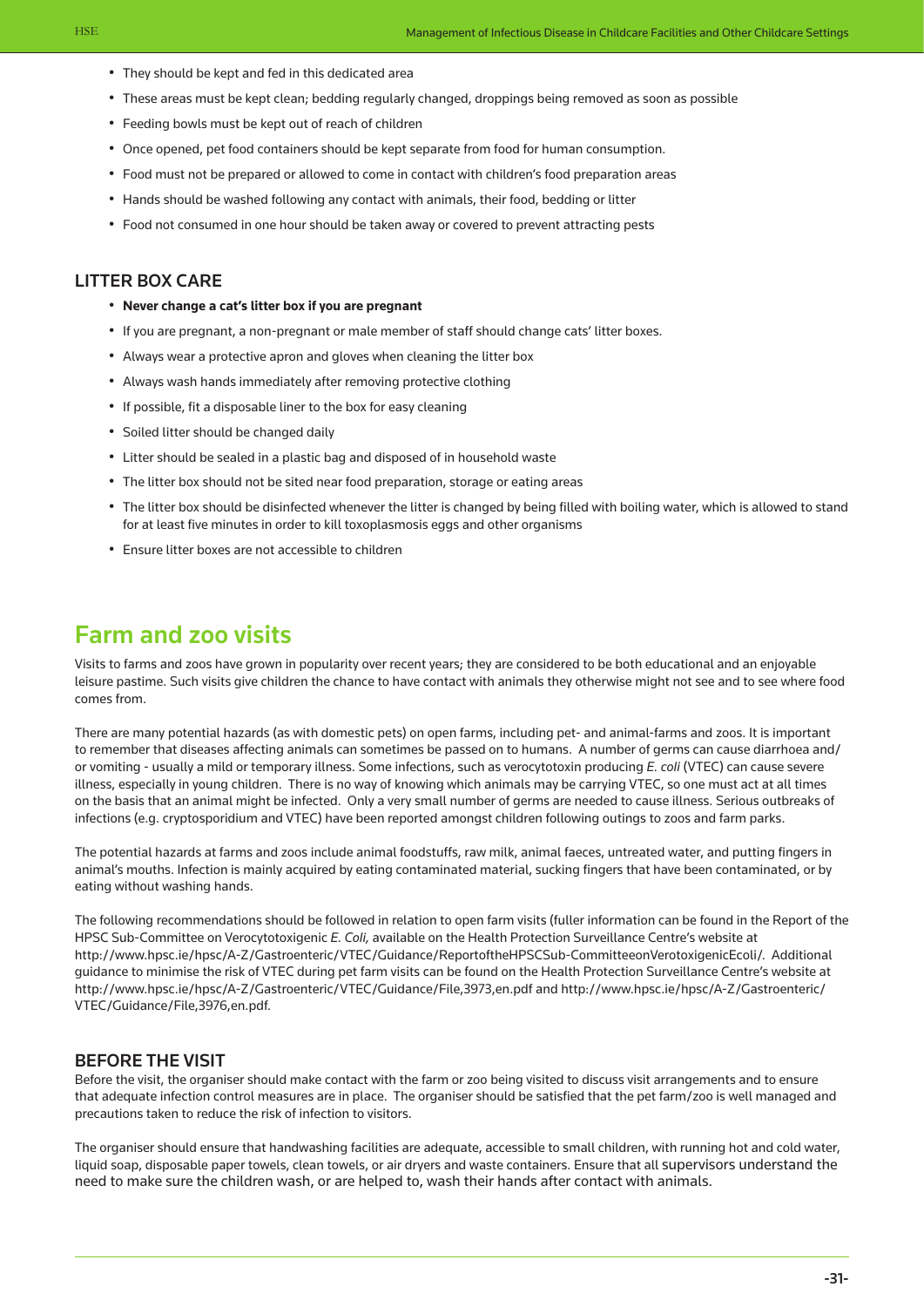#### During the visit

- Children must be well supervised at all times
- Check that cuts and grazes are covered with a waterproof plaster
- Hands should be washed with warm running water and dried thoroughly after contact with animals/animal's feed, before eating and drinking, using the toilet and leaving the farm. Children will require supervised handwashing.
- Children should not eat or drink anything while touring the farm
- Children should only eat in the designated areas
- Children should not put fingers in their mouths or the mouths of animals
- Children should wear appropriate clothing, including sturdy shoes or Wellingtons but not sandals
- Visitors should not drink from taps unless specifically labelled as drinking water
- Visitors should not touch compost, animal waste and after any accidental contact should wash their hands thoroughly
- Since boots and clothes can become contaminated during the visit it is important to remember to get children to wash their hands after removing the clothes and boots and before doing anything else (e.g. eating). Dirty boots should be cleaned with hot water and detergent. Footwear should be changed or cleaned before leaving and then hands washed
- Pregnant women should not handle sheep or newborn lambs

#### After the visit

- If a member of the group shows signs of illness (e.g. vomiting and/or diarrhoea) after a farm/zoo visit, they must be advised to visit their GP and explain that they have had recent contact with farm animals.
- If two or more members are ill please follow the above action. The childcare manager should also contact their local Department of Public Health as further action may be necessary.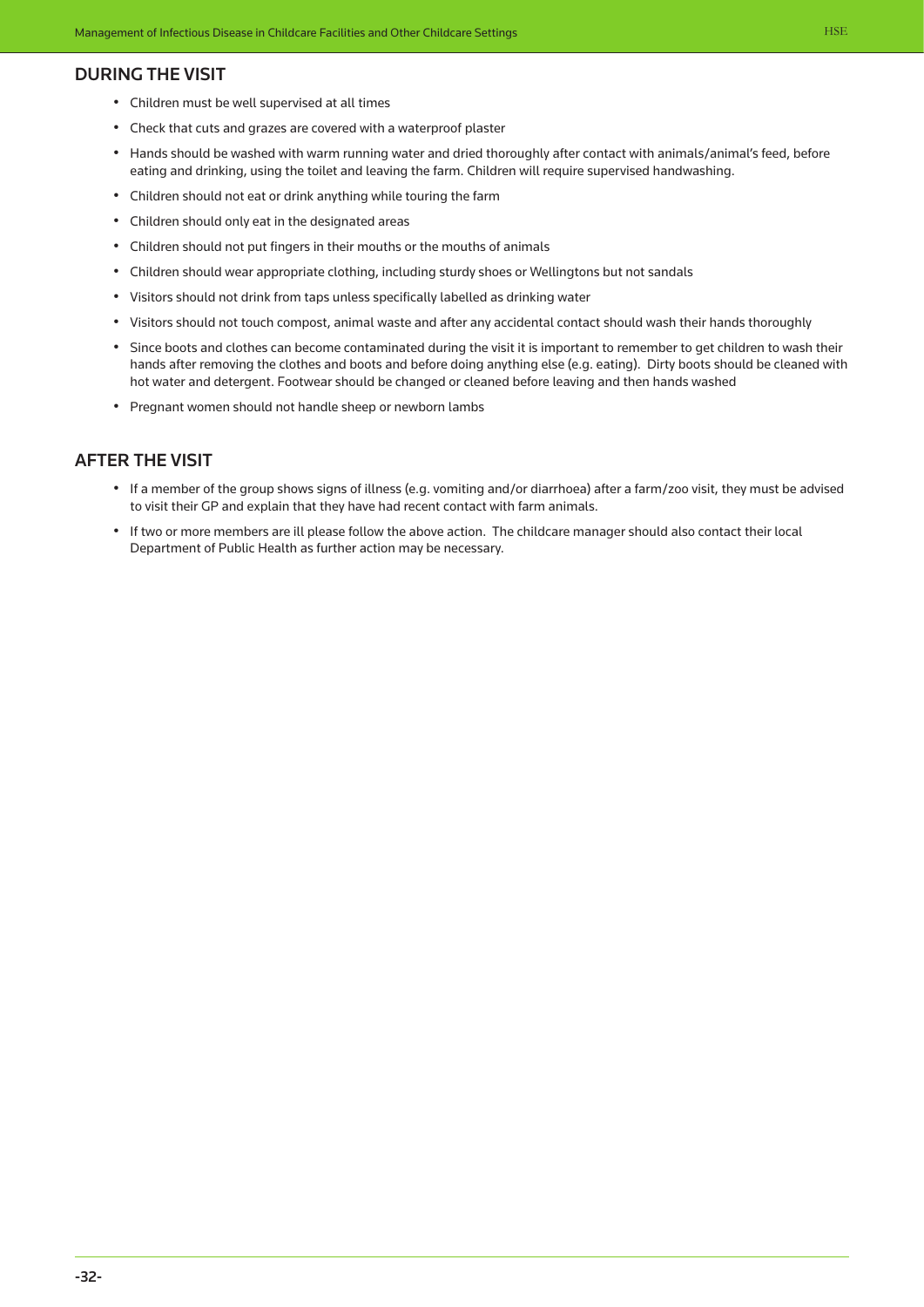# <span id="page-33-0"></span>Chapter 9: Management of specific infectious diseases

**This section is intended as a brief guide to common infectious diseases in childhood. It is not intended as a diagnostic guide or as a substitute for consulting a doctor.** 

#### **INTRODUCTION**

A child who has contracted an infectious disease usually shows general signs of illness before development of a rash or other typical symptoms. Consequently, the child may complain of shivering attacks or feeling cold, headache, vomiting, sore throat or just vaguely feeling unwell. Such symptoms, when a particular infectious disease is prevalent, should make the childcare worker suspicious.

In these circumstances, parents should be contacted so that they can collect the child with a view to consulting their GP if necessary. In the meantime, the child should be kept warm and comfortable, and away from the main group of children. If symptoms appear to be serious or distressing, an ambulance and/or doctor should be called to ensure immediate treatment for the child. A member of the staff should normally accompany any child taken to hospital by ambulance. If a school, nursery or child minder suspects an outbreak of infectious disease (two or more cases of what appears to be the same illness or condition) they should inform the local Department of Public Health. See Resources section for contact details of local Departments of Public Health.

### **It is crucial that any children or staff members who are unwell should not attend the childcare facility.**

Ill children and staff should only return once they are recovered (see exclusion notes for the different diseases).

#### Vulnerable Children

Some children suffer from long-term medical conditions that can make them vulnerable to infections that would rarely cause problems in most children. These include children:

- undergoing treatment for leukaemia or other cancers,
- on high doses of steroids by mouth and with conditions, which seriously reduce immunity.

Schools, nurseries and childminders will normally have been made aware of such children. They are particularly vulnerable to Chickenpox or measles and if exposed to either of these infections, their parent/carer should be informed promptly and further medical advice sought. It may be advisable for these children to have additional immunisations e.g. pneumococcal and influenza. The chickenpox virus causes shingles, so anyone who has not had chickenpox is potentially vulnerable to infection if they have close contact with a case of shingles.

The signs and symptoms of more common communicable diseases are set out in the following pages.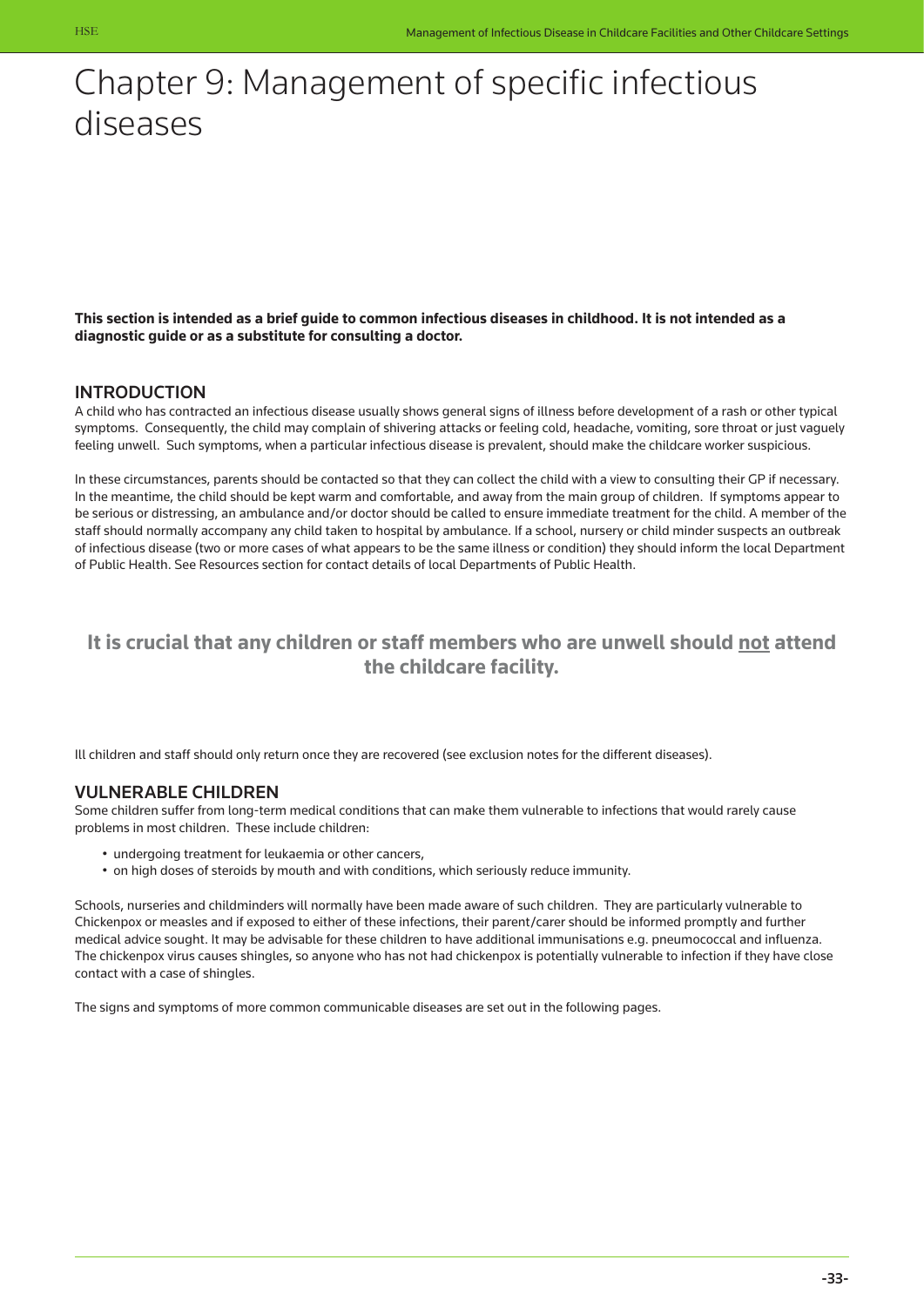# Chickenpox/Shingles

Chickenpox is a viral illness, which causes fever, general malaise and a characteristic blistering rash. The rash appears as small red "pimples" usually starting on the back, chest and stomach and spreading to the face, scalp, arms and elsewhere. Within a few hours the "pimples" become blisters, which begin to dry and crust within about 24 hours. Blisters may develop in the mouth and throat that can be painful and may give rise to difficulty in swallowing. The rash appears as a succession of crops over 3 to 5 days.

Chickenpox is not usually severe in children but can cause more serious symptoms in adults. The virus lies dormant in the body after chickenpox and may cause an attack of shingles in later life. A person with shingles is infectious and can give others chickenpox. It is not possible to get shingles from a case of chickenpox. The disease spreads easily from person-to-person. The greatest risk of transmission is just before the onset of the rash.

**Precautions:** Pregnant women or individuals with impaired immunity who have not had the disease and are in contact with a case should seek medical advice promptly.

**Exclusion:** Those with chickenpox should be excluded from school/nursery until scabs are dry; this is usually 5-7 days after the appearance of the rash.

Those with shingles, whose lesions cannot be covered, should be excluded from school/nursery until scabs are dry.

**Resources**: Useful information on Chickenpox can be found [at http://www.hpsc.ie/hpsc/A-Z/VaccinePreventable/](http://www.hpsc.ie/hpsc/A-Z/VaccinePreventable/VaricellaChickenpox/) VaricellaChickenpox/.

# Conjunctivitis

Conjunctivitis is an inflammation of the outer lining of the eye and eyelid, and causes a sore or itchy red eye with a watery or sticky discharge. It may be caused by organisms such as bacteria, viruses, or may be due to an allergy (as in hay fever). Treatment depends on the cause but is often by eye drops or ointment. Conjunctivitis caused by bacteria and viruses may be spread by contact with the eye discharge, which gets onto the hands when the child rubs its sore eye.

**Precautions:** Regular hand washing will prevent person to person transmission.

**Exclusion:** Exclusion is not generally indicated but in circumstances where spread within the nursery is evident or likely to occur (e.g. in the baby room), it may be necessary to recommend exclusion of affected children until they recover, or until they have had antibiotics for 48 hours.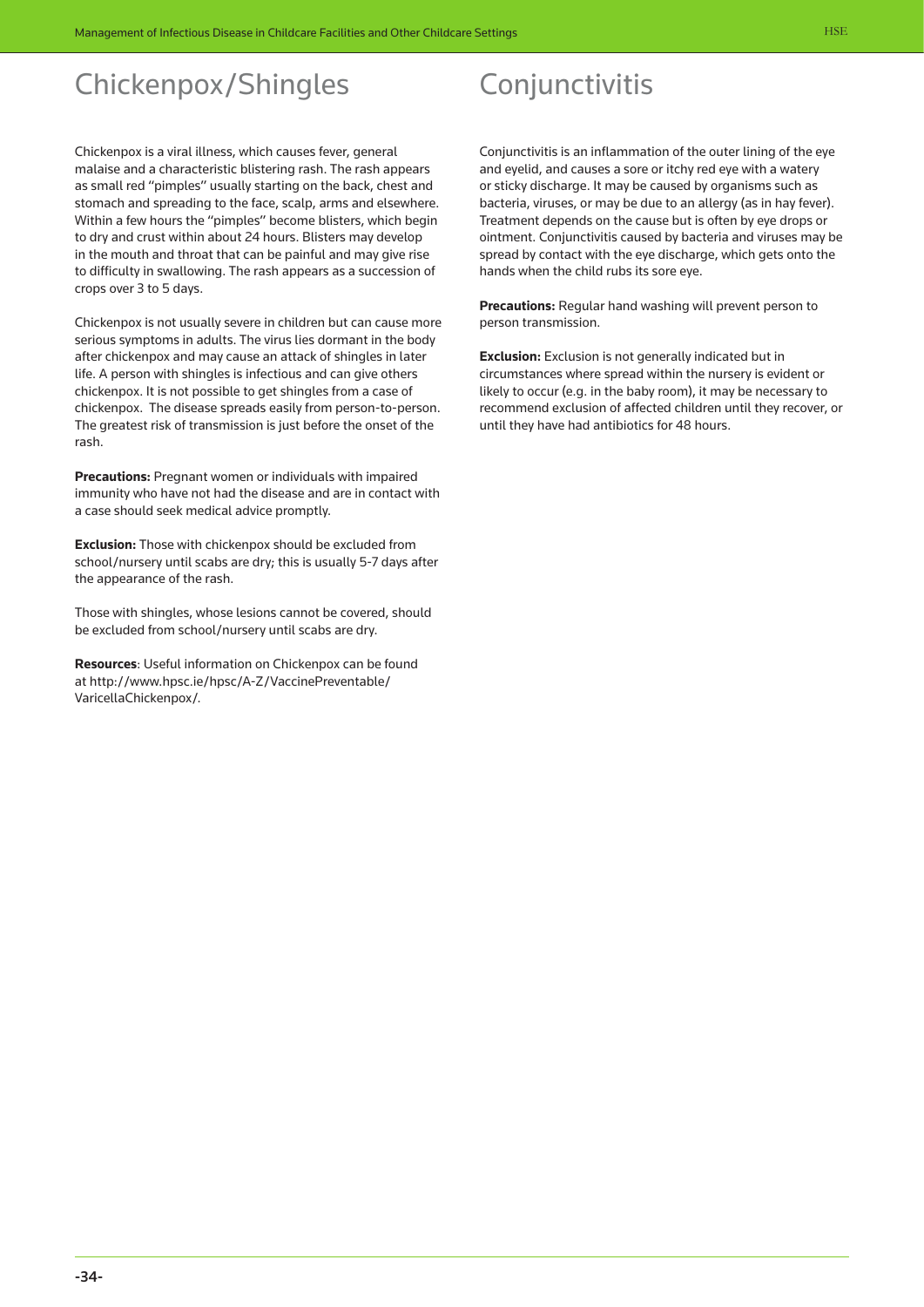# Diphtheria

Diphtheria now rarely occurs in this country but it is necessary to maintain a high rate of immunisation to prevent its return. It is a bacterial infection that can cause a thick coating in the nose, throat and airway. Complications include heart failure, paralysis, severe breathing problems or difficulty in swallowing.

**Precautions:** Children should be appropriately immunised.

**Exclusion:** Very specific exclusion criteria apply and will be advised on by the Department of Public Health.

**Resources**: Useful information on diphtheria can be found [at http://www.hpsc.ie/hpsc/A-Z/VaccinePreventable/](http://www.hpsc.ie/hpsc/A-Z/VaccinePreventable/Diphtheria/) Diphtheria/.

# Gastroenteritis/Food poisoning

This takes many forms, but the main symptoms are nausea, vomiting, diarrhoea and abdominal pain, which occur singly or in combination. The illness usually lasts only a short time. The common route of spread is by hand-to-mouth and the ingestion of infected foods or liquids. A variety of microorganisms cause illness in children, viruses (e.g. Rotavirus, Norovirus), parasites (e.g. cryptosporidium, giardia) and bacteria (e.g. campylobacter, *E. coli* 0157, salmonella, shigella). While the causes are varied, strict attention to personal hygiene is important to reduce the spread of disease. Advice regarding exclusion will be given by the Department of Public Health where necessary. Discontinue sand, water, play dough and cooking activities during an outbreak. The common gastrointestinal germs are very infectious and for that reason children who have had diarrhoea should be excluded until 48 hours have elapsed since their last episode of diarrhoea. **Resources**: Useful information on gastroenteritis can be [found at http://www.hpsc.ie/hpsc/A-Z/Gastroenteric/](http://www.hpsc.ie/hpsc/A-Z/Gastroenteric/GastroenteritisorIID/) GastroenteritisorIID/.

The following are the common germs responsible for gastroenteritis seen in children in Ireland:

### Campylobacter

This bacterial infection causes diarrhoea and abdominal pain that may be severe; it is usually spread from meat, especially poultry, but can be picked up from animals including pets.

**Precautions**: Preventive measures include care in the way food is stored, prepared, cooked, and by attention to basic hygiene in food handlers, affected people and those in contact with them.

**Exclusion**: Children who have had campylobacteriosis should be excluded until 48 hours after their first formed stool.

**Resources**: Useful information on campylobacter can be [found at: http://www.hpsc.ie/hpsc/A-Z/Gastroenteric/](http://www.hpsc.ie/hpsc/A-Z/Gastroenteric/Campylobacter/) Campylobacter/.

## Cryptosporidium

This parasite causes watery diarrhoea. It may be passed on by contact with animals and occasionally through the water supply.

**Precautions**: Preventive measures include careful supervision of children during farm visits and handwashing after touching animals.

Cases should avoid using swimming pool for two weeks after first normal stool.

**Exclusion**: Children who have had cryptosporidiosis should be excluded until 48 hours after their first formed stool.

**Resources**: Useful information on cryptosporidium can [be found at http://www.hpsc.ie/hpsc/A-Z/Gastroenteric/](http://www.hpsc.ie/hpsc/A-Z/Gastroenteric/Cryptosporidiosis/) Cryptosporidiosis/.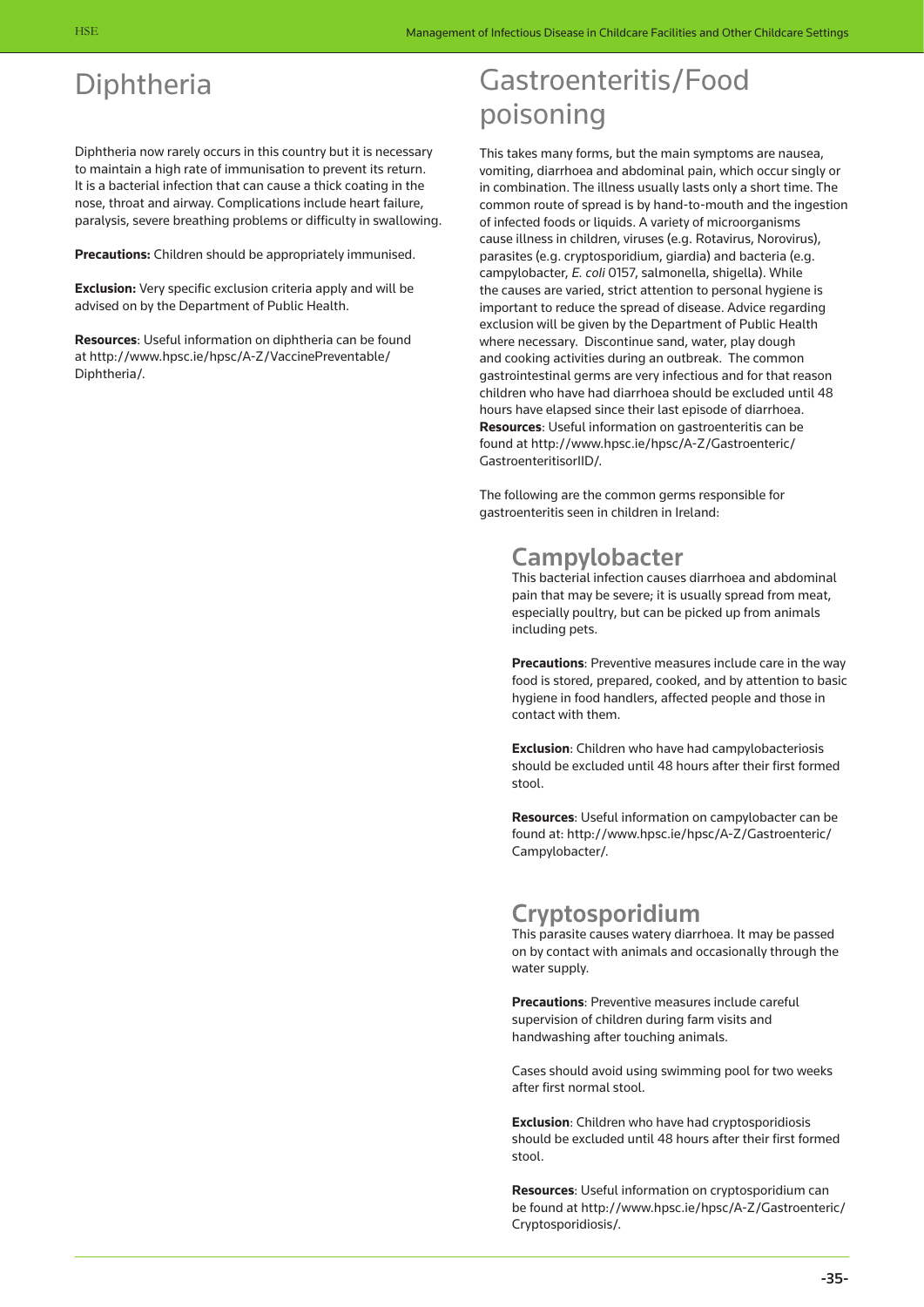### Salmonella

Salmonella is a bacterial infection; it is usually caught from contaminated food, especially chicken, other meats and raw eggs, but increasingly cases among children are being linked to more unusual sources such as overseas travel and owning or being exposed to reptiles and snakes. Most cases are relatively mild but a significant proportion of cases will require admission to hospital, and very occasionally it can be fatal, especially in elderly patients.

**Precautions**: Preventive measures include care in the way food is stored and prepared, cooked, and by attention to basic hygiene in food handlers, affected people and those in contact with them.

**Exclusion**: Children who have had salmonellosis should be excluded until 48 hours after their first formed stool.

**Resources**: Useful information on salmonella can be [found at http://www.hpsc.ie/hpsc/A-Z/Gastroenteric/](http://www.hpsc.ie/hpsc/A-Z/Gastroenteric/Salmonellosis/) Salmonellosis/.

## Shigella

### *(Dysentery)*

Shigellosis (or Bacillary Dysentery) is a bacterial infection; it is usually spread from person-to person. Most cases are mild, especially those picked up in Ireland. The shigella bacteria picked up in tropical countries tend to be more severe with bloody diarrhoea and a greater likelihood of hospital admission.

**Precautions**: Strict attention to personal hygiene is important to reduce spread.

**Exclusion**: Children who have had shigellosis should be excluded until 48 hours after their first formed stool. For certain more severe types of shigella infection, it is recommended that the case should be excluded until two consecutive negative faecal specimens, taken after the first normal stool at least 48 hours apart, have been obtained. Your local Department of Public Health can advise you on the type of shigella.

**Resources**: Useful information on shigella can be found at http://www.hpsc.ie/hpsc/A-Z/Gastroenteric/Shigellosis/.

## Verocytotoxigenic *E. coli (VTEC)*

VTEC is a particular strain of the *E. coli* bacterium, which produces a toxin that results in gastroenteritis, which ranges from watery diarrhoea, to bloody diarrhoea, to serious illness. A significant proportion of cases have no symptoms. The most severe complication, haemolytic uraemic syndrome (HUS) produces kidney failure and up to 10% of Irish cases of VTEC will develop HUS. Of those who develop HUS as many as 2.5% to 5% of cases will be fatal, making this a particularly serious disease. In addition, one quarter of children who develop VTEC – associated HUS will have lasting kidney damage.

In Ireland, the infection is most commonly associated with untreated water sources and with person to person spread. Spread may be foodborne, spread from undercooked beef being a common method of spread. A significant risk for small children is contact with the faeces of farm animals and visiting petting farms. Since VTEC is very infectious and can cause serious illness, any cases of VTEC (whether or not they have symptoms) in children attending childcare facilities will be fully investigated by your local Department of Public Health.

**Precautions**: Preventive measures include care in the way food is stored and prepared, cooked, and by attention to basic hygiene in food handlers, affected people and those in contact with them.

Other preventive measures include avoid sharing towels, supervision of handwashing after toilet use and before meals and a regime for the regular cleaning of toilets and equipment, including children's toys during outbreaks.

**Exclusion**: In general, if a child under 5 or a staff member develops VTEC, they should be excluded until they provide two consecutive negative faecal specimens taken after the first normal stool at least 48 hours apart. Close contacts of these risk groups also require screening. If two cases of VTEC develop in a childcare facility, this is considered an outbreak and because of the high mortality rate from VTEC, the local Department of Public Health may advise closure of the facility to allow thorough investigation. They will also give advice on exclusion for staff and children.

**Resources**: Useful information on how cases of VTEC will be managed by your local Department of Public Health and advice on visiting petting/open farms can be found [at http://www.hpsc.ie/hpsc/A-Z/Gastroenteric/VTEC/](http://www.hpsc.ie/hpsc/A-Z/Gastroenteric/VTEC/Guidance/) Guidance/.

*NB: some children can continue to pass the VTEC bacteria for long periods of time after their symptoms stop (this can, on very rare occasions, last for months). Such children will have to remain excluded from the childcare facility until they stop passing VTEC, as there is a real danger that they can reintroduce infection.* 

### Norovirus

Norovirus causes short lasting outbreaks of vomiting and diarrhoea. The virus is very contagious and extremely common. It is present in the infected person's vomit and stool. Fortunately, most cases recover fully without complication.

**Precautions**: Strict attention to personal hygiene is important to reduce spread.

**Exclusion**: Children who have been vomiting or have had diarrhoea should be excluded for 48 hours after resolution of their symptoms.

**Resources**: Useful information on how to manage episodes of vomiting and diarrhoea caused by norovirus can be found at

http://www.hpsc.ie/hpsc/A-Z/Gastroenteric/Norovirus/ [Factsheets/InformationforEmployers/MainBody,2693,en.](http://www.hpsc.ie/hpsc/A-Z/Gastroenteric/Norovirus/Factsheets/InformationforEmployers/MainBody,2693,en.html) html and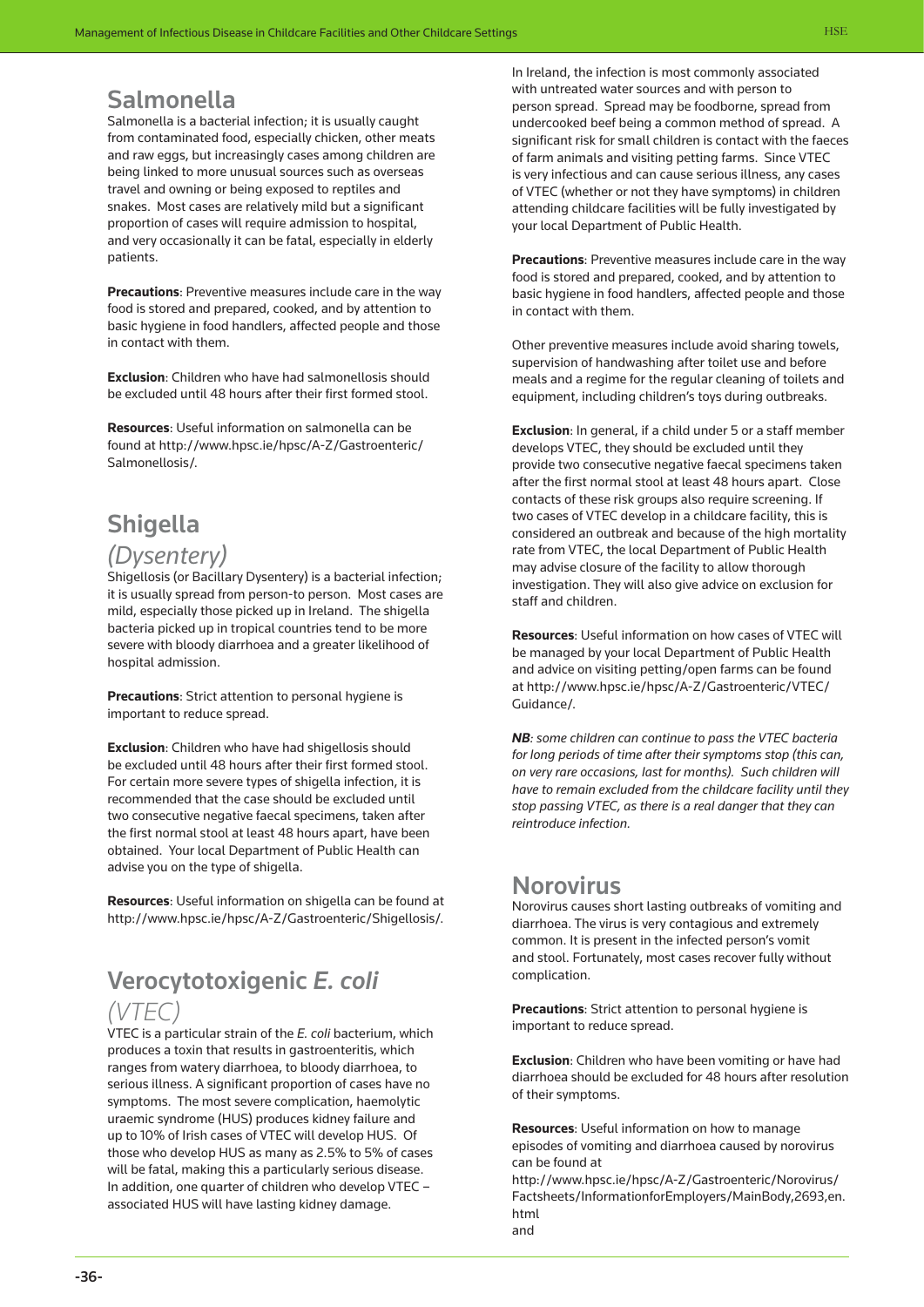[http://www.hpsc.ie/hpsc/A-Z/Gastroenteric/Norovirus/](http://www.hpsc.ie/hpsc/A-Z/Gastroenteric/Norovirus/Publications/File,2541,en.pdf) Publications/File,2541,en.pdf.

### **Outbreaks**

An outbreak occurs when two or more children or members of staff have the same illness at the same time. Outbreaks of infectious diseases are not uncommon in childcare facilities. Fortunately it is the common milder conditions that are most likely to be seen while the more severe conditions are much less likely. If you become aware of two or more children with the same symptoms (for example, two children with a rash and a temperature, or diarrhoea or vomiting) even if one or both of the children has been kept home from the childcare facility, it is important to discuss this with the parents and suggest referral to the GP.

Gastroenteritis with diarrhoea and/or vomiting is common in preschool children. Children who have diarrhoea for more than two or three days should be taken to their GP to have a stool test. If a notifiable disease is confirmed or suspected the local Department of Public Health will be informed and will make contact with the childcare facility, if indicated. In addition, if you have concerns about a possible outbreak of illness among children in your childcare facility, you can discuss this with your local Department of Public Health, details of which are available in Appendix E. There are certain steps that can be taken if there is an outbreak of diarrhoea or vomiting in a childcare facility and these are laid out in Appendix G.

## Glandular Fever *(Infectious Mononucleosis)*

Glandular fever, otherwise known as Infectious Mononucleosis is an illness caused by the Epstein Barr virus (EBV). It usually affects adolescents and young adults; infection in younger children is often mild, so mild sometimes that no-one recognises the child to be ill. Incubation is usually between 4 and 8 weeks. It may last for six weeks or more with swollen glands, fever and feeling generally unwell. Sometimes there is a rash or jaundice (yellowing of the skin and whites of the eyes). The virus is spread from person-to-person via saliva, usually through kissing or being in close contact with a case or carrier. About a fifth of those who are infected become long-term carriers, being infectious for more than a year.

**Precautions**: Frequent handwashing and avoiding sharing of utensils will further reduce the risk of transmission

**Exclusion:** Not necessary.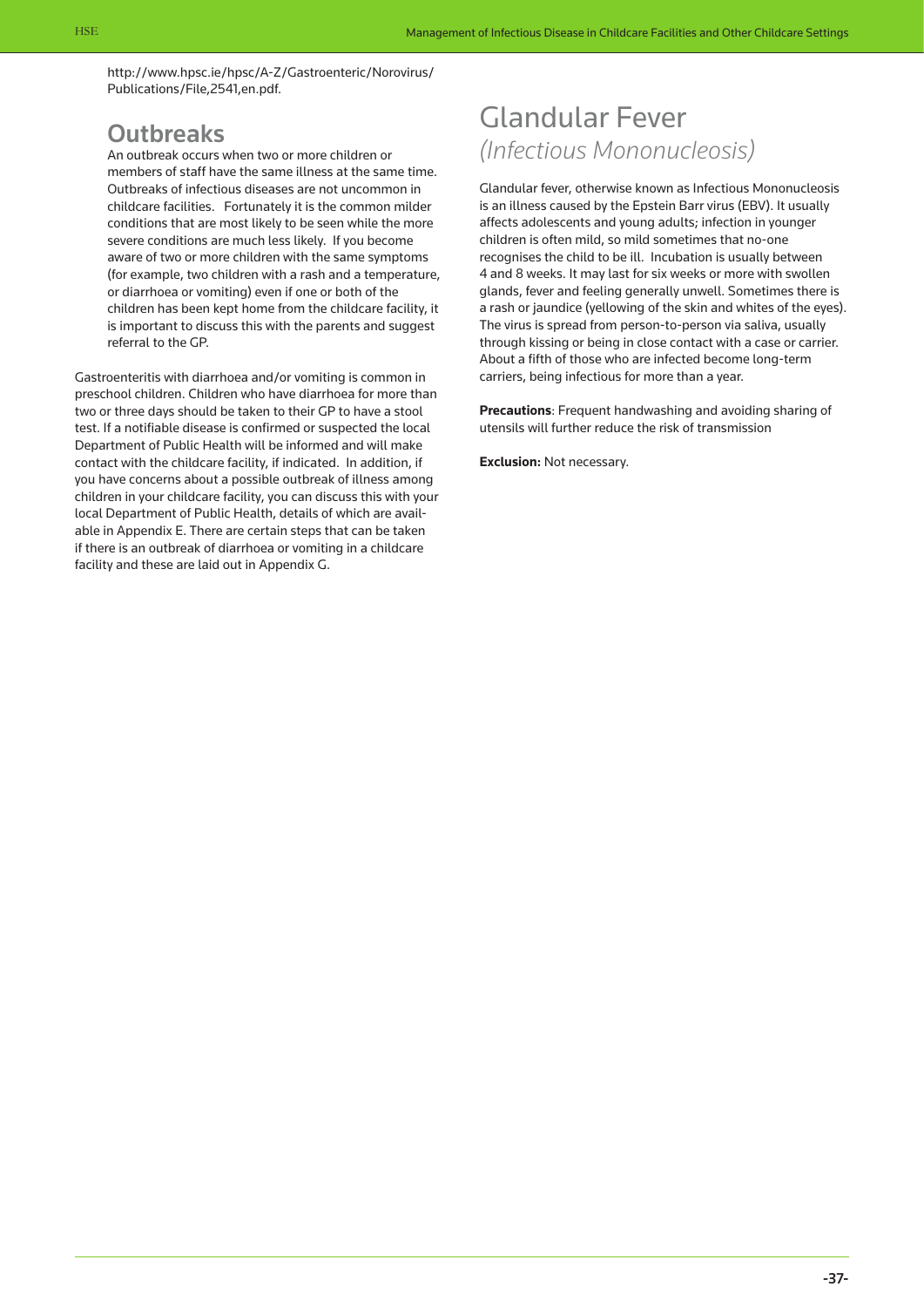# Haemophilus Influenzae Type b *(Hib)*

Hib can cause serious illness including meningitis (inflammation of the lining around the brain), septicaemia (blood poisoning), epiglottitis (swelling in the throat that causes choking) and osteomyelitis (infection of the bone). The bacteria that cause Hib live in the nose and throat. A person who carries the bacteria can spread it by coughing, sneezing or even breathing. Hib disease is most common in children under four. Babies under one year of age are especially at risk.

**Precautions**: A Hib vaccine is available as part of a child's primary vaccination schedule. When a case of Hib disease occurs in a centre, it is most important to promptly inform and discuss with the Department of Public Health. The public health doctors will provide an explanatory letter and leaflet to parents and staff, if appropriate.

**Exclusion**: Children with the disease will be too ill to attend the school/nursery. Contacts do not need to be excluded.

**Resources**: Useful information on Hib can be found on the HPSC's website at http://www.hpsc.ie/hpsc/A-Z/ [VaccinePreventable/Haemophilusinfluenzae/Factsheets](http://www.hpsc.ie/hpsc/A-Z/VaccinePreventable/Haemophilusinfluenzae/Factsheets/HaemophilusinfluenzaeFrequentlyAskedQuestions/)/ HaemophilusinfluenzaeFrequentlyAskedQuestions/

# Hand, Foot and Mouth Disease *(Enteroviral infection)*

This is generally a mild illness, caused by a type of virus known as enterovirus. The child develops a fever and rash with blisters, which appear especially in the mouth and on the hands and feet. It is spread by direct contact with the secretions of the infected person and by coughing and sneezing. Younger children are more susceptible to infection due to close contact.

**Precautions**: Frequent handwashing especially after contact with secretions from the nose or throat or contact with faeces reduces the risk of transmission.

**Exclusion**: While the child is unwell he/she should be kept away from school/nursery. If evidence exists of transmission within the day centre exclusion of children until the spots have gone from their hands may be necessary.

**Resources**: Useful information on Hib can be found on [the HPSC's website at http://www.hpsc.ie/hpsc/A-Z/](http://www.hpsc.ie/hpsc/A-Z/Gastroenteric/EnteroviralInfections/) Gastroenteric/EnteroviralInfections/.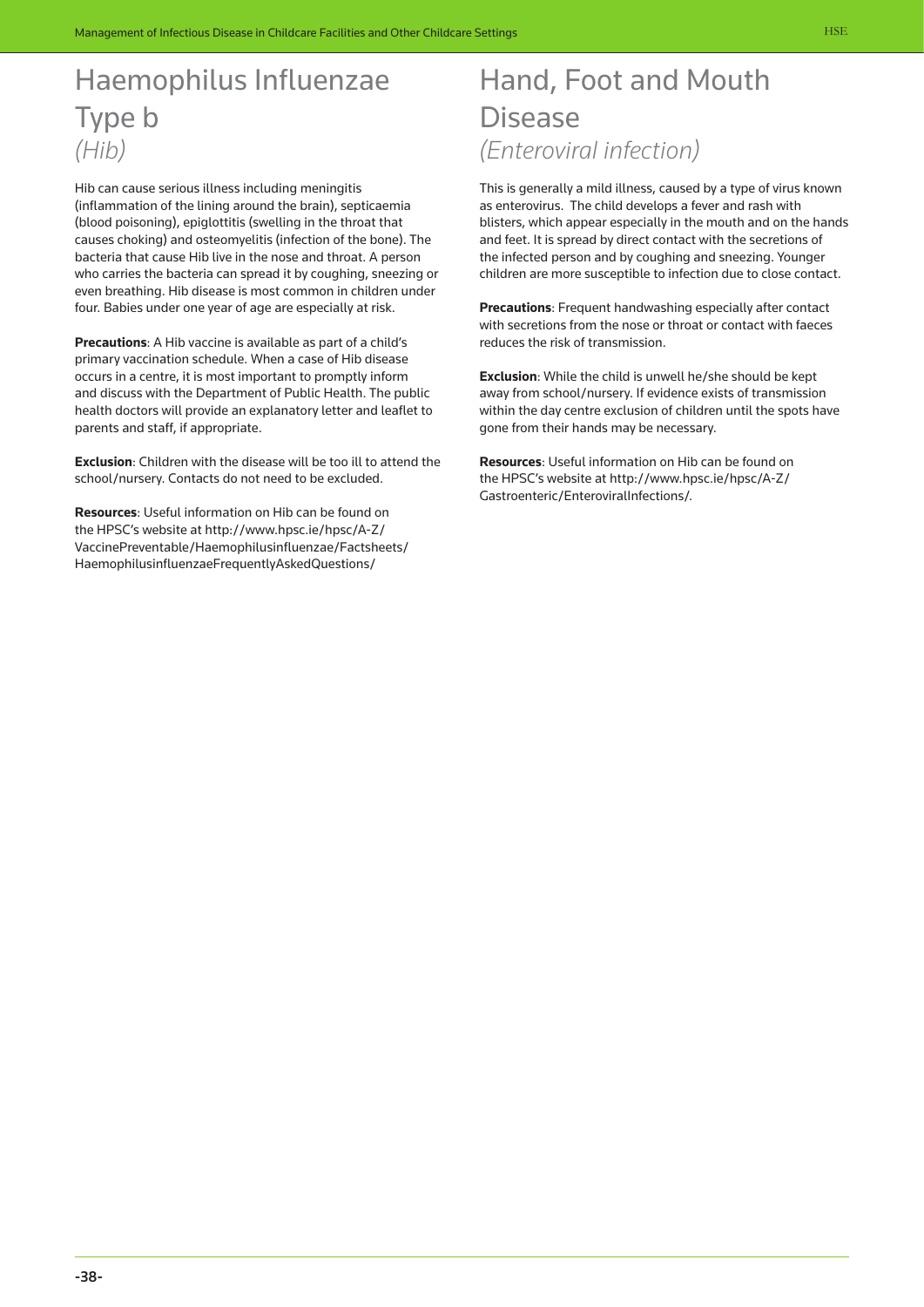# **Headlice**

Lice are small insects, which may live on the head and hairy parts of the body. The type of louse, which affects the head, is particularly common and anyone can catch them, although they favour clean, mid-length hair. The eggs or nits are glued to the hair and only become easily visible when they have hatched. Nits remain in the hair until it falls out, which may take up to 2 years. The first time lice are acquired it may take four to eight weeks for the allergy to the bites to develop and itching to begin. Lice spread by direct head-to-head contact with an infected person. They cannot jump, swim or fly.

**Precautions**: Regular combing of the hair with a fine-toothed comb should be encouraged at all times. Treatment is only required if live lice are seen in the hair (not nits).

**Exclusion** is unnecessary.

# Hepatitis

## Hepatitis A *(Yellow Jaundice, Infectious Hepatitis)*

This is usually a mild illness, particularly in children, caused by a virus, which infects the liver. The incubation period is between two-six weeks. The illness starts with fever, loss of appetite, nausea, stomach ache and after a few days, jaundice (a yellowing of the eyes and skin) may appear. It rarely leads to serious problems including liver failure, which may be fatal. A carrier state does not develop. Often a person may be infected but not show any symptoms and so be a source of infection to others.

A person is infectious for approximately one week before the start of, and for a week or so after the appearance of jaundice. It is spread in day centres usually by hands, which have not been properly washed after using the toilet, or rarely, in contaminated food or drinks.

**Precautions**: Scrupulous personal hygiene is important to prevent spread and an adequate supply of soap and disposable towels should be provided in the washrooms.

Hepatitis A vaccine may be advised if there is evidence of ongoing transmission in the day care centre. To be effective the vaccine must be given to contacts soon after they have been exposed.

**Exclusion** is recommended while the child feels unwell, or until 7 days after the onset of jaundice, whichever is the later. The Department of Public Health will give advice on exclusion for staff and children.

**Resources**: Useful information on hepatitis A [can be found at http://www.hpsc.ie/hpsc/A-Z/](http://www.hpsc.ie/hpsc/A-Z/Hepatitis/HepatitisA/) HepatitisHIVAIDSandSTIs/HepatitisA/

## Hepatitis B

### *(serum hepatitis)*

Hepatitis B infection is relatively rare in children in Ireland. People infected with the hepatitis B virus may become unwell with jaundice, fever etc. or, more commonly, may show no signs of the infection. A small percentage remains infectious and is known as a carrier. The infections are blood-borne and are spread most commonly by sexual contact with an infected person, sharing an infected needle, by receiving blood from an infected person or sometimes from an infected mother to her baby. This virus is much more infectious than HIV.

All babies born from 1st July 2008 have been offered hepatitis B vaccine as part of their routine infant immunisations.

**Precautions**: In the event of a bite or scratch in which blood is drawn, from a child known or likely to be hepatitis B positive, the injured person should seek medical advice from their GP immediately.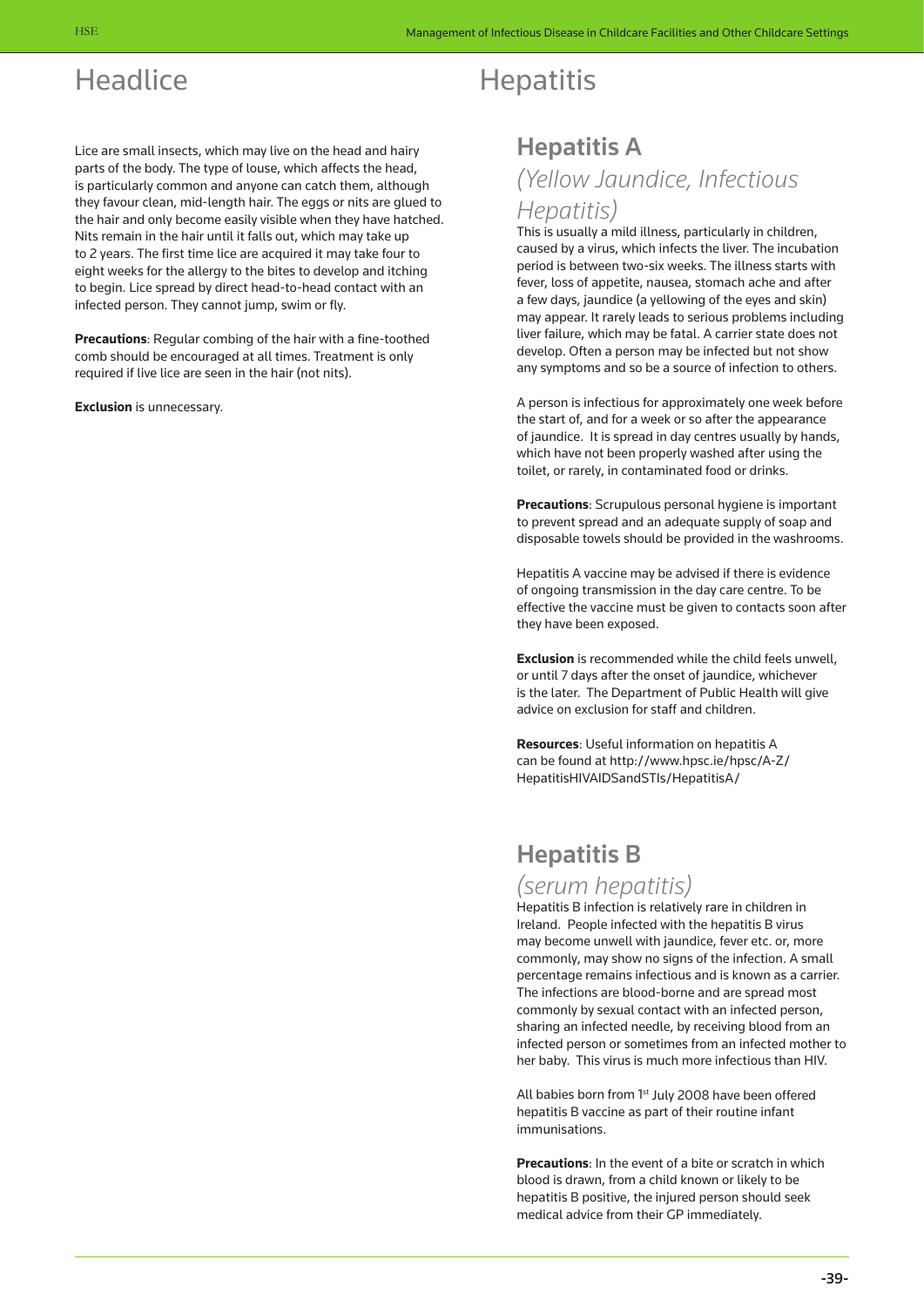**Exclusion**: Children who develop symptoms will be too ill to be at school/nursery and families will be given specific advice about when their child is well enough to return. There is little evidence to suggest that these infections can be transmitted in day care settings, and therefore carriers without symptoms should not be kept away. Staff with hepatitis b can work as normal; exclusion is not required.

**Resources**: Useful information on hepatitis B [can be found at http://www.hpsc.ie/hpsc/A-Z/](http://www.hpsc.ie/hpsc/A-Z/Hepatitis/HepatitisB/) HepatitisHIVAIDSandSTIs/HepatitisB/.

# HIV/AIDS Infection

HIV is mostly spread by sexual contact with an infected person, by sharing an infected needle or by receiving blood from an infected person. This latter is extremely unlikely to occur now in this country as all blood is carefully screened. If a pregnant woman is infected she may pass the infection to her unborn child. N.B. Normal social contact, kissing, shared cutlery and crockery, or in swimming pools or public toilets do not present a risk of transmission. There is no risk to other children or staff from an HIV infected child attending a day centre provided standard good hygiene practices are in place. Children with the virus should not have their activities restricted, nor be excluded from school/nursery.

**Exclusion** of children and staff who are living with HIV is not required.

**Resources**: Useful information on HIV/AIDS can be found at [http://www.hpsc.ie/hpsc/A-Z/HepatitisHIVAIDSandSTIs/](http://www.hpsc.ie/hpsc/A-Z/HIVSTIs/) HIVandAIDS/.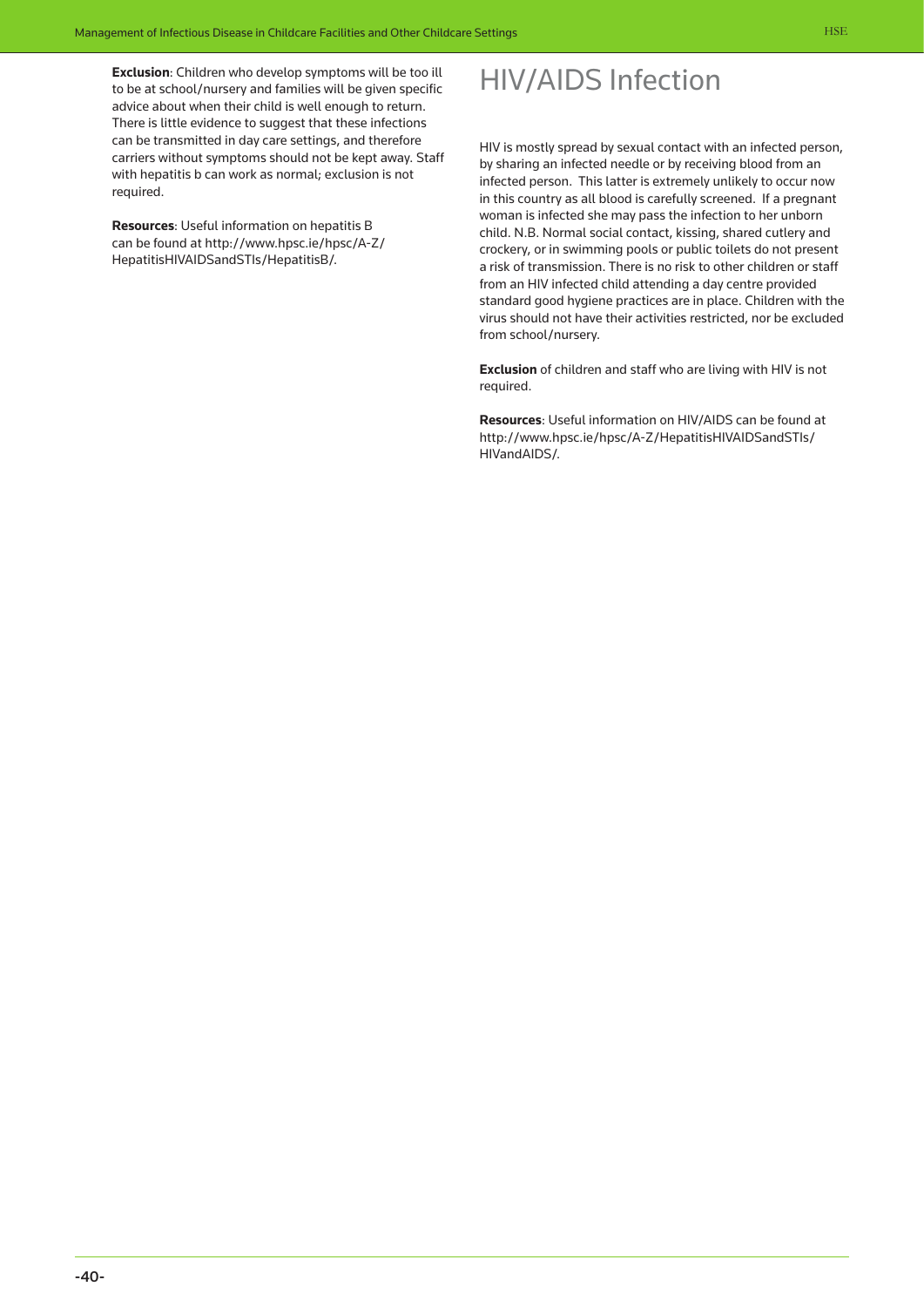# Impetigo

Impetigo is a skin infection causing blisters, which become golden-crusted. It is mainly caused by bacteria known as staphylococci but may also be caused by streptococci. The fluid in the blister is very infectious, and spread occurs by hand-tohand contact with this fluid as the blister bursts. Good hygiene is essential to prevent spread. Treatment is usually by antibiotic cream and/or oral antibiotic medicine.

**Precautions**: People with impetigo must not handle food as the infective organism may also cause food poisoning. If there is an outbreak, stop the use of sand, water, play dough and cooking activities and wash all "dressing up" clothes.

**Exclusion**: Until lesions are crusted and healed, or 24 hours after commencing antibiotics.

# Influenza and Influenza-like Illness *(Flu and ILI)*

Influenza is an acute infectious respiratory illness caused by the influenza virus. Influenza can occur throughout the year but usually peaks in winter. There are three main types of influenza with influenza A and influenza B causing the majority of human infections. A third type, influenza C, is rarely reported as a cause of human illness. Influenza viruses infect the nose, throat and lungs. They can cause mild to severe illness and, if severe, especially in vulnerable people such as the very young and the elderly can lead to death. The main symptoms are fever (temperature > 38°C (100.4°F), tiredness, chills, dry cough, sore throat, headache, muscle and joint pains. Influenza is diagnosed by the laboratory using swabs from the nose and throat. Often the symptoms are so characteristic that a laboratory test is not necessary. Without a laboratory test to confirm the patient will often be described as having an Influenza-like Illness (ILI). Influenza like illness is described as a sudden onset of symptoms and at least one of the following general symptoms: fever or feverish, tiredness, headache and muscle pains and at least one of the following respiratory symptoms: cough, sore throat and shortness of breath.

**Precautions:** The best way to prevent flu is by getting the flu vaccine each year. Children do not need to be vaccinated unless they belong to a risk group for influenza. The risk groups for influenza are outlined in chapter 7 of the Immunisation Guidelines for Ireland which is available here. Childcare workers, in general do not need to receive seasonal influenza vaccination each year unless they too are in a risk category for influenza (e.g. people with underlying medical conditions such as chronic lung, heart, liver or kidney disease, diabetes, those whose immune system is impaired due to disease or treatment, persons with a body mass index (BMI) over 40, pregnant women (influenza vaccine can be given at any stage of pregnancy).

**Exclusion:** Children with suspected or confirmed influenza should remain at home for 7 days from when their symptoms began. In general persons with flu are infectious for 3-5 days after symptoms begin but this may be up to a week or more in children. Children should not re-attend their childcare facility until they are feeling better and their temperature has returned to normal. Contacts do not need to be excluded unless they develop ILI symptoms.

**Resources:** Useful information on influenza can be found on the HPSC's website at http://www.hpsc.ie/ hpsc/A-Z/VaccinePreventable/Vaccination/ [Guidance/ImmunisationGuidelinesforIreland2008-](http://www.hpsc.ie/hpsc/A-Z/VaccinePreventable/Vaccination/Guidance/ImmunisationGuidelinesforIreland2008-UpdatedSeptember2011/File,3079,en.pdf) UpdatedSeptember2011/File,3079,en.pdf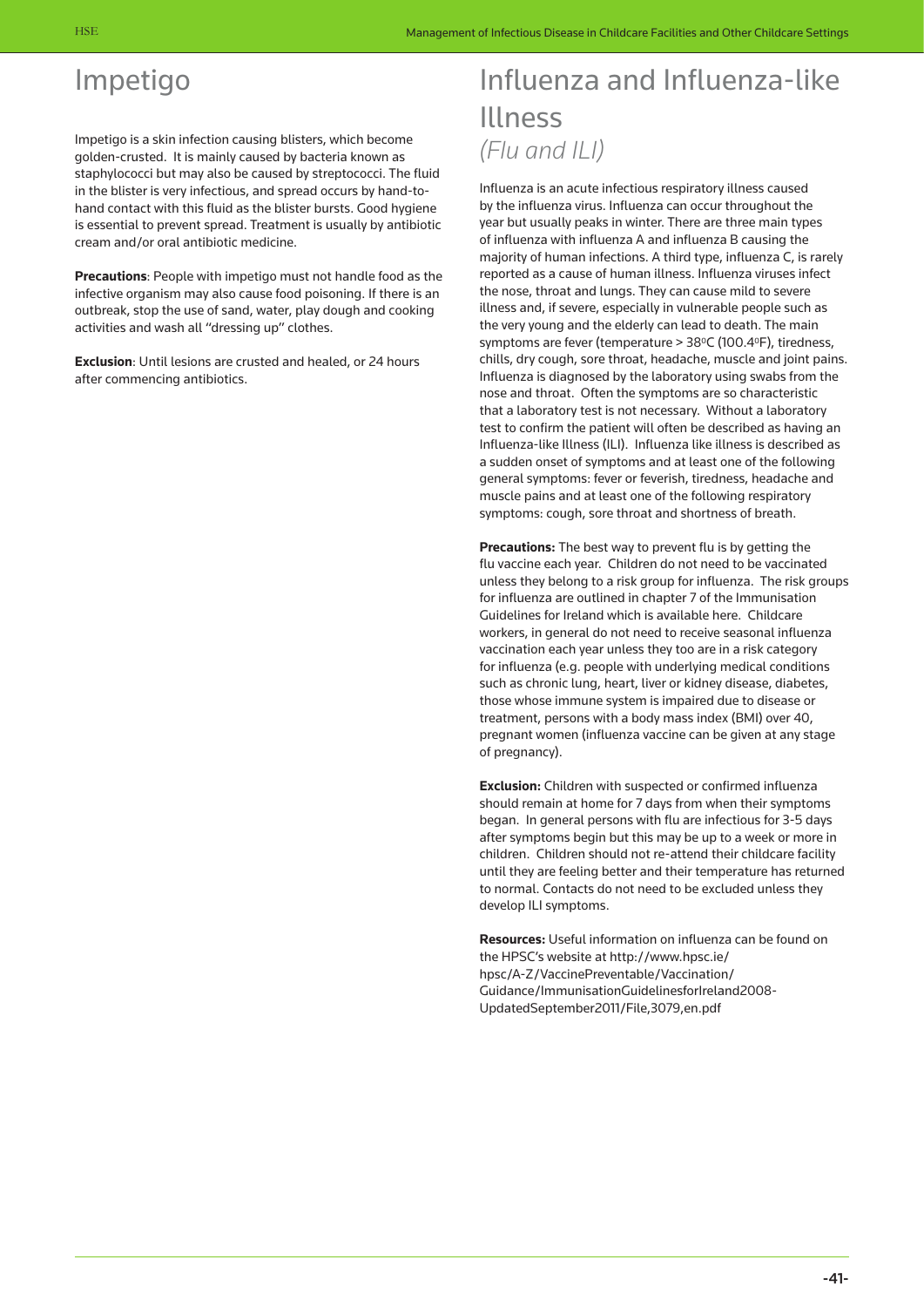## Measles

Measles starts with what appears at first to be an ordinary cold, sore eyes, sneezing, coughing and a runny nose. These symptoms are accompanied by a fever. They are usually present for about four days before the rash appears and during this period the child is very infectious, so if measles is suspected it is wise to keep the child away. The rash proper breaks out 3-4 days after the onset of symptoms, as pink spots, which appear at first on the face and behind the ears and then spread over the body and limbs. In a day or two these spots merge into larger, raised, blotchy areas and their colour changes to a darker red. The temperature rises again with the rash and continues for several days before subsiding as the spots fade. This can be a very serious disease and may rarely be fatal. Complications such as meningitis or encephalitis can lead to brain damage and other complications can permanently damage the lungs.

**Precautions**: Children should be appropriately immunised. Vaccine given to unvaccinated children within 72 hours of contact may prevent or lessen the illness. If the case/cases are confirmed as being measles, your local Department of Public Health may recommend that the second dose of MMR (normally given at age 4-5 years) should be given to those attending the childcare facility. Vulnerable children and pregnant women who are not already immune but are in contact with a case should consult their GP.

When a case of measles occurs in a centre, it is important to promptly inform and discuss with the Department of Public Health**.**

**Exclusion**: Exclude the child while infectious i.e. up to 4 days after the rash appears. Generally the child will be too ill to attend school/nursery. In addition Public Health may recommend additional actions, such as the temporary exclusion of unvaccinated siblings of a case or other unvaccinated children in the school/nursery who may be incubating measles.

**Resources**: Useful information on measles can be found at http://www.hpsc.ie/hpsc/A-Z/VaccinePreventable/Measles/.

# **Meningitis**

Meningitis is a serious illness involving inflammation of the membranes covering the brain and spinal cord. It can be caused by a variety of different microorganisms, mainly bacteria and viruses. Bacterial meningitis is less common but usually more serious than viral meningitis and needs urgent treatment with antibiotics. The bacteria, which may cause meningitis or septicaemia (blood poisoning), include meningococcus and *Haemophilus influenzae*. These live naturally in the nose and throat of normal healthy persons without causing illness. Spread is by droplets from the nose and mouth. The illness occurs most frequently in young children and adolescents, usually as isolated cases. Antibiotics do not help viral meningitis.

The signs and symptoms may include severe headaches, fever, vomiting, drowsiness, discomfort from bright light, neck stiffness and a rash of small red-purple spots or bruises. Children with bacterial meningitis or blood poisoning usually become very unwell very quickly. It is essential that if meningitis or blood poisoning is suspected medical help be sought urgently, as prompt treatment can be lifesaving.

**Precautions**: At present a vaccine is available as part of a child's primary vaccination schedule for some strains of meningococcal disease as well as for *Haemophilus influenzae* type b (Hib).

When a case of meningitis or blood poisoning occurs in a centre, it is most important to promptly inform and discuss these issues with the Department of Public Health. The public health doctors will provide an explanatory letter and leaflet to parents and staff. Where a case of bacterial meningitis or blood poisoning is confirmed, antibiotics may be given to children and staff in centres. A vaccine may also be given subsequently to those same contacts when more information on the type of the causative organism is known. It is important for staff and parents to realise that neither the antibiotics nor the vaccine are 100% effective in preventing a possible further case and extra caution should be taken if any child becomes ill following a single case.

Leaflets should be kept in childcare facilities and day centres so that staff and parents are aware of the signs and symptoms of this disease.

**Exclusion**: Children with the disease will be too ill to attend the school/nursery. Contacts do not need to be excluded.

**Resources**: Useful information on Hib meningitis can be [found at http://www.hpsc.ie/hpsc/A-Z/VaccinePreventable/](http://www.hpsc.ie/hpsc/A-Z/VaccinePreventable/Haemophilusinfluenzae/) Haemophilusinfluenzae/.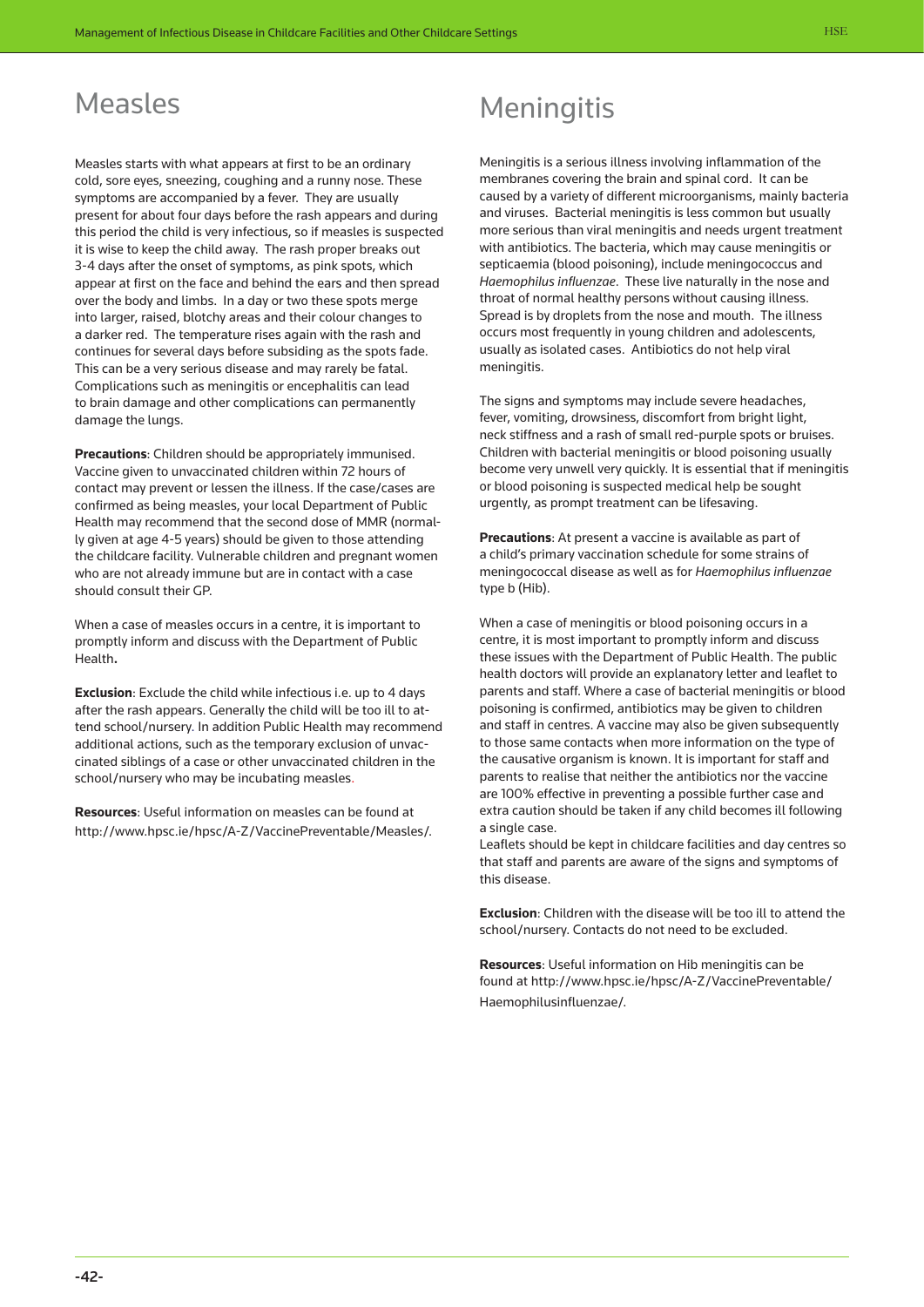# Meningococcal Disease

Meningococcal disease is a serious illness due to the meningococcus bacteria and can cause meningitis (inflammation of the lining around the brain) and septicaemia (blood poisoning). The signs and symptoms may include severe headaches, fever, vomiting, drowsiness, discomfort from bright light, neck stiffness and a non-blanching rash of small red-purple spots or bruises. Children with meningitis or blood poisoning usually become very unwell very quickly. It is essential that if meningococcal disease is suspected medical help be sought urgently, as prompt treatment can be lifesaving.

**Precautions:** A Meningitis Type C vaccine is available, as part of a child's primary vaccination schedule, for one strain (Group C) of meningococcal disease. When a case of meningococcal disease occurs in a centre, it is most important to promptly inform and discuss with the Department of Public Health. The public health doctors will provide an explanatory letter and leaflet to parents and staff, if appropriate. In certain circumstances antibiotics may also be given to some of the children and staff in the centre. A vaccine may also be given subsequently to those same contacts when more information on the type of the causative organism is known. It is important for staff and parents to realise that neither the antibiotics nor the vaccine are 100% effective in preventing a possible further case and extra caution should be taken if any child becomes ill following a single case.

Leaflets should be kept in childcare facilities and day centres so that staff and parents are aware of the signs and symptoms of this disease.

**Exclusion:** Children with the disease will be too ill to attend the school/nursery. Contacts do not need to be excluded.

**Resources**: Useful information on meningococcal disease can [be found at http://www.hpsc.ie/hpsc/A-Z/VaccinePreventable/](http://www.hpsc.ie/hpsc/A-Z/VaccinePreventable/BacterialMeningitis/) BacterialMeningitis/.

# *Molluscum Contagiosum*

*Molluscum contagiosum* is a viral disease that causes small flat circular lesions, which may be flesh coloured, white, translucent or yellow. Lesions will heal with time. This may take 6–24 months.

**Precautions**: Avoiding direct contact with lesions and covering lesions during communal activities at school/nursery can prevent spread.

**Exclusion**: Not necessary.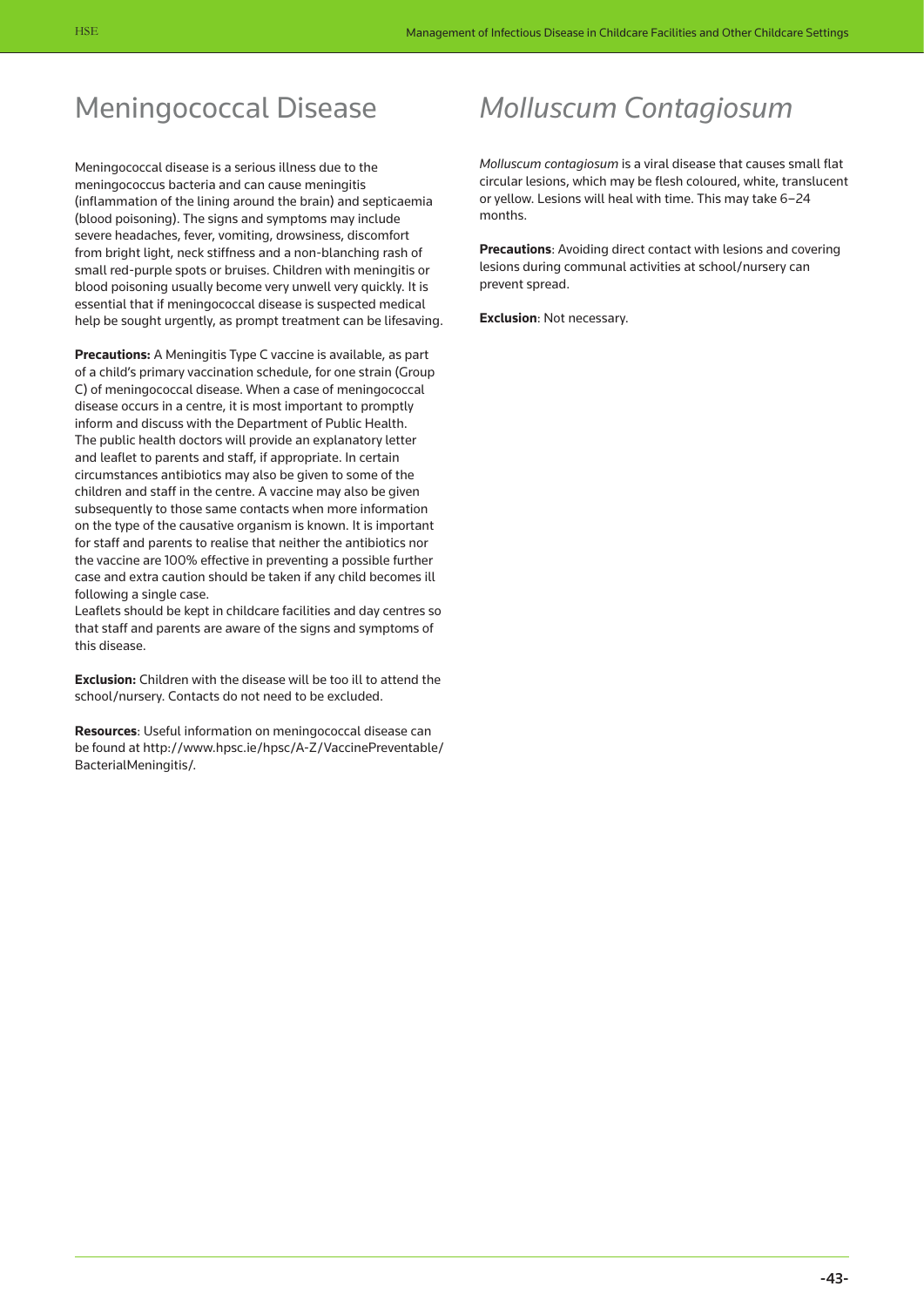## Mumps

Mumps causes fever and swelling of the salivary glands, particularly just in front of and below the ear. It may affect other organs such as the testes. Mumps can be spread by droplets from the nose and throat and by saliva. Prevention is by encouraging parents to ensure their children are vaccinated.

**Precautions**: Children should be appropriately immunised.

**Exclusion**: The child should be excluded for 5 days after the onset of swelling.

**Resources**: Useful information on mumps can be found at http://www.hpsc.ie/hpsc/A-Z/VaccinePreventable/Mumps/.

## **MRSA** *(Meticillin-Resistant Staphylococcus*

### *aureus)*

*Staphylococcus aureus* is a type of bacteria (germ) that is often found on the skin and in the nose of healthy people. Most people who carry *staphylococcus* on their skin or in their nose (about one in three people) will not suffer any ill effects. People who carry these bacteria on their skin or in their nose without showing any signs or symptoms of infection are described as being "colonised".

**M**eticillin **R**esistant *Staphylococcus aureus* (MRSA) is a specific type of staphylococcus that no longer responds to many commonly used antibiotics such as penicillin. Occasionally these bacteria cause infections (e.g. impetigo, boils, abscesses or infected wounds) if they enter the body through a break in the skin due to a cut, sore or surgical incision. This is most likely to occur in people who are already ill. A few people however, may develop more serious infections such as septicaemia also known as "bloodstream infections" especially people who are already ill in hospital or have long term health problems.

Staphylococci (including MRSA) are usually spread from person to person on unwashed hands, particularly after having direct contact with a draining wound (e.g. cut or sore) but it can also be spread by touching items used by an infected person e.g. soiled dressings.

Ways to limit spread:

Handwashing with soap and running water is the most effective way to prevent the spread of infection.

Keep cuts and scrapes clean and covered until healed; watch for signs of infection, such as pus, redness, warmth and swelling.

Do not share personal items e.g. towels, facecloths, flannels, bedding and clothes.

Cover infected wounds with clean dressings. If a dressing needs to be changed in the childcare setting, gloves should be worn by the care giver and hands should be washed before and after changing the dressing. Discard soiled items (e.g. dressings) in a sealed plastic bag before placing it in a domestic waste bin.

**Exclusion:** Children/infants known to carry *staphylococcus* aureus (including MRSA) on the skin or in the nose do not need to be excluded from the childcare setting. Children who have draining wounds or skin sores producing pus will only need to be excluded from a childcare setting if the wounds cannot be covered or contained by a dressing and/or the dressing cannot be kept dry and intact.

**Resources**: Useful information on MRSA can be found at http:// [www.hpsc.ie/hpsc/A-Z/MicrobiologyAntimicrobialResistance/](http://www.hpsc.ie/hpsc/A-Z/MicrobiologyAntimicrobialResistance/EuropeanAntimicrobialResistanceSurveillanceSystemEARSS/ReferenceandEducationalResourceMaterial/SaureusMRSA/) EuropeanAntimicrobialResistanceSurveillanceSystemEARSS/ ReferenceandEducationalResourceMaterial/SaureusMRSA/

In some childcare settings there may be children who are highly susceptible to infection such as MRSA (i.e. children who are immune compromised). Complex situations should be assessed on a case-by-case basis in conjunction with the local Department of Public Health and the child's physician.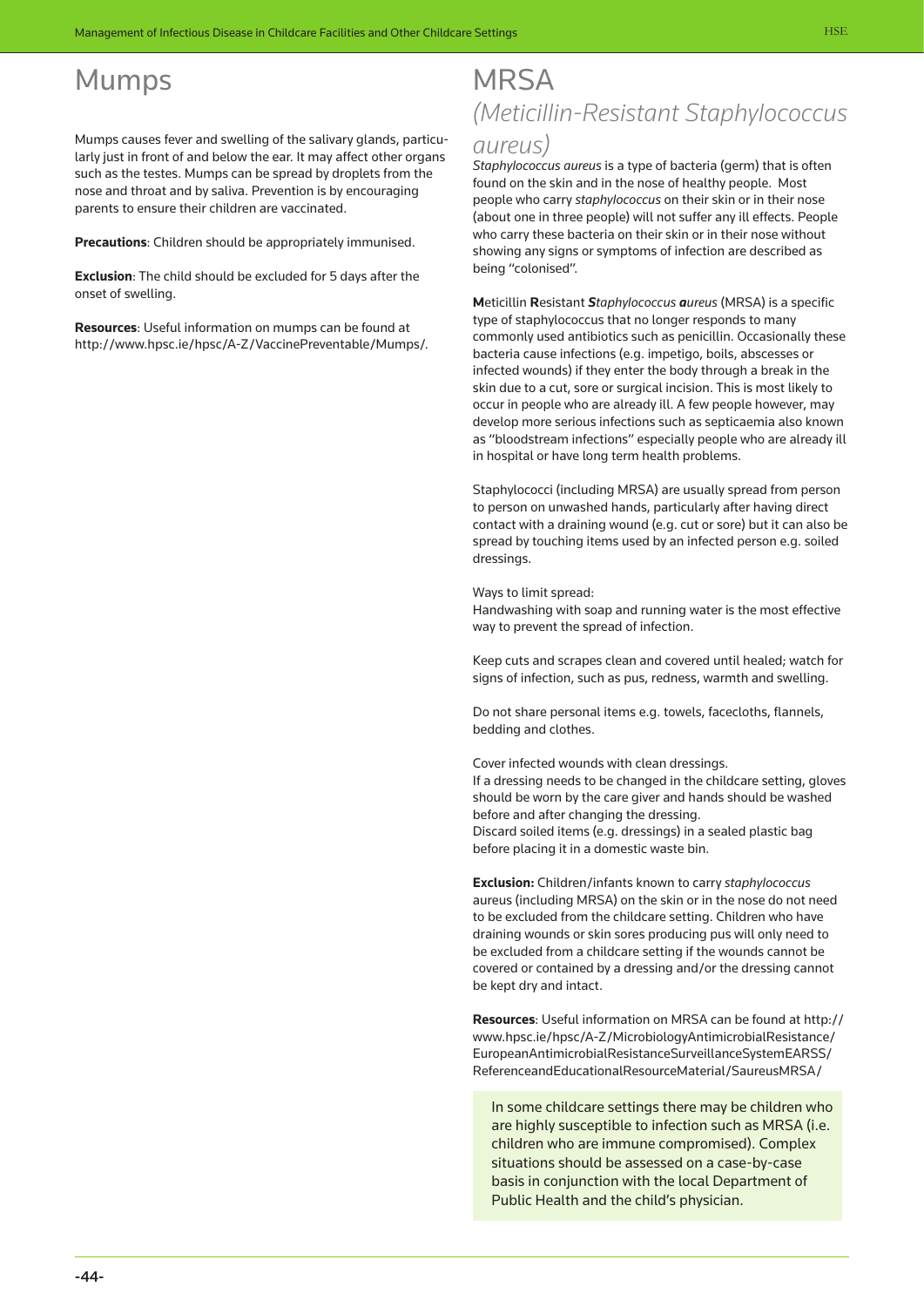# Pharyngitis/Tonsillitis

This means a sore throat. Usually it is caused by viral infection, for which antibiotics are not effective but occasionally can be caused by a bacterium called *Streptococcus*.

**Exclusion**: If the disease is known to be caused by a streptococcal (bacterial) infection the child or member of staff should be kept away from school/nursery until 24 hours after the start of treatment. Otherwise a child or member of staff should stay at home while they feel unwell.

## **Pneumococcus**

This is a bacterial disease spread by close contact with an infected person or carrier and causes pneumonia, meningitis and septicaemia (blood poisoning).

**Precautions**: Children should be appropriately immunised.

**Exclusions**: Children with the disease will be too ill to attend the school/nursery. Contacts do not need to be excluded.

**Resources**: Useful information on pneumococcal disease can [be found at http://www.hpsc.ie/hpsc/A-Z/VaccinePrevent](http://www.hpsc.ie/hpsc/A-Z/VaccinePreventable/PneumococcalDisease/)able/PneumococcalDisease/.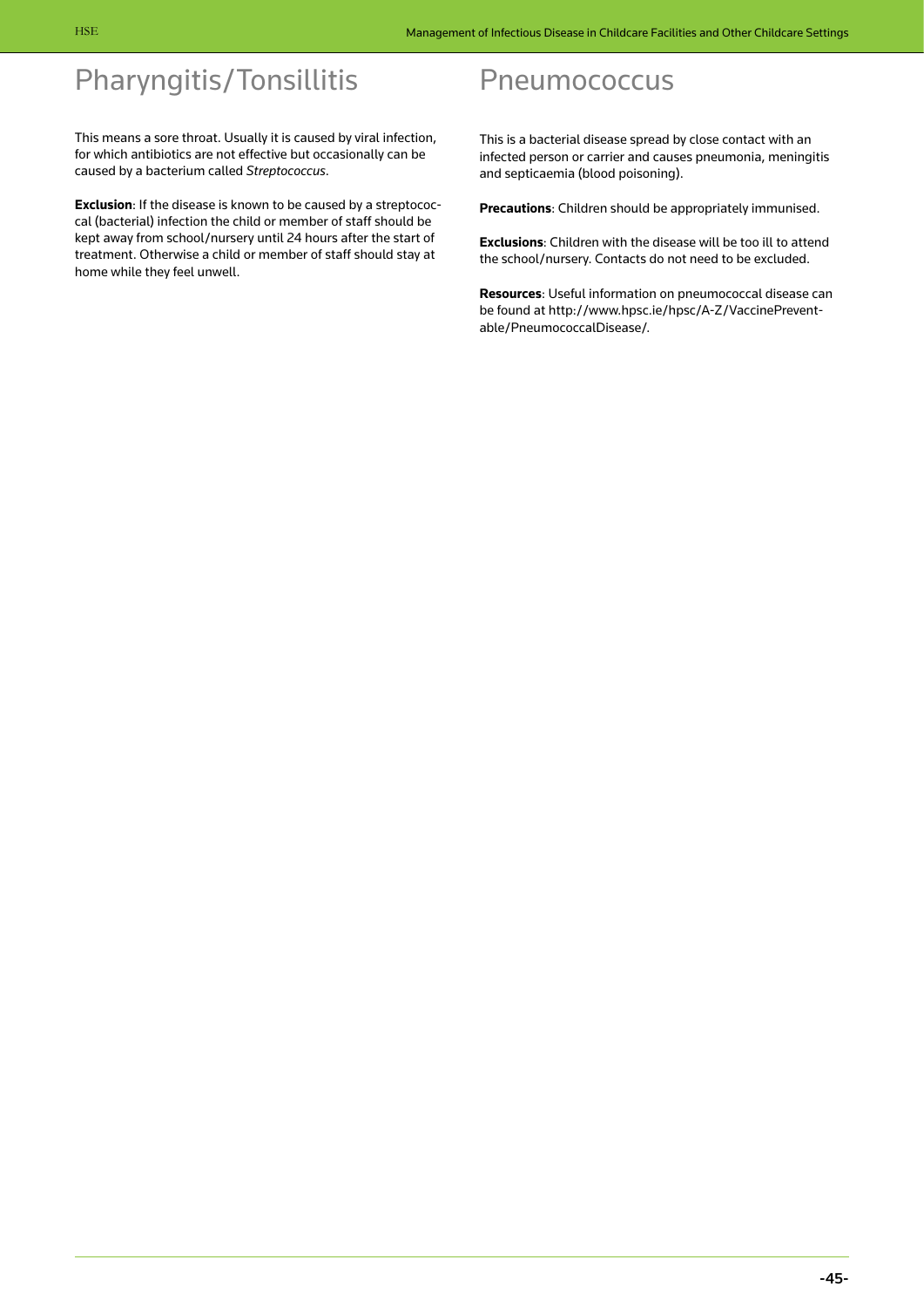## Polio

Polio is a viral illness that affects the nervous system and can cause paralysis. It has not been seen in Ireland for many decades because of the effectiveness of the polio vaccine.

**Precautions**: Children should be appropriately immunised.

**Exclusions**: Very specific exclusion criteria apply and will be advised on by the Department of Public Health.

**Resources**: Useful information on polio can be found at http:// www.hpsc.ie/hpsc/A-Z/VaccinePreventable/Polio/.

### Respiratory Syncytial Virus (RSV) is a common cause of severe respiratory disease in children under 2 years of age. The clinical features include fever, runny nose, sore throat, cough and sometimes croup (inflammation of the upper airways with a barking cough) and wheezing. Ear infections are common

Respiratory Syncytial Virus

with RSV. However, the most serious complication is infection deep in the lungs (pneumonitis and pneumonia). Such cases will invariably need to be admitted to hospital. Most children recover from illness in 8 to 15 days. Children can catch RSV on repeated occasions. Coughing and sneezing are the main ways in which it is spread, but the virus can be transmitted by toys and eating utensils contaminated by nasal discharge and mucus from infectious children.

**Precautions:** RSV is most dangerous in children who are under 6 months, in those who have cardiopulmonary disease or who were born prematurely. RSV spreads rapidly in conditions where children are grouped close together such as childcare facilities. Children with weakened immune systems are also at risk from RSV infection. Overcrowding and passive smoking increase the risk from RSV. Antibiotics are not effective against RSV as it is a virus; nor is there an effective vaccine against it. Severe cases can be treated with special antiviral drugs but they are not always effective.

Prevention of RSV is the most effective defence: careful handwashing is the best protection against RSV. In addition, children with RSV should not share utensils such as cups or clothing (including towels).

**Exclusion:** Children who have RSV should be excluded until they have no symptoms and their temperature has returned to normal. Contacts do not need to be excluded.

**Resources**: Useful information on RSV is available at http:// [www.hpsc.ie/hpsc/A-Z/Respiratory/RespiratorySyncytialVirus/](http://www.hpsc.ie/hpsc/A-Z/Respiratory/RespiratorySyncytialVirus/Factsheet/) Factsheet.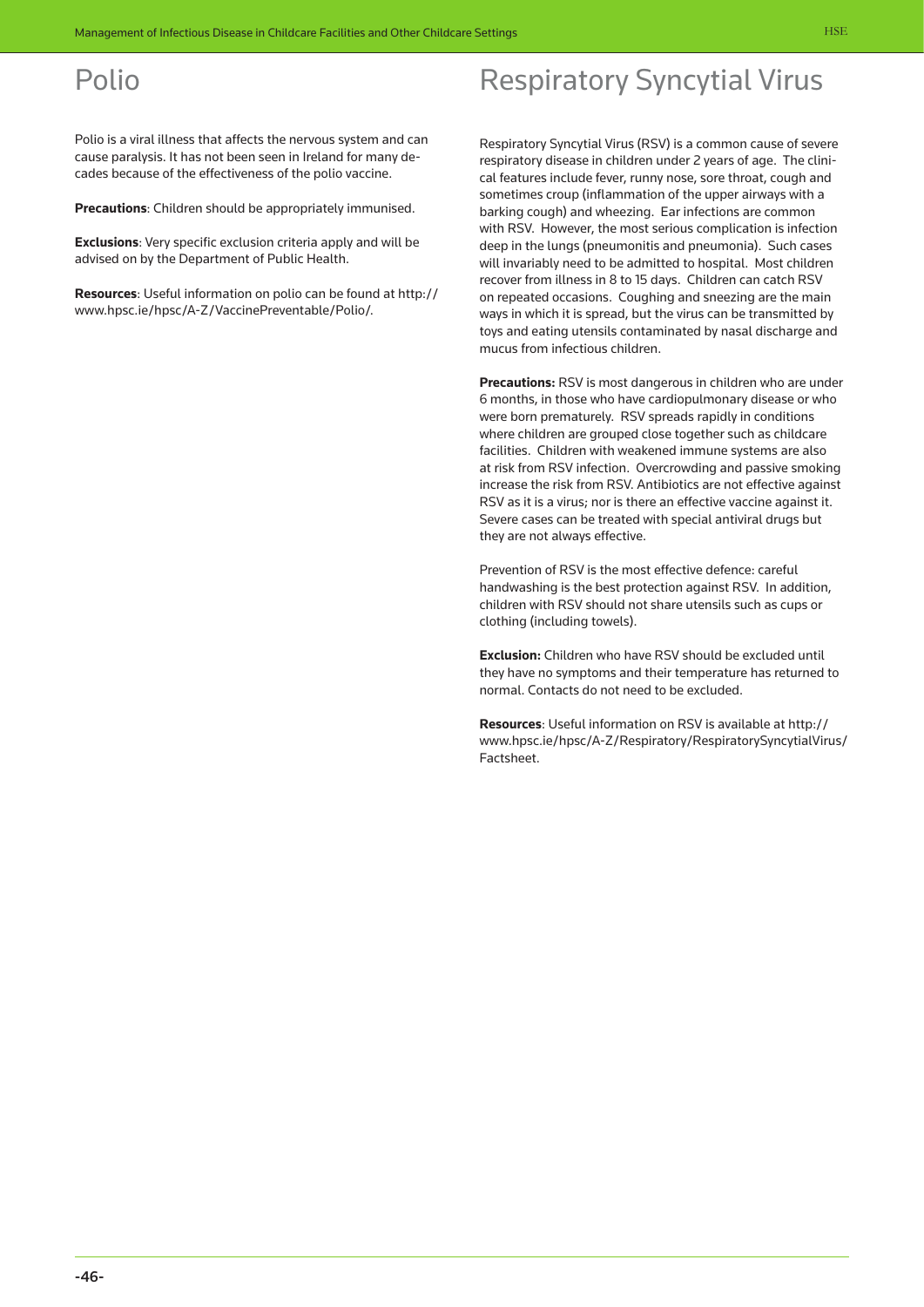# Ringworm *("Tinea")*

Ringworm or tinea is caused by a fungal infection. It is most common between the toes (athlete's foot) where the skin becomes white and soft, with sore red skin underneath. On the body it causes a circular rash, which spreads outwards whilst healing in the centre. On the scalp it usually causes hair loss or scaling. It can be spread directly from skin to skin, or indirectly via showers, barbers' clippers, hair brushes/combs or clothing. Treatment is usually by antifungal cream applied to the affected area.

**Precautions**: Early treatment of affected children is indicated.

Sharing of ribbons, combs and hairbrushes should be avoided.

Spread can be prevented by good personal hygiene, regular handwashing, and use of separate towels and toilet articles. Pets should be checked for infection as they may be the source.

**Exclusion**: Parents should be encouraged to seek treatment. Children need not be excluded from school/nursery once they commence treatment.

# Rubella *(German measles)*

Rubella is a mild illness with a faint rash, which resolves quickly. Usually the rash is the first indication, although there may be mild catarrh, headache or vomiting at the start. The rash takes the form of small pink spots all over the body. There may be a slight fever and some tenderness in the neck, armpits or groin and there may be joint pains. The rash lasts for only one or two days and the spots remain distinct, unlike measles a child who has not been immunised may have rubella with little or no symptoms.

Rubella occurring in a woman in the early months of pregnancy may cause congenital defects in the unborn child.

Transmission is by droplets from the mouth and nose or direct contact with cases. Patients are infectious for up to a week before and at least 4 days after the onset of the rash.

**Precautions**: Children should be appropriately immunised.

Mothers of children attending should be told of the occurrence of rubella in a child attending the centre and should be advised to ensure that they themselves are rubella immune.

**Exclusion**: For 7 days after onset of the rash, and whilst unwell.

**Resources**: Useful information on rubella can be found at http://www.hpsc.ie/hpsc/A-Z/VaccinePreventable/Rubella/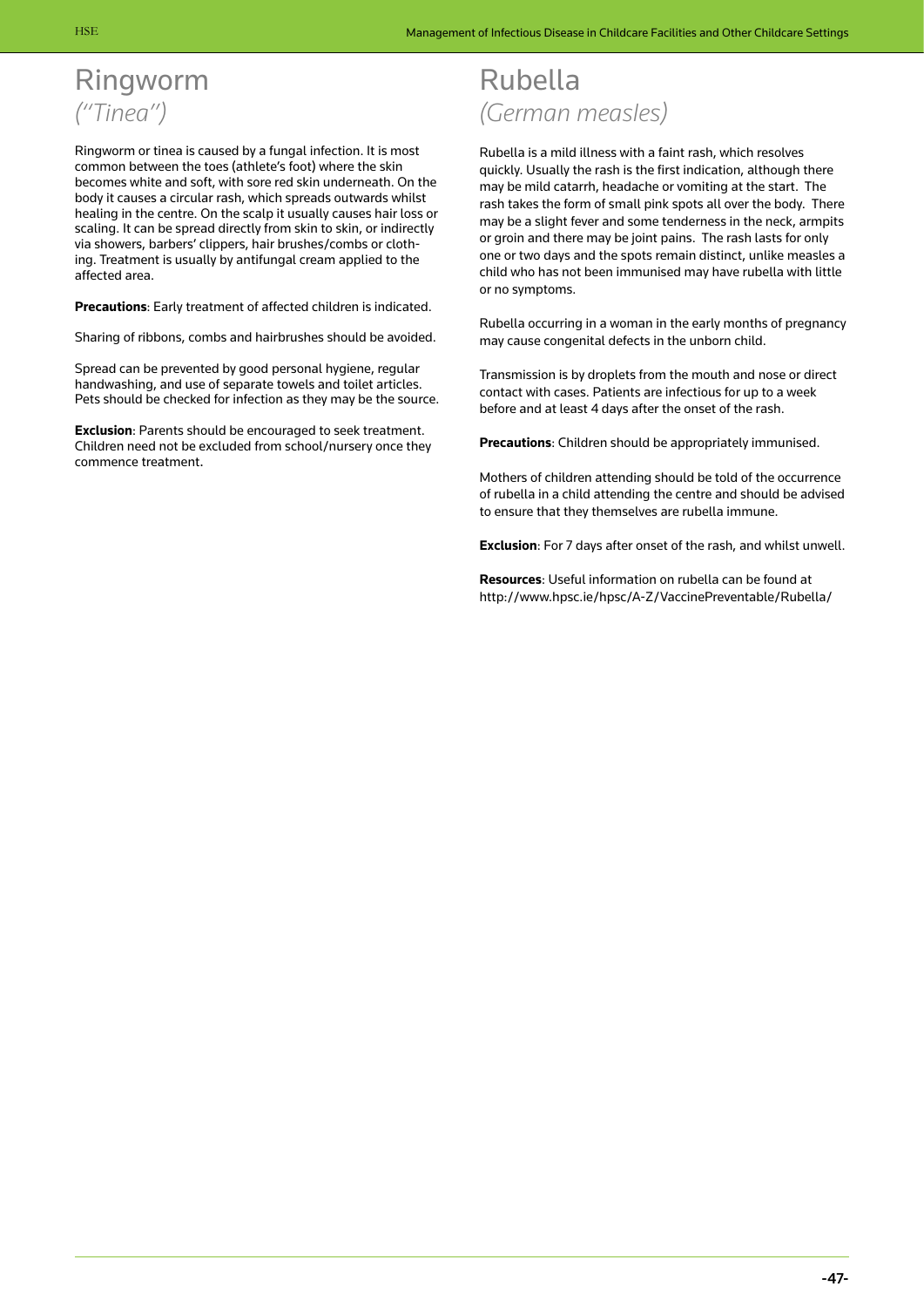# **Scabies**

This is an extremely itchy rash caused by a microscopic mite, which burrows under the skin. By the time itching is obvious mites will usually have been present for some weeks. Scabies is only transmitted by very close and prolonged contact. Usually the affected child and his/her family will need treatment with special lotion. Prevention depends on prompt treatment to prevent spread.

**Exclusion**: Not necessary once treatment has commenced.

## Scarlet Fever *(Scarlatina)*

These illnesses are caused by certain strains of streptococcus bacteria. These bacteria are common (most people will have them at some time in their lives) and cause a number of other diseases including sore throat and skin infections. Although earlier in the century scarlet fever was a dangerous disease, the strains of streptococcus responsible for it at present usually cause only a mild infection.

**Exclusion**: Once a patient has been on antibiotic treatment for 24 hours they can return to school/nursery provided they feel well enough.

**Resources**: Useful information on streptococcal disease can be [found at http://www.hpsc.ie/hpsc/A-Z/Other/GroupAStrepto](http://www.hpsc.ie/hpsc/A-Z/Other/GroupAStreptococcalDiseaseGAS/)coccalDiseaseGAS/.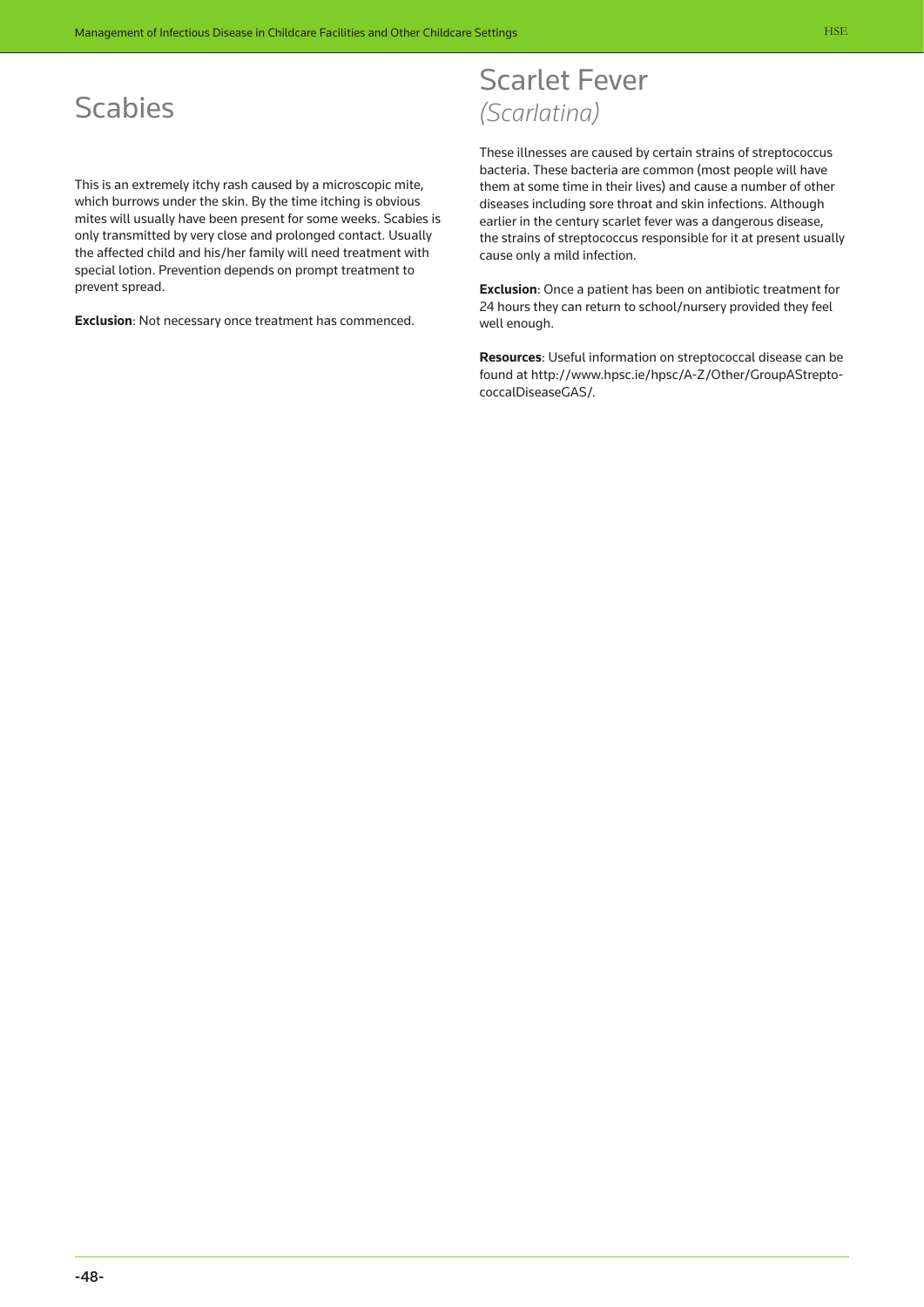# Slapped Cheek Syndrome *(Fifth Disease - Parvovirus B19)*

This viral infection usually occurs in outbreaks every few years and small outbreaks are common in schools/nurseries. It is a mild illness caused by a virus known as parvovirus B19. A red rash appears on the face giving a 'slapped cheek' appearance and may also involve the legs and trunk. Often the child may have a runny nose and cough. Spread is mainly through infected secretions by coughing and sneezing. There is no specific treatment. A few children, but most adults, have mild joint pains. Infection during pregnancy can be harmful to the developing baby.

**Precautions:** Preventive measures include strict handwashing following contact with secretions.

Pregnant women with sick children at home should wash hands frequently and avoid sharing eating/drinking utensils. Pregnant women, those with specific blood diseases (e.g. sickle cell disease) and those with impaired immunity should seek medical advice if they believe they are in contact with a case.

**Exclusion:** An affected child need not be excluded because he/ she is no longer infectious by the time the rash occurs.

## Tetanus *(Lockjaw)*

Tetanus ('lock-jaw') is a disease that causes painful muscle spasm, convulsions and difficulty in breathing. It is often fatal. The bacteria that cause tetanus are commonly found in the soil.

**Precautions**: Children should be appropriately immunised.

**Exclusion**: Children with the disease will be too ill to attend the school/nursery. Contacts do not need to be excluded.

**Resources**: Useful information on tetanus can be found at http://www.hpsc.ie/hpsc/A-Z/VaccinePreventable/Tetanus/.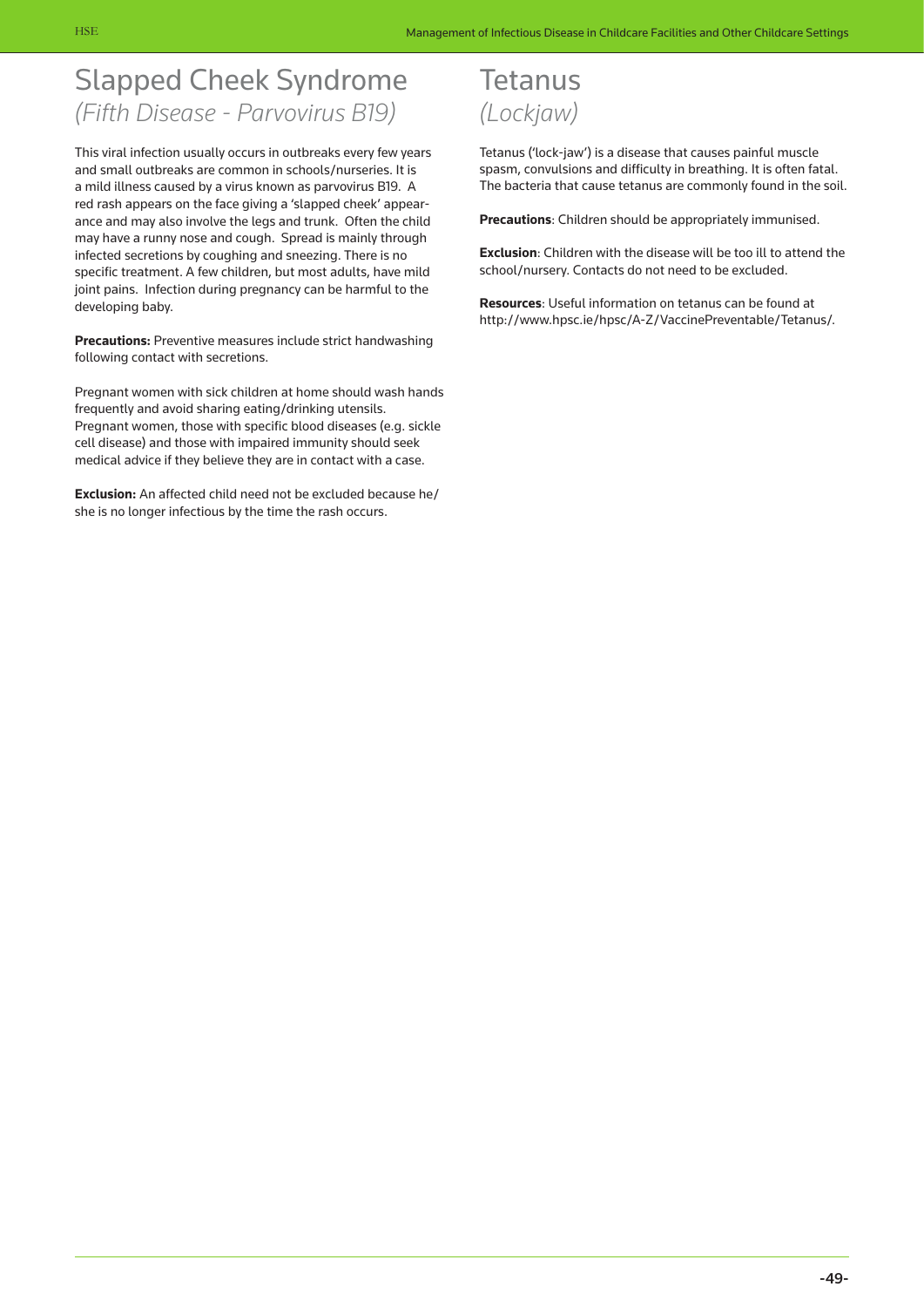# **Tuberculosis** *(TB)*

TB is much less common in this country than it used to be but in 2008, there were still almost 500 new TB cases notified in Ireland. The organism may infect any part of the body but is most commonly found in the lungs and lymph glands. Symptoms of TB classically include a persistent cough of at least three weeks duration, night sweats, loss of appetite and weight loss.

Staff members should be encouraged to reports such symptoms should they occur.

Most cases of TB are not infectious i.e. not contagious. In those that are, the TB may be spread when that person coughs and someone else in close contact breathes in the TB germ. Spread of the contagious form of TB is most common in closed environments, among close contacts such as the home or residential institutions. Appropriate antibiotic treatment makes the case non-infectious quickly.

If a TB case occurs in a member of staff or child attending, it may be necessary to skin test and possibly X-ray close contacts both in the person's home and at the nursery. This is in order to trace the source of infection, as well as to find out if any others have become infected, and to offer treatment if necessary.

An assessment for use by Occupational Health is laid out in Appendix D.

**Precautions**: Transmission from young children to adults is extremely rare but adults may infect children. Staff with prolonged cough (more than 3 weeks) should be advised to see their GP.

**Exclusion**: Recommendations on exclusion depend on the particulars of each case, e.g. whether the case is "infectious" or not. The Department of Public Health will advise on each individual case.

**Resources**: Useful information on TB can be found at http:// www.hpsc.ie/hpsc/A-Z/VaccinePreventable/TuberculosisTB/.

# Typhoid and Paratyphoid

These diseases are uncommon in Ireland and require specific action by the Department of Public Health in each case.

**Exclusion**: Very specific exclusion criteria apply; your local Department of Public Health will advise.

**Resources**: Useful information on typhoid/paratyphoid can [be found at http://www.hpsc.ie/hpsc/A-Z/Gastroenteric/Ty](http://www.hpsc.ie/hpsc/A-Z/Gastroenteric/Typhoid/)phoid/.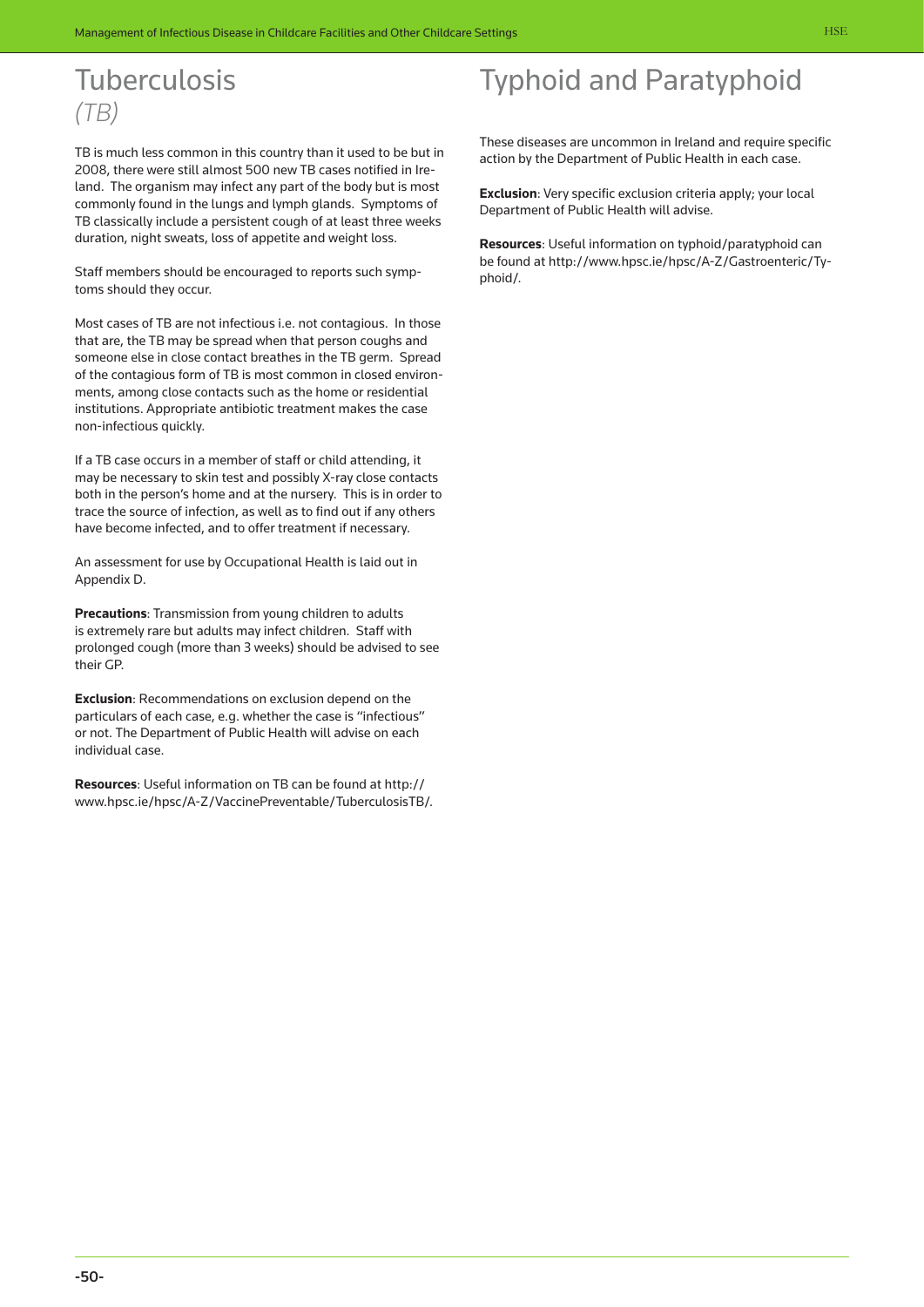## Verrucae *(plantar warts)*

These are warts on the sole of the foot and cause discomfort mainly due to their location on the weight-bearing surface. They can be spread by direct contact. They may benefit from medical treatment such as application of medications or freezing. Warts are common, and most people will acquire them at some time in their lives. There is little benefit in covering them for swimming and physical education.

**Exclusion**: Not necessary.

# Viral meningitis

Meningitis is inflammation of the membranes covering the brain and spinal cord. It can be caused by a variety of different microorganisms, mainly bacteria and viruses. Bacterial meningitis is less common but usually more serious than viral meningitis and needs urgent treatment with antibiotics. The bacteria, which may cause meningitis or septicaemia (blood poisoning), include meningococcus and *Haemophilius influenzae*. Viral meningitis is less serious and cannot be helped by antibiotic treatment. The symptoms are similar to bacterial meningitis so hospital tests may be needed to tell the difference between bacterial and viral meningitis.

**Precautions**: Although the risk of acquiring viral meningitis is small it is sensible to take precautions. The most important protection against the viruses that cause viral meningitis is handwashing.

**Exclusions**: Children with the disease will usually be too ill to attend the school/nursery. Contacts do not need to be excluded.

**Resources**: Useful information on viral meningitis can be found at

[http://www.hpsc.ie/hpsc/A-Z/Respiratory/ViralMeningitis/](http://www.hpsc.ie/hpsc/A-Z/Respiratory/ViralMeningitis/Factsheet/) Factsheet/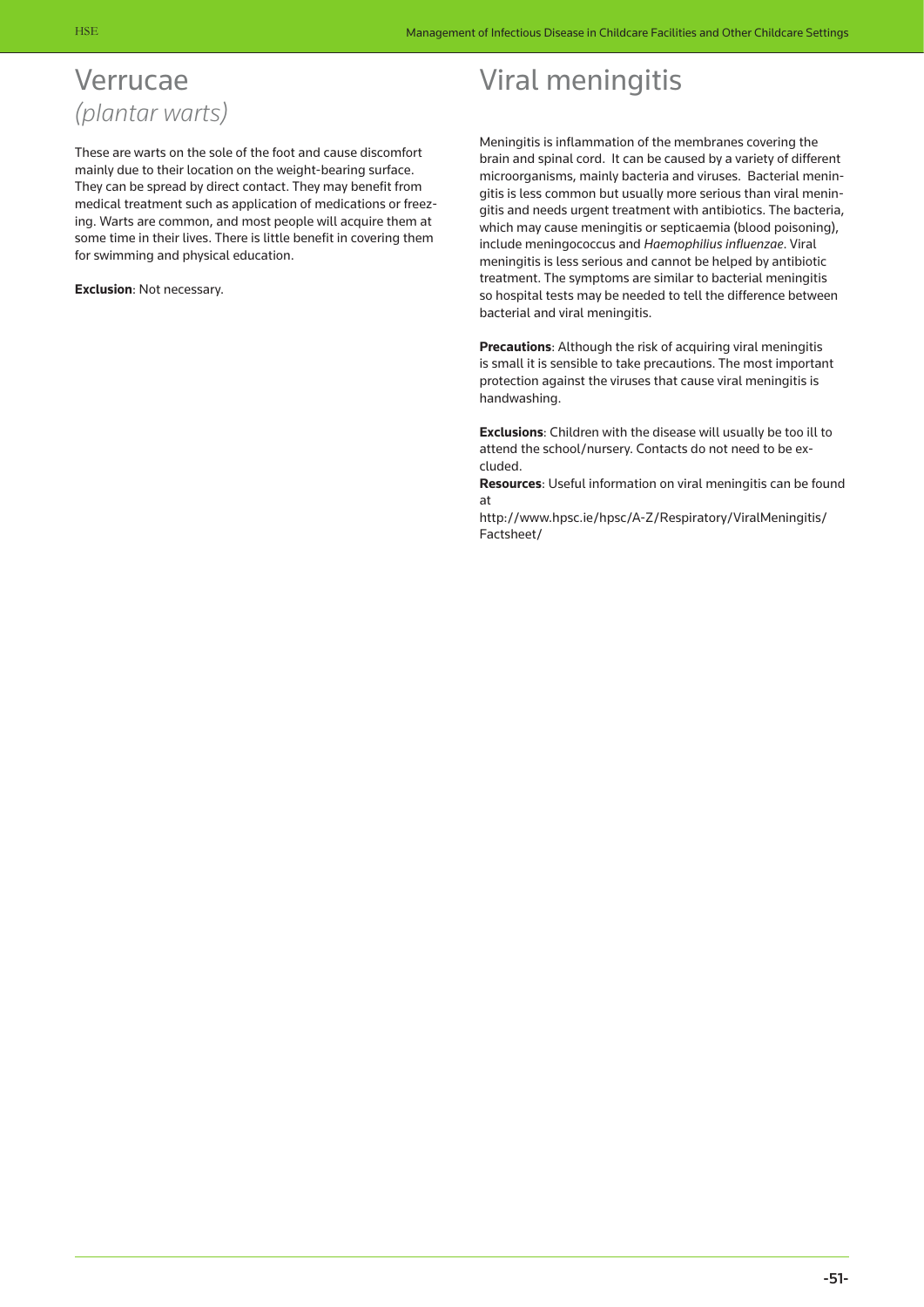# Whooping Cough *(Pertussis)*

The early stages of whooping cough, which may last a week or so, can be very like a heavy cold with a temperature and persistent cough. The cough becomes worse and the characteristic 'whoop' may develop. Coughing spasms are frequently worse at night and may be associated with vomiting. This infection can cause serious complications especially in very young children. Long-term lung damage may occur. The lungs can be so badly affected that oxygen cannot get to the brain resulting in brain damage or death. This is a complication of the infection not the vaccination. The whole illness may last several months. It spreads easily, particularly in the early stages while the illness is still mild. Antibiotics rarely affect the course of the illness but can reduce the period of infectiousness.

**Precautions**: Children should be appropriately immunised.

**Exclusion**: The child is likely to be too ill to attend school/ nursery and should stay at home until he/she has had 5 days of antibiotic treatment or for 21 days from onset of illness if no antibiotic treatment.

**Resources**: Useful information on whooping cough can be [found at http://www.hpsc.ie/hpsc/A-Z/VaccinePreventable/](http://www.hpsc.ie/hpsc/A-Z/VaccinePreventable/PertussisWhoopingCough/) PertussisWhoopingCough/.



In Ireland this almost always refers to threadworms, a common infection of the bowel with a tiny worm. It is not serious or dangerous but causes itching around the bottom, where the eggs are laid. Because of this itching the affected child will scratch his/her bottom, picking up the eggs under the fingernails and pass them on to the next person (or re-infecting himself/herself) usually via food. Treatment is by medication, which may be bought via the chemist or obtained via the doctor - all members of the family require treatment. The child must also pay special attention to basic hygiene. Washing hands before eating and after going to the toilet is essential with supervision by an adult if necessary. A shower (rather than a bath) in the morning will remove any eggs laid around the bottom during the night.

**Precautions**: Prevention is by strict attention to hygiene as above.

**Exclusion**: Not necessary